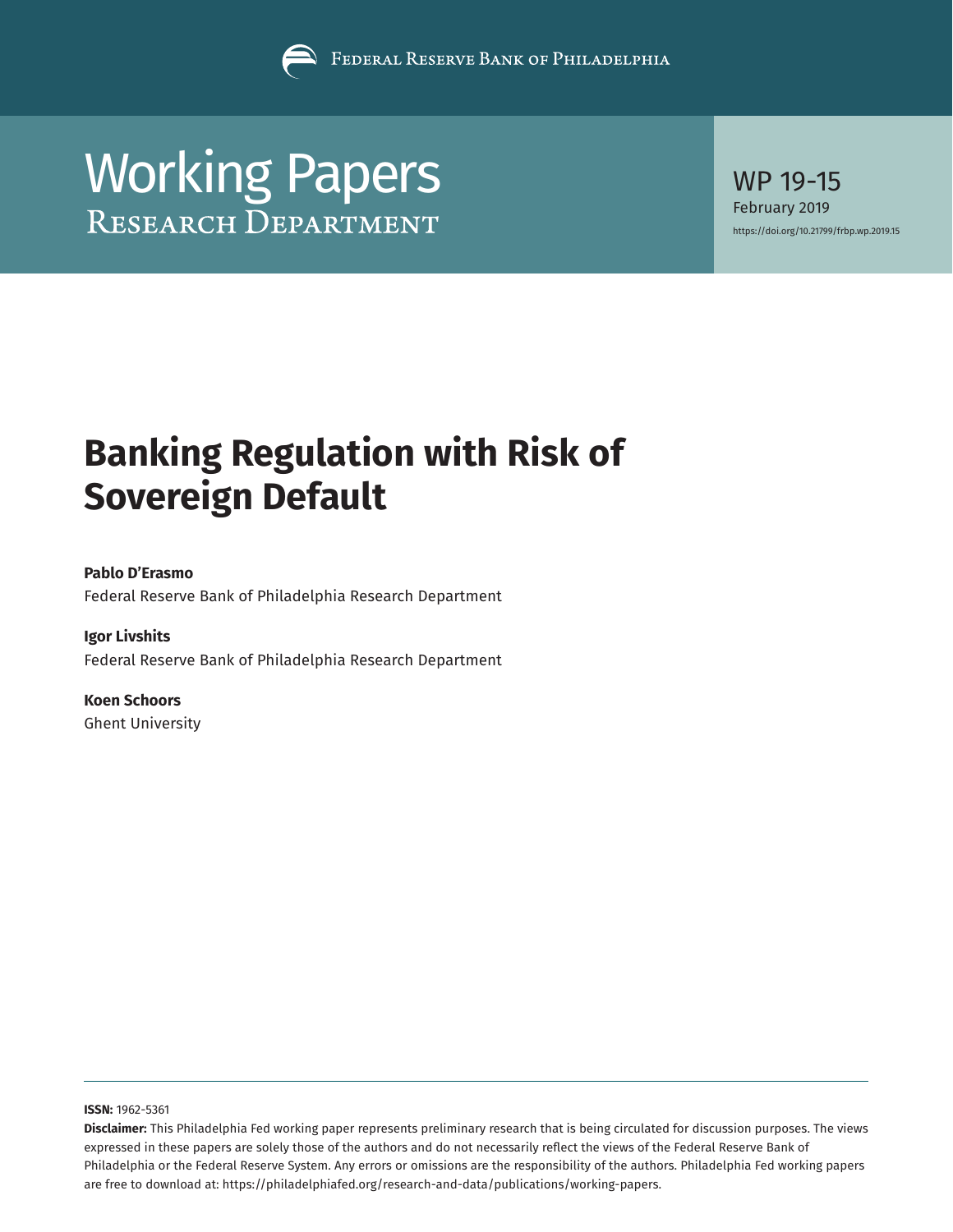# Banking Regulation with Risk of Sovereign Default<sup>∗</sup>

Pablo D'Erasmo FRB Philadelphia

Igor Livshits FRB Philadelphia Koen Schoors Ghent, HSE

February 2019

### Abstract

Banking regulation routinely designates some assets as safe and thus does not require banks to hold any additional capital to protect against losses from these assets. A typical such safe asset is domestic government debt. There are numerous examples of banking regulation treating domestic government bonds as "safe," even when there is clear risk of default on these bonds. We show, in a parsimonious model, that this failure to recognize the riskiness of government debt allows (and induces) domestic banks to "gamble" with depositors' funds by purchasing risky government bonds (and assets closely correlated with them). A sovereign default in this environment then results in a banking crisis. Critically, we show that permitting banks to gamble this way lowers the cost of borrowing for the government. Thus, if the borrower and the regulator are the same entity (the government), that entity has an incentive to ignore the riskiness of the sovereign bonds. We present empirical evidence in support of the key mechanism we are highlighting, drawing on the experience of Russia in the run-up to its 1998 default and on the recent Eurozone debt crisis.

JEL Classification Numbers: G01, G28, F34

Keywords: Banking; Sovereign default; Prudential regulation; Financial crisis

<sup>∗</sup>Corresponding author: Pablo D'Erasmo, pablo.derasmo@phil.frb.org. We thank David Andolfatto, Tim Besley, Anton Braun, Antonio Ciccone, Tito Cordella, Luis Garicano, Nicola Gennaioli, Philipp Kircher, Sam Kortum, Alberto Martin, Cyril Monet, Ned Prescott, Ananth Ramanarayanan, Thijs van Rens, Konstantin Sonin, Pedro Teles, Tomasz Wieladek and seminar participants at CIFAR, the Bank of England, the Bank of Portugal, UPF Macro lunch, UWO, Illinois, Ascona Workshop on Optimal Monetary Policy and Central Bank Communication, SED, Midwest Macro Meetings, INFINITI Conference on International Finance, the Dallas Fed / Bank of Canada Conference on Capital Flows, International Financial Markets and Financial Crises, WCU Conference at Yonsei University, SITE retreat in Waxholm, XV IEF Summer Workshop, CREDIT conference, and NBU Research Conference on Transformation of Central Banking for valuable feedback. Hugh Cassidy, Vadim Iaralov, and Jordan Manes provided valuable research assistance. Livshits gratefully acknowledges financial support from CIBC Human Capital and Productivity project and EPRI (both at UWO), CIFAR and SSHRC. A previous version of this paper was circulated under the title "Sovereign Default and Banking." This Philadelphia Fed working paper represents preliminary research that is being circulated for discussion purposes. The views expressed in these papers are solely those of the authors and do not necessarily reflect the views of the Federal Reserve Bank of Philadelphia or the Federal Reserve System. Any errors or omissions are the responsibility of the authors. No statements here should be treated as legal advice. Philadelphia Fed working papers are free to download at https://philadelphiafed.org/research-anddata/publications/working-papers.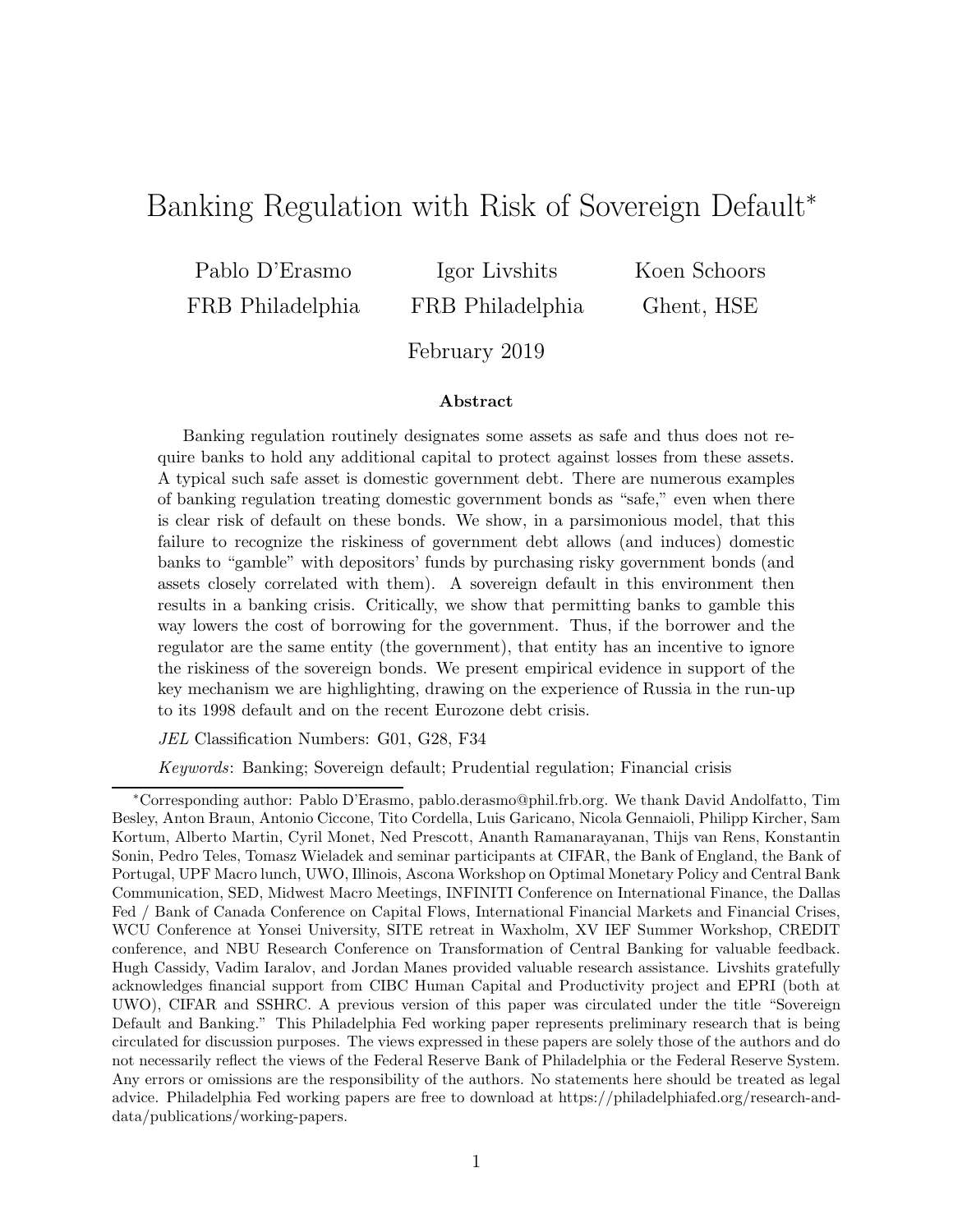# 1 Introduction

Sovereign debt crises are often accompanied by major banking crises in the affected countries, with examples ranging from Russia in 1998 and Argentina in 2001 to the recent crisis in peripheral Eurozone countries. We argue that inadequate prudential regulations, which do not recognize the riskiness of government debt, may be responsible for banks' excessive exposure to government debt and, as a result, for the major banking crises that follow the defaults.<sup>1</sup>

The basic story is simple. Banks fund their investment with deposits and are protected by limited liability. This situation creates incentives for excessive risk-taking on the part of the banks.<sup>2</sup> To prevent excessive risk-taking, governments introduce prudential regulation, which requires banks to hold sufficient amounts of capital (have enough of their own wealth at stake) so that excessive risk-taking is no longer attractive. Certain "safe" securities are exempt from capital adequacy requirement. The classic such safe security (from the point of view of prudential regulation) is government debt. However, government debt is not always as safe as the prudential regulation considers it to be. What happens when "safe" government debt becomes risky? Prudential regulation may fail in that case. The banks are then able to gamble (i.e., take on excessive risks by purchasing government debt) while still satisfying the prudential regulation. If the government does not default  $ex\text{-}post$ , the gamble works out, and everyone is happy; but if the government does default, the whole banking system comes crashing down.

We provide a very simple model that captures the basic story. The model provides an interesting insight into why the prudential regulations were not adjusted to account for the riskiness of government debt. Highly indebted governments may choose not to adjust the regulation in order to postpone (or prevent) a looming debt crisis. By not adjusting the regulation, the government lowers its cost of borrowing as banks are willing to pay more than actuarially fair prices for the government bonds. Effectively, by allowing the banks to gamble with depositors' money, the government itself is gambling for redemption. If the government is more interested in avoiding (or even postponing) default than in the well-being of its citizens, it will choose to (let the banks) gamble in this way. In a way, the key message of our paper can be viewed as an example of the problem that Hurwicz (2008) termed (in

<sup>1</sup>Daniele Nouy, the chair of the Supervisory Board of the European Central Bank, and Olivier Guersent, the director general of the European Commission's Directorate-General for Financial Stability, Financial Services and Capital Markets Union, have recently used a very similar argument when calling for an end to the treatment of domestic government bonds as risk-free (see Morris and Jenkins (2018) and Jenkins (2019)).

<sup>&</sup>lt;sup>2</sup>As Jensen and Meckling (1976) point out in their seminal work, the basic insight appears in Smith (1776).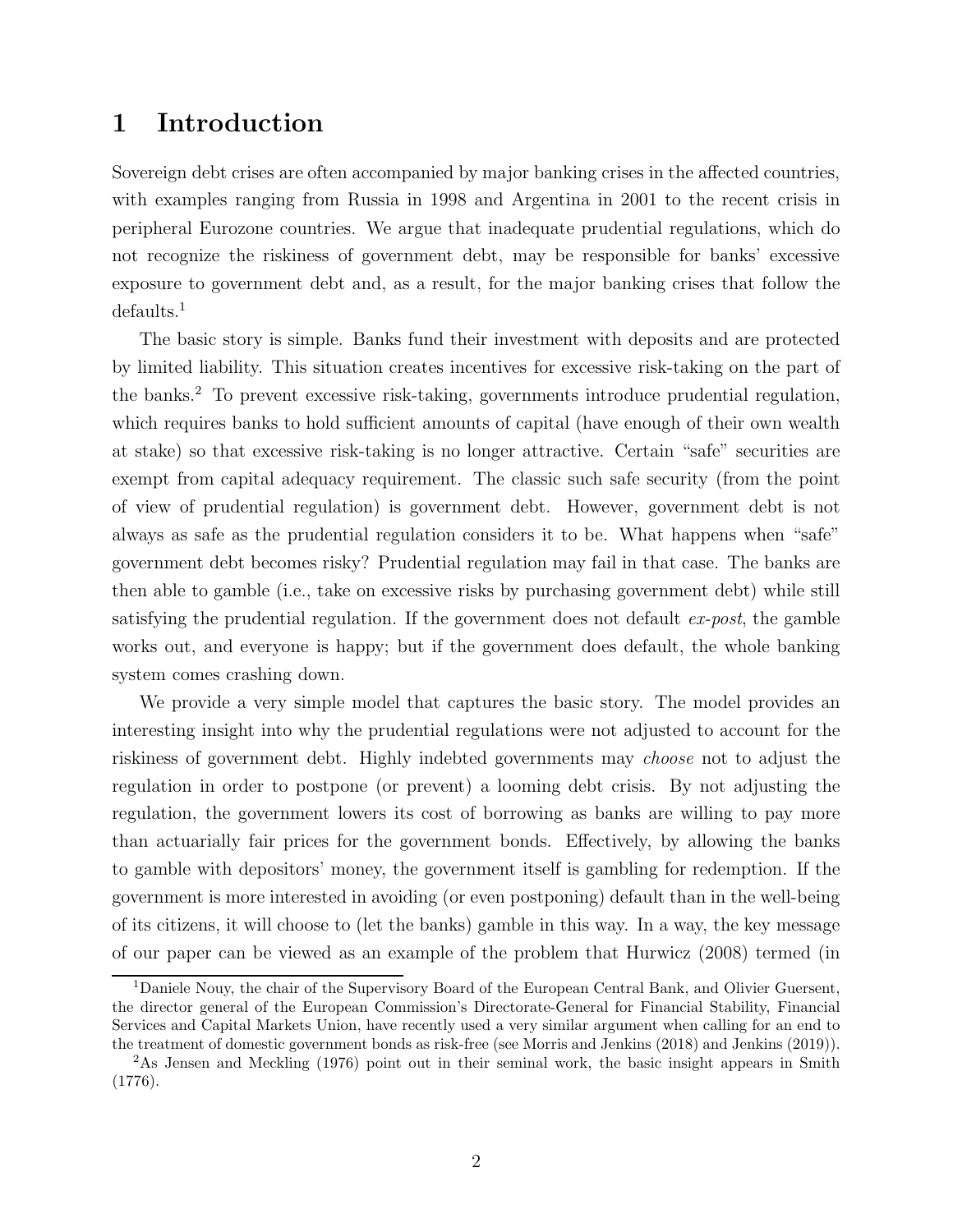the words of Juvenal<sup>3</sup> ) "Who will guard the guardians?"

We start with the simplest model of banking in which there is a role for prudential regulation, before introducing a government and government debt. Our two-period environment is populated by risk-averse depositors, who need to save for retirement; risk-neutral entrepreneurs, who need to borrow to finance productive investment; risk-neutral investors, who can open banks to intermediate financing between the households and entrepreneurs; and the government, which regulates banks and issues debt. We model both households and entrepreneurs in the most parsimonious way, and focus on incentives and behavior of bankers and the regulator. We assume that households lack the ability to invest directly in productive projects and supply saving (inelastically) into the banking sector. There are two types of entrepreneurs, which can be thought of simply as two types of investment projects — safe productive investments and risky projects with lower expected returns but significant upside. Investors, who may choose to open banks and accept households' deposits, are endowed with some wealth and a unique ability to screen entrepreneurs. Critically, banks are subject to limited liability. The presence of risky projects and limited liability generates moral hazard in banking — unregulated banks have strong incentive to invest in inefficient gambles. Since only investors are capable of distinguishing between the two types of projects, the only way to prevent banks from investing in inefficient risky projects is to force the bankers to have minimal equity (capital) in their banks. If bankers have enough "skin in the game," they choose the efficient safe investment strategy. The government in the model plays two critical roles — it regulates the banking sector and borrows to finance (exogenous) budget deficit. Banking regulation takes the form of risk-weighted capital adequacy requirements. Since government debt is the only investment readily identifiable by the regulator in the model, our prudential regulation has two key parameters — the minimum capital requirement and the risk weight assigned to government bonds.

We characterize equilibrium outcomes in our model for the full range of capital requirements and for three key values of the risk weight on government bonds — zero (i.e., ignoring the risk altogether), one (i.e., treating government bonds the same as any other investment), and prohibitive (i.e., sufficiently high to prevent banks from investing any of their depositors' funds into government bonds). The first result confirms what the model was built to deliver: Prudential regulation that works when government debt is safe fails when government debt is risky. Yet, the result is not as simple as it appears at first glance. In the model, merely recognizing the riskiness of the debt is not enough. The banks must be prevented from channeling any of the depositors' funds into government debt, if the banking regulation is to be effective (i.e., if the probability of depositors' losses is to be kept at 0).

 $3$ Juvenal (1891), Satire VI.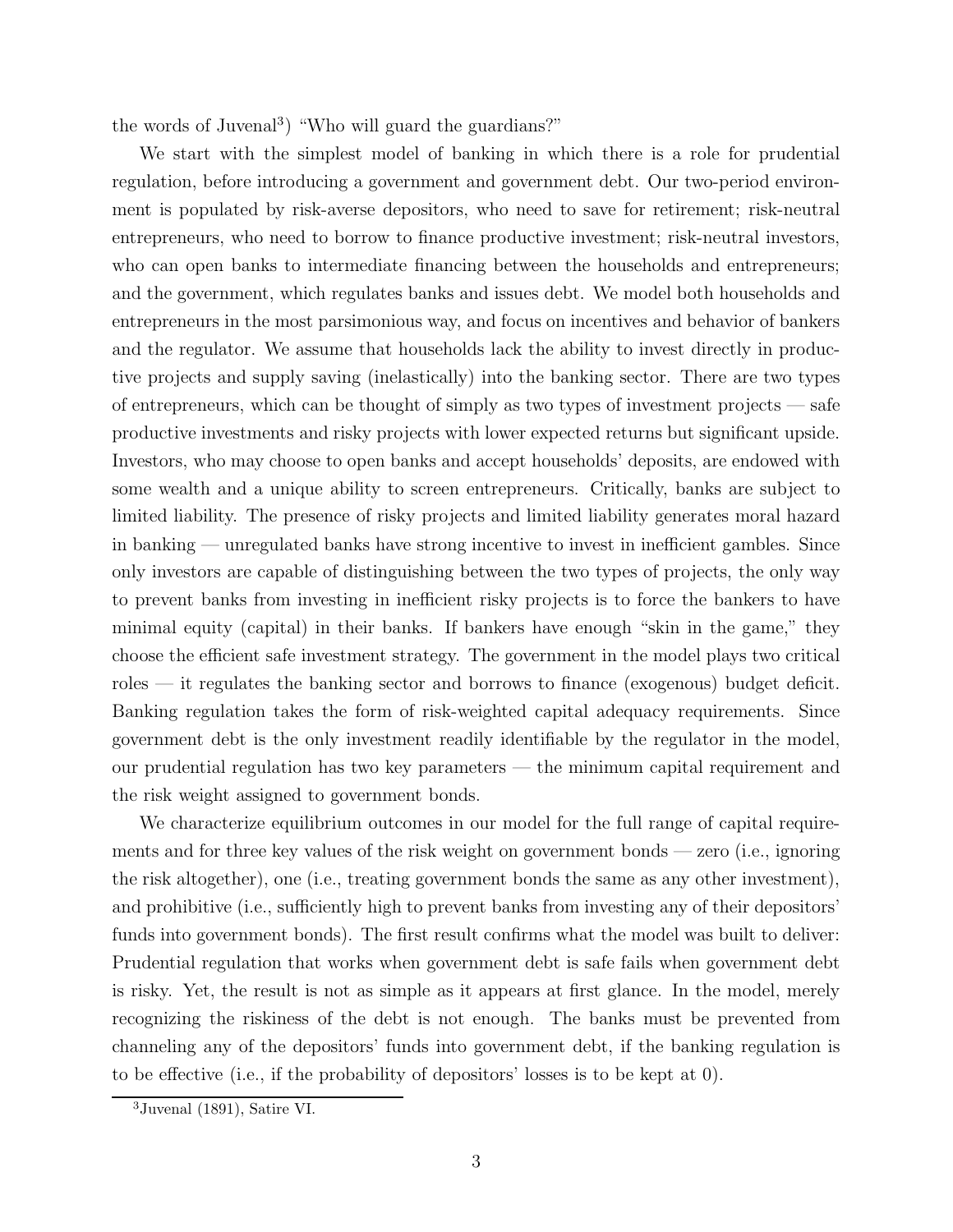The key insight from the model (and the main theoretical result of the paper) is that the interest rate the government has to pay on its debt is lower if the banking regulation does not acknowledge the risk of government default. This is hardly surprising, as such regulation permits banks to gamble with their depositors' money, as long as they purchase the government bonds. This finding is not just intuitive but also very robust — the interest rate on government bonds is always lower when the risk of default is ignored by the prudential regulation, regardless of whether that prudential regulation was effective to start with.

This lower cost of borrowing creates a potential moral hazard on behalf of the regulator, if the regulator is also the borrower. Allowing banks to gamble (by purchasing government bonds) may permit a self-interested government to postpone (or gamble to prevent) a default. In other words, the true gambling party in our model is the government, rather than the banks. We formalize this idea with an illustrative extension. While our benchmark model treats the risk of government default as exogenous, we offer a simple extension that allows us to explicitly model the government's choice of default (and banking regulation). We show that lax banking regulation (which permits domestic banks to gamble via purchasing government bonds) can be the only way for a heavily indebted government to avoid an immediate default. Faced with a choice between immediate default on the one hand and risking a larger crisis in the next period on the other, an office-motivated politician is likely to take the gamble of lax regulation. Of course, this gamble comes at a non-trivial cost to society. First and foremost, as our model highlights, this regulatory failure leads to misallocation of risk — the risk of government default is borne by risk-averse domestic households that are ill-equipped to handle such risk, instead of being borne by risk-neutral (possibly foreign) investors. Second, as our empirical analysis illustrates, this leads to a very tight correlation between the risk of government default and the risk of a systemic banking crisis. Such a banking crisis can be devastating for the domestic economy in the aftermath of default (see, for example, Sandleris and Wright (2014) and Gennaioli, Martin, and Rossi  $(2018)$ .

By assuming that the supply of deposits is inelastic, we are abstracting from the explicit analysis of the households' incentives to participate in the banking system. Presence of gambling in the banking system should make households reluctant to keep their deposits in banks. An obvious antidote to this is deposit insurance, which was present in the Eurozone, for example.<sup>4</sup> And while we are not explicitly modeling the deposit insurance here either,

<sup>4</sup>Alternatively, we could follow Brusco and Castiglionesi (2007) and assume that our households are Diamond and Dybvig (1983) consumers subject to liquidity shocks, and that the banks provide liquidity insurance to the households. While this may provide a reason for the households to keep their money in the bank as it does in Brusco and Castiglionesi (2007), we feel that the issue of liquidity insurance is orthogonal to our analysis and adopt the simpler formulation.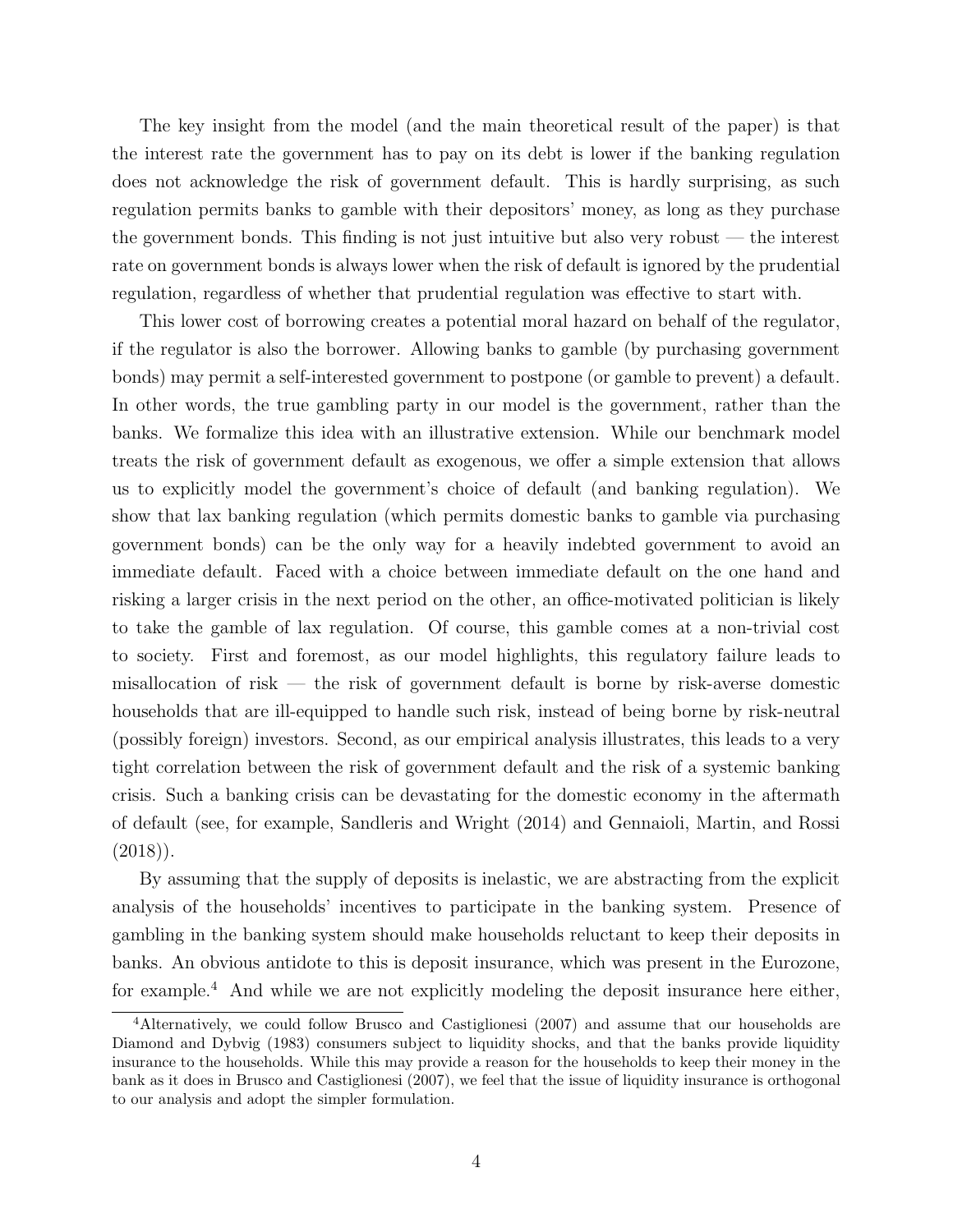it is important to note that the key mechanism we are highlighting is intact in an economy where deposits are insured. The cost of the regulator's gamble is borne by future tax-payers in that economy, rather than by bank depositors as in our model, but these tax-payers and depositors are, of course, one and the same. Critically, to the extent that the current politician discounts the future government's liabilities in the event of the crisis (as we assume all along), the moral hazard in banking regulation is still present.<sup>5</sup>

The basic mechanism of our paper has a number of testable implications, and we examine several of them in this paper. One key prediction of the model is that gambling banks with large exposure to domestic government debt will want the rest of their investments to have returns strongly correlated with the government repayment. It is hard to think of anything more correlated with government default than the exchange rate on domestic currency. And as Ippolito (2002) documents, a number of Russian banks took vast positions in "currency forward" contracts in 1998.<sup>6</sup> Using a unique dataset of balance sheets of Russian banks just prior to (and during) the 1998 crisis, we document a strong correlation between the private banks' holdings of government debt and their foreign currency risk exposure (net liabilities) prior to the crisis.<sup>7</sup> Notably, this correlation disappears after the crisis happens, lending further support to our key mechanism.

Additional empirical support comes from the recent Eurozone debt crisis. Specifically, we focus on the period around the major Long-Term Refinancing Operation (LTRO) program announced by the European Central Bank (ECB) in December 2011. This LTRO program made the failure of banking regulation, which is at the core of our paper, even more pronounced. Not only was the riskiness of the sovereign debt not recognized by individual countries' banking regulators, but the ECB was providing long-term financing to the banks of the distressed Eurozone countries against those same risky government bonds as "safe" collateral. In line with Brutti and Sauré  $(2016)$ , we document the reallocation of  $(risky)$ sovereign debt from foreign lenders to domestic banks in the troubled European countries (though we have a different and complementary interpretation of the underlying forces be-

 ${}^{5}$ Empirically, the question of how responsive the supply of deposits is to systemic risk in the banking sector (arising from the risk of government default) is a complicated one. Even in the absence of the formal deposit insurance prior to the crisis, Russian households did not flee the banking system in the run-up to the 1998 default (see Figure 1 in Livshits and Schoors (2012)), while Argentine depositors ran on their banks in 2001 despite being supposedly insured. While these considerations are both interesting and important, they are outside the scope of this paper.

<sup>&</sup>lt;sup>6</sup>Ippolito (2002) further argues that it was this currency risk exposure that led to the banking crisis. Our analysis in no way contradicts that view. We simply argue that the failure of prudential regulation (ignoring the risk of government bonds) incentivized the banks to take these currency gambles (strongly correlated with government debt).

<sup>7</sup>Alessandro (2009) provides a novel motivation for the domestic banks' holdings of potentially risky government bonds, but his mechanism does not imply a correlation of individual banks' bond holdings with foreign currency exposure.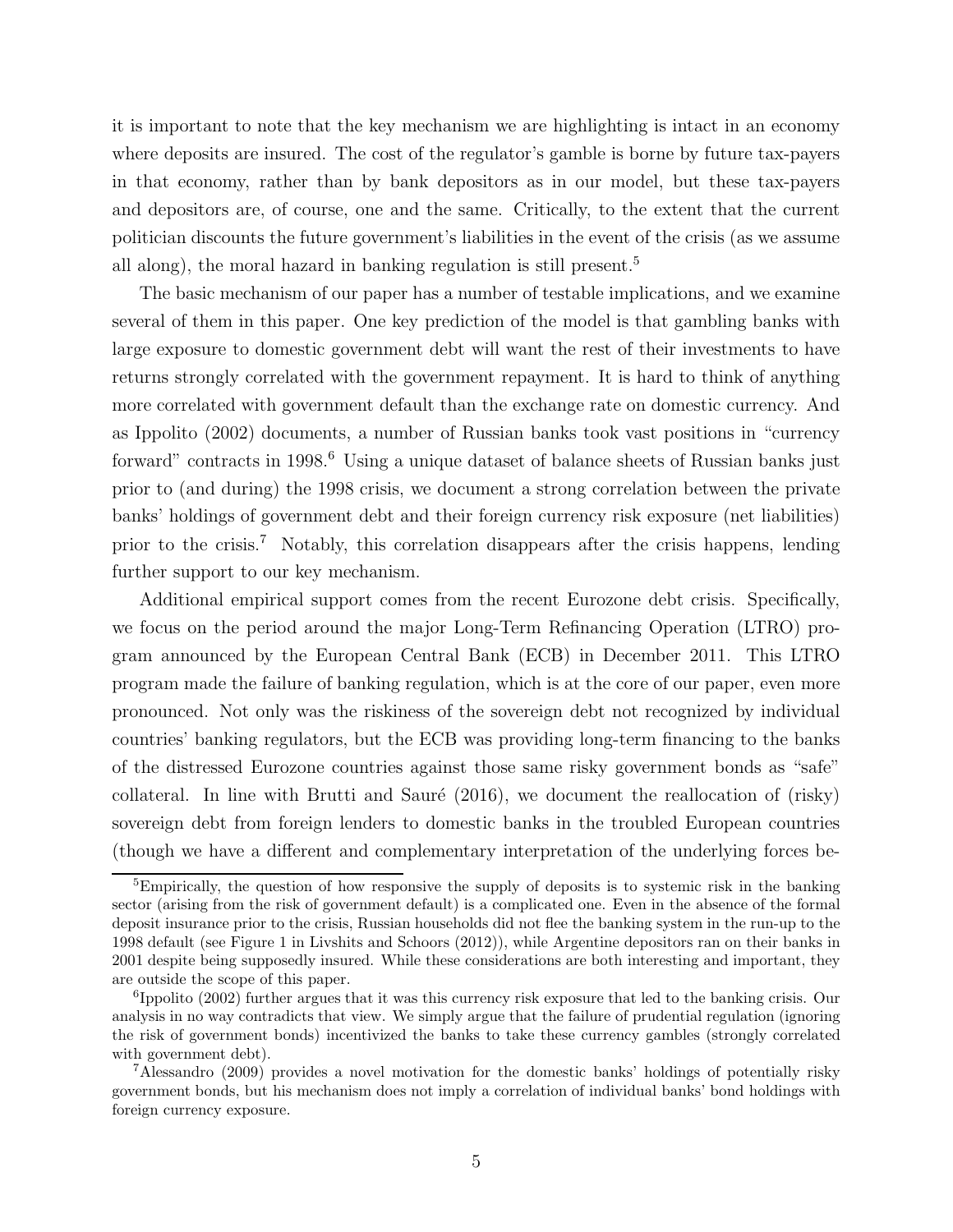hind this debt repatriation). We perform an event analysis around the announcement date of the LTRO and show that there was a reduction in sovereign yield of the distressed countries, which was not accompanied by a similar decline in default risk, as measured by credit default swap (CDS) spreads. This is consistent with the evidence presented in Krishnamurthy, Nagel, and Vissing-Jorgensen (2017).

As another manifestation of the concentration of sovereign risk in the domestic banks, we document a stark increase in the correlation of the risk of bank failure and the risk of sovereign default (as measured by the CDS spreads on both bank securities and government bonds).<sup>8</sup> Our model shows that this risk-shifting effect arises via direct holdings of sovereign debt or by domestic banks investing in gambles that are correlated with that risk.

The rest of the paper is organized as follows: The following subsection frames our contributions in the context of the existing literature. Section 2 presents our model, which aims to be the simplest environment in which there is a role for prudential regulation of banks. Section 3 defines the equilibrium in that environment. Section 4 characterizes the equilibria under various forms of regulation and presents our main results. Section 5 discusses empirical evidence on the relation between the sovereign default risk and the domestic banks' holdings of government debt (and correlated assets). Section 6 concludes.

# 1.1 Literature Review

Our paper is related to the burgeoning literature that explores the link between sovereign debt and the domestic financial sector. A number of recent papers explicitly link the exposure of the domestic financial sector to the risk of a government default (e.g., Alessandro (2009), Boz, D'Erasmo, and Durdu (2014), Gennaioli, Martin, and Rossi (2014), Perez (2015), Sosa-Padilla (2018)). These papers highlight that the exposure of domestic banks to government debt changes repayment incentives of a (benevolent) government, lowering the risk of default and, hence, the interest rates on government bonds.<sup>9</sup> In contrast, we treat the risk of default itself as largely exogenous (as in Bocola (2016), for example) and focus instead on how macroprudential regulation affects the incentives of the banking sector to hold domestic sovereign debt. One key insight from our analysis is that the failure of banking regulation to recognize the riskiness of government bonds further lowers the cost of borrowing (domestically) for the government, above and beyond the possible effects on the probability of repayment. While we choose to think of government as self-interested, rather than benevolent, it should be

<sup>8</sup>This is consistent with the evidence offered in Abad (2018).

<sup>9</sup>The idea that the cost of sovereign default is endogenous and affected by domestic agents is also present in Broner, Martin, and Ventura (2010) and Broner et al. (2014), who study selective defaults and their link to domestic exposure to sovereign debt.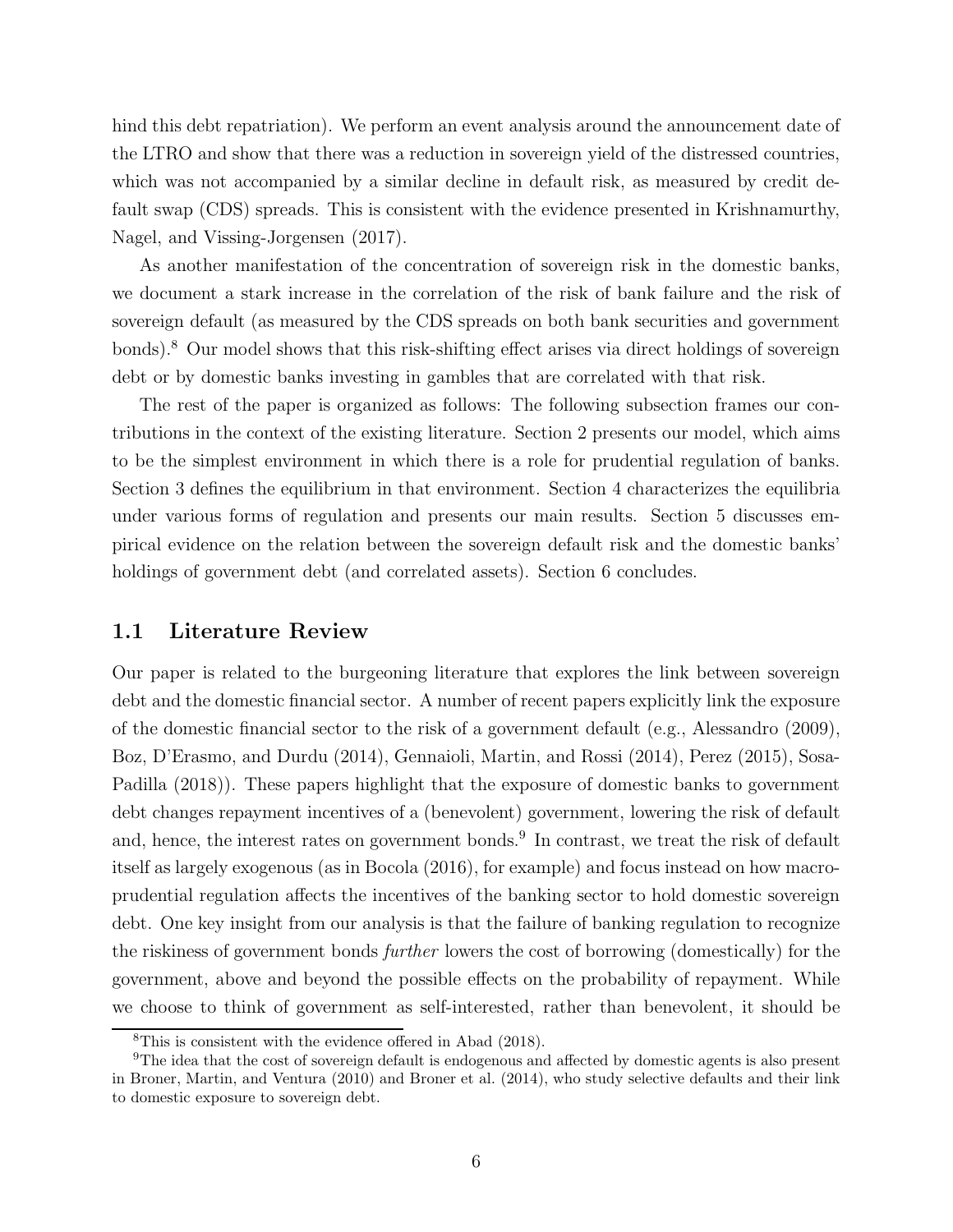pointed out that the failure to adjust prudential regulation (and the ensuing excessive risktaking by the banks) may not be inconsistent with a benevolent government maximizing the welfare of its citizens. Think of the government of a severely borrowing-constrained country that wants to attract foreign lenders. The amount of debt such a government is able to raise (credibly promise to repay) is directly linked to how costly a default would be for such a country. If default is followed by a banking crisis, as it is in our model, then the cost of the default is greater ex-post, and the government would be able to borrow more ex-ante.<sup>10</sup>

Our paper is also related to the literature that studies what is referred to as the "doom loop" (as in Farhi and Tirole (2017), Cooper and Nikolov (2018), and Abad (2018)). The doom loop is formed between the government and the banks, as the government may need to (or choose to) bail out insolvent banks, thus raising the probability of government default, while the banks have an added incentive to hold government bonds. While Farhi and Tirole (2017) examine the effects of fundamental shocks in creating the feedback effect, Cooper and Nikolov (2018) present a model where banks' incentives not to issue equity against sovereign exposures is the main reason for the existence of the loop. We offer a complementary mechanism of how the sovereign and the banking sector intertwine. Ineffective capital regulation induces the banking sector to gamble with government debt.<sup>11</sup> Abad  $(2018)$  also studies the interaction between capital regulation and the doom loop. One key distinction between the mechanism we are highlighting and the existing work is that the government debt is mispriced in our model.

Our analysis highlights that "financial repression" (as in Becker and Ivashina (2017), Krishnamurthy, Nagel, and Vissing-Jorgensen (2017), and Chari, Dovis, and Kehoe (2018)) may not be necessary to achieve the aims attributed to it in these papers. The banks can be induced to hold government debt without the use of "repression," by simply adopting lax financial regulation. Our paper does not in any way contradict the idea that banks were often forced to hold the risky bonds (e.g., Díaz-Cassou, Erce-Domínguez, and Vázquez-Zamora  $(2008)$ <sup>12</sup> Our story is complementary to the idea of forcing the banks to hold risky government bonds. Presumably, there is a limit to governments' ability to force the banks to hold the bonds. Notably, the data from Russian banks show that the gambling on foreign currency was much more prevalent among the private banks, over which the government

 $10$ Several recent papers present empirical evidence in support of this endogenous cost of default mechanism (e.g., Garcia-Posada and Marchetti (2016), Carpinelli and Crosignani (2017), Crosignani, Faria-e-Castro, and Fonseca (2017), Acharya et al. (2018), Gennaioli, Martin, and Rossi (2018)). Notably, that evidence is also consistent with the alternative mechanism that we are highlighting in this paper.

 $11$ It should be noted, of course, that we model only one side of the doom loop, as we are not explicitly considering ex-post bailouts of the failing banks nor a deposit insurance.

 $12$ Financial repression need not be restricted to just banks, of course. In 2001, it applied in equal measure to the pension funds in Argentina, and Alessandro (2009) points to several other examples.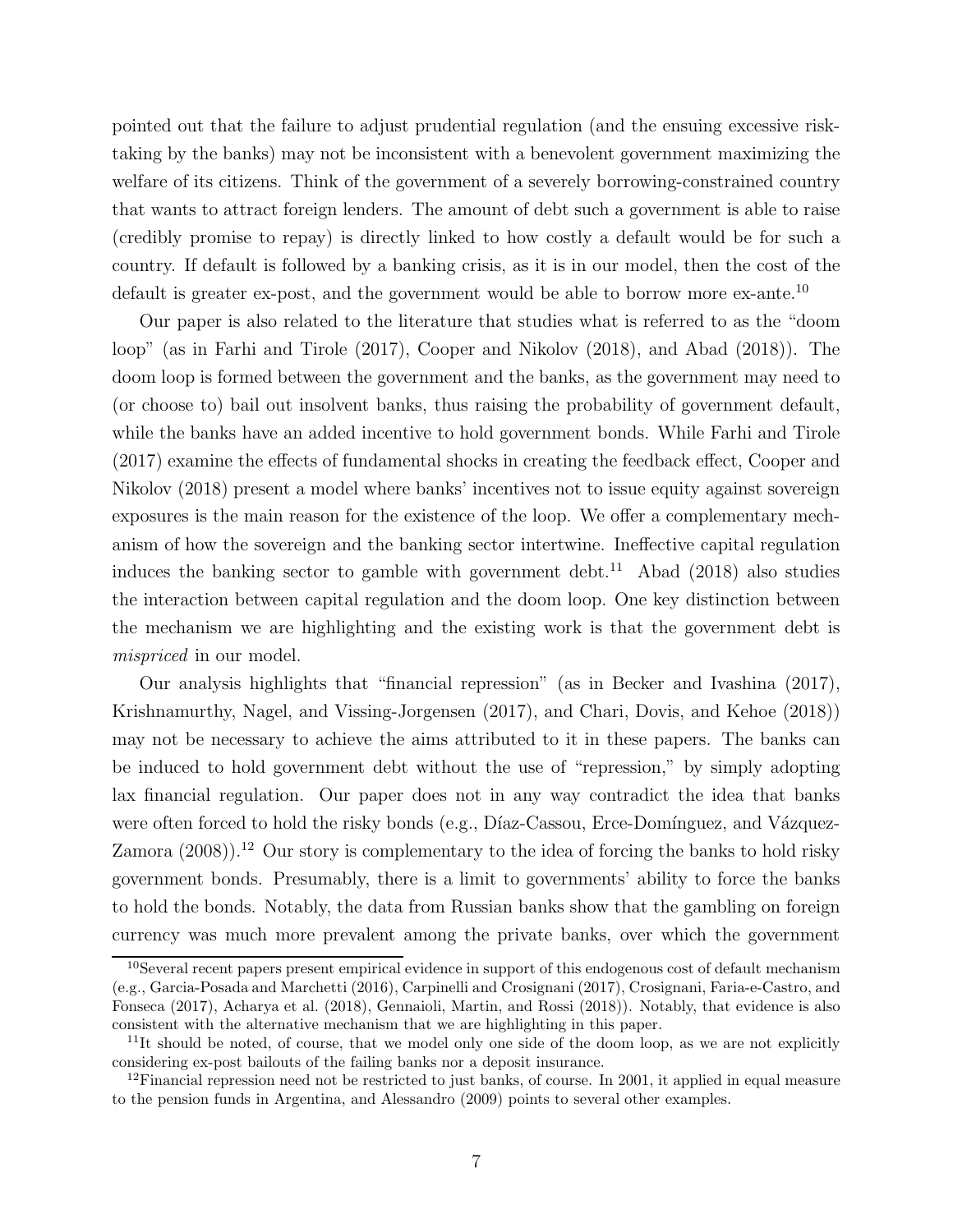presumably had much less sway.<sup>13</sup>

One paper closely related to ours in spirit is Brusco and Castiglionesi (2007), which studies the failure of prudential regulation due to cross-country insurance arrangements among banks. The paper shows that prudential regulation, which is sufficient under autarky, may fail once international financial arrangements are possible. In a similar line, Uhlig (2014) presents a model where regulators in distressed countries have an incentive to allow their banks to hold risky domestic bonds that can be used in repo transactions with a common central bank. As in our model, this allows the government to borrow at a lower rate and to shift the risk of default (to domestic banks' depositors in our model and to the common central bank in Uhlig (2014)). We offer a model with an explicit role for prudential regulation and further highlight that the moral hazard on the part of the regulator arises even in the absence of a supra-national central bank.

In line with the predictions of our model, several papers (see, for example, Acharya and Steffen (2015)) document that a large fraction of LTRO loans have been used by GIPSI (Greek, Irish, Portuguese, Spanish, and Italian) banks to purchase sovereign bonds. Our analysis suggests that this may be evidence of the failure of prudential regulation in these countries. Notably, the current design of the European LTRO programs rather facilitates such regulatory failure by leaving vetting the collateral up to national central banks. Our model also has clear implications regarding the correlation between the risk of bank failure and that of sovereign default. Ineffective banking regulation induces banks to gamble using a portfolio of assets that is strongly correlated with a sovereign risk. This prediction is in line with the findings of Acharya, Drechsler, and Schnabl (2014), who study balance sheet linkages between banks and sovereigns and documents that sovereign and bank CDS spreads exhibit a positive correlation during the crisis but not before. Using the announcement of the largest LTRO program in December 2011, we offer additional evidence consistent with this theoretical insight.

# 2 Environment

We start with the simplest two-period environment in which there is a role for prudential regulation of banks. Into that environment we introduce a government that has two key roles — it regulates banks, and it borrows to finance an exogenous deficit. We then incorporate the risk of the government defaulting on its debt in the second period and analyze the impact of this risk of default on banking and, most importantly, banking regulation.

<sup>13</sup>Alessandro (2009) presents related evidence for a set of Latin American countries.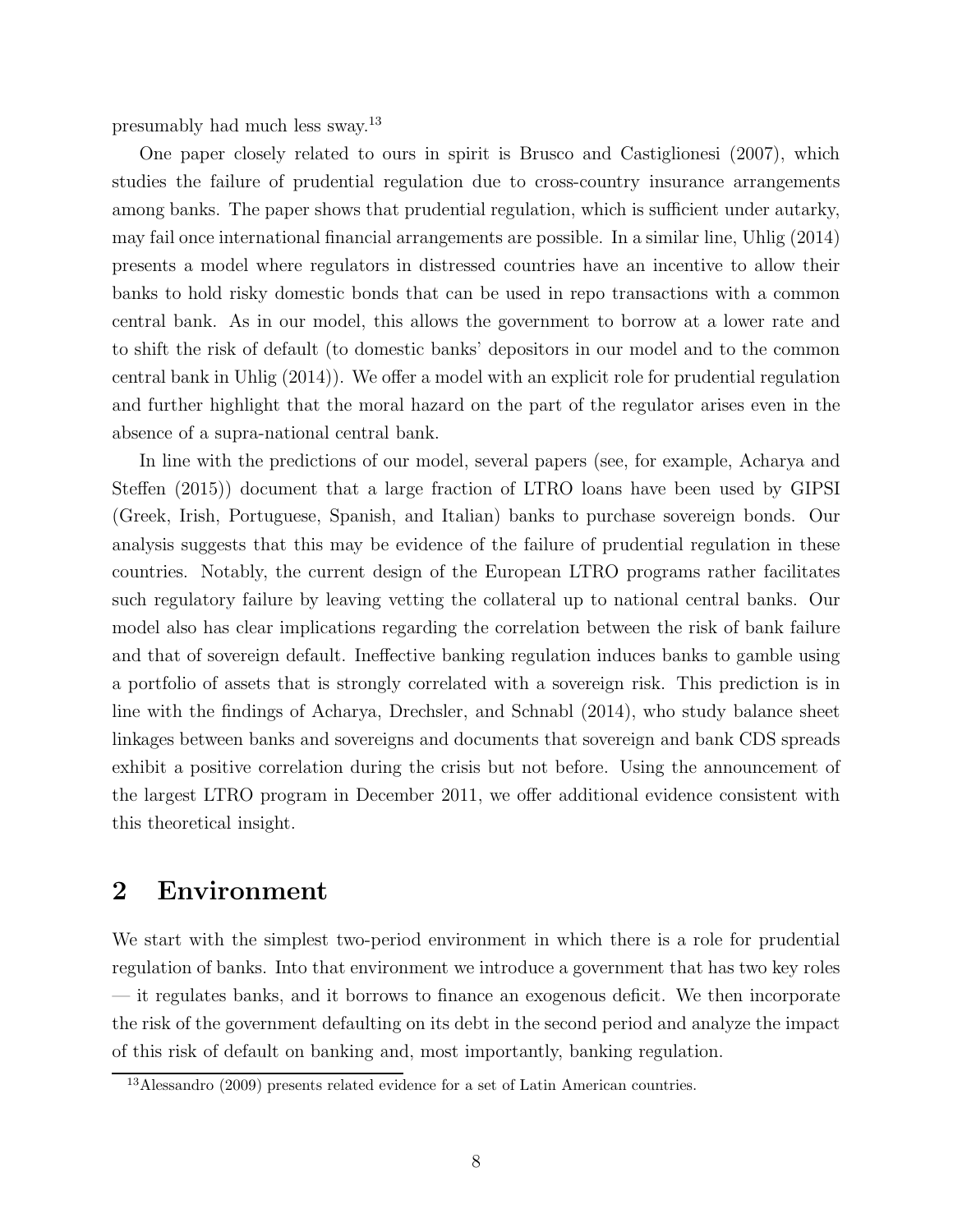Consider a two-period economy populated by risk-averse depositors (households); competitive risk-neutral investors, who may choose to operate banks; risk-neutral entrepreneurs, who own productive technologies; and a government, which regulates the banks and may need to borrow to finance a random stream of expenditures. We model households in a rather simplistic way, which results in perfectly inelastic supply of deposits to the banking system. Mechanically, it is equivalent to assuming that the total stock of deposits  $D$  is given exogenously. We also take the amount  $B$  that the government needs to borrow as exogenous and focus on the pricing of that debt. Besides the government debt, the economy has two types of investment projects — safe productive investments with gross rate of return  $r$ (which is endogenous), and risky projects with lower expected returns but significant upside. These risky projects (and the limited liability on the side of bankers) are the source of moral hazard in banking.

# 2.1 Households

In order to generate the inelastic supply of deposits, we assume that economy has a measure 1 of identical households. Households have an (after-tax) endowment of e in the first period and 0 in the second.<sup>14</sup> Their period utility function is  $u(c) = \ln c$ , and their time discount factor is  $\delta$ . This implies that the aggregate supply of household savings is  $D = \frac{\delta e}{1+\epsilon}$  $\frac{\delta e}{1+\delta}$  (regardless of the level of interest rates in the economy). The only outlet for household savings in the model is a competitive banking sector. We will denote the (equilibrium) interest rate on deposits by  $i^d$ .

# 2.2 Productive Technologies

There is a continuum of entrepreneurs who own productive technologies, which turn period-1 investments into period-2 consumption goods. Measure 1 of these entrepreneurs possess risk-free production projects with decreasing returns-to-scale. Their production function is  $y = Ak^{\theta}$  with  $\theta < 1$ , where A is aggregate productivity and k is the amount invested in the project. There is also measure 1 of entrepreneurs who possess risky technology with constant returns-to-scale. These risky projects deliver  $Rk$  with probability  $p$  and 0 otherwise, where  $k$  is the amount invested in the project. We will make an assumption (which is made explicit and formal in Section 3.1) that the safe technology yields higher expected marginal product of capital than the risky one, even if all productive investment in the economy is channeled into safe projects. This implies that any investment into risky technology is socially inefficient.

<sup>&</sup>lt;sup>14</sup>In order to deal with the possibility of unbounded utility in the second period, we will set the second period endowment to  $\epsilon > 0$  and then take a limit as  $\epsilon$  approaches 0.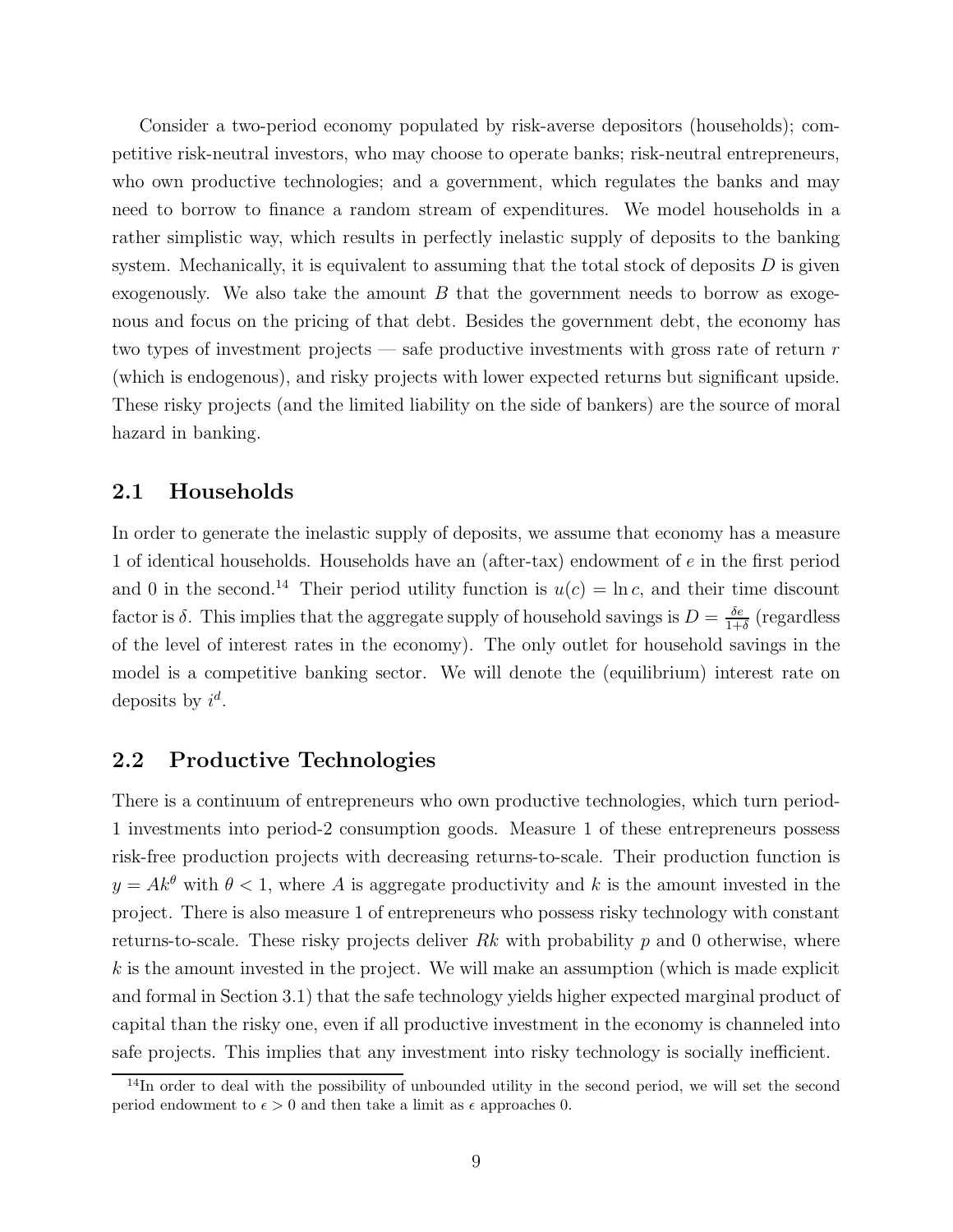All entrepreneurs are risk-neutral and only value consumption in period 2. They have no endowment in period 1, besides their productive project. Thus, entrepreneurs have to rely on external financing.

# 2.3 Investors and Banking Sector

Investors are risk-neutral. They maximize expected profits, subject to limited liability. They are endowed with heterogeneous wealth, which can serve as the banking capital. We denote by  $\omega_i$  the wealth owned by investor i. Total wealth is  $\Omega = \int \omega_i di$ . Investors can operate as a bank by accepting deposits from households. In order to do so, they have to comply with banking regulation (imposed by the government). Deposits promise to pay net interest rate  $i^d$ . The balance sheet identity implies that bank i total assets will equal  $d_i + \omega_i$  (i.e., total assets equal deposits plus equity).

Investors have a unique ability to screen entrepreneurs. That is, unlike households (and the government), investors can observe the entrepreneurs' type (their technology). Thus, investors have access to two types of productive investments: risky and risk-free. Investors fund entrepreneurs' projects by offering financing in competitive loan markets, segmented by the project type. The market for deposits is also assumed to be competitive. Investors/banks can also invest in (defaultable) government bonds. The return on the government bonds,  $(1 + i<sup>g</sup>)$ , is determined endogenously and is one of the key equilibrium elements.

Investors have limited liability. That is, if the returns from investments fall short of the amount promised to depositors, investors are not responsible for the balance. In addition, individual depositors cannot effectively monitor capital adequacy of banks. These features of the model create a moral hazard problem and motivate prudential regulation of banks.

# 2.4 Government

The government has two roles in the model. First, it is the regulator of banks. Second, the government issues debt, which is used to finance budget deficits.

The government faces a random (exogenous) stream of budget balances (net of taxes). The deficits are financed by issuing debt. The debt takes the form of (defaultable) noncontingent one-period bonds. Denote by B the amount the government needs to borrow. The rate of returns on the government bonds is determined in equilibrium. Denote the (promised) interest rate on the government debt by  $i<sup>g</sup>$  (this will be the key equilibrium object we are concerned with). The probability of government repayment  $p<sup>g</sup>$  is assumed to be exogenous (in Section 4.5, we offer a simple extension that endogenizes the default probability). In the event of government default, bondholders do not get any repayment.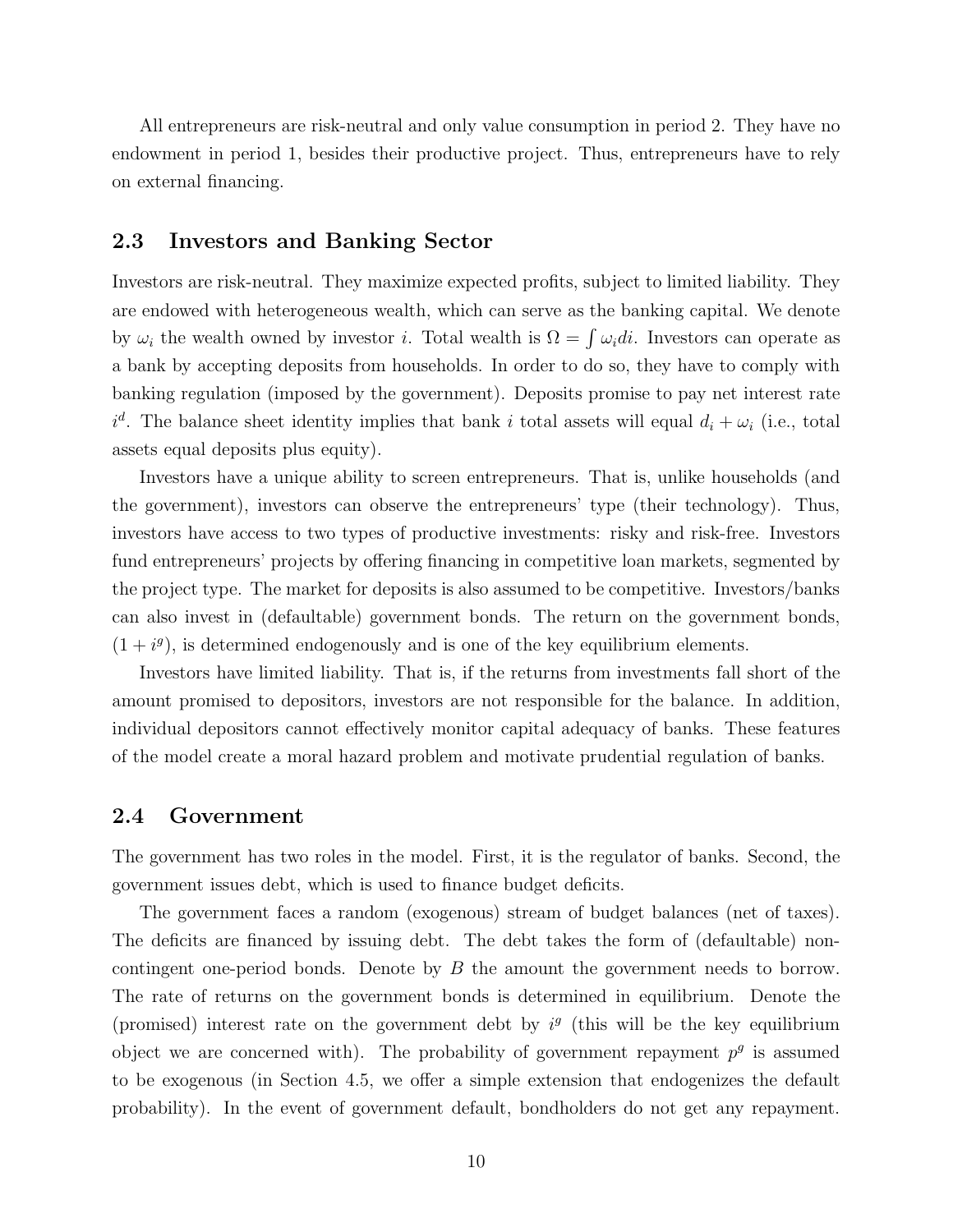Specifically, we will consider two cases  $-p^g = 1$ , i.e., deterministic repayment, and  $p^g = p$ , which makes the government debt closely resemble a risky project (and allows banks to construct portfolios of risky assets perfectly correlated with the government bonds).

By adjusting the capital regulation, the government changes the incentives to hold government debt and the resulting interest rate faced by the government.<sup>15</sup> This creates a potential conflict of interest between the two roles of the government — the borrower and the banking regulator. Our analysis highlights what happens if the regulatory power is allocated entirely to the "borrower side" of the government. We assume that the government's sole objective is staying in power and that a default on the government debt leads to an immediate fall of the government. Thus, the government honors the debt whenever it is possible.

The key simplifying assumption that the probability of the government repaying,  $p^g$ , is exogenous (and does not depend on the interest rate faced by the government in the first period) is worth some discussion. Of course, this probability of repayment should be declining in the interest rate, further incentivizing the government to do what it can to lower the interest rate it has to pay. But to highlight the key mechanism of the model, it will be convenient to hold the probability of default (repayment) fixed. This can be justified by explicitly thinking of there being two aggregate states in the second period — one where the government is sufficiently solvent to repay even the highest possible equilibrium interest rate, and one where the government is completely insolvent. More specifically, we will consider two possible values of  $p<sup>g</sup>$  — we will either set it to 1, making the government debt completely safe, or set it to  $p$ , making government bonds closely resemble a "risky project" investment.

# 2.5 Banking Regulation

The government also sets prudential regulation that the banks must abide by. The prudential regulation takes the form of a capital adequacy requirement. Banks face a minimum capital requirement constraint given by

$$
\frac{\omega_i}{(\omega_i + d_i)[\alpha^B q_i + \alpha^I (1 - q_i)]} \ge \beta,
$$
\n(1)

where  $q_i$  represents the fraction of assets invested in government bonds with risk weight equal to  $\alpha^B$ ,  $(1-q^i)$  the fraction allocated to investments (safe or risky) with risk weight  $\alpha^I$ , and  $\beta$  the minimum capital ratio required. In our baseline, and to resemble the observed

 $15$ We are interested in a situation where the government cannot *force* the banks to buy all of its debt. That is, the situation that goes beyond the coercion described in Díaz-Cassou, Erce-Domínguez, and Vázquez-Zamora (2008).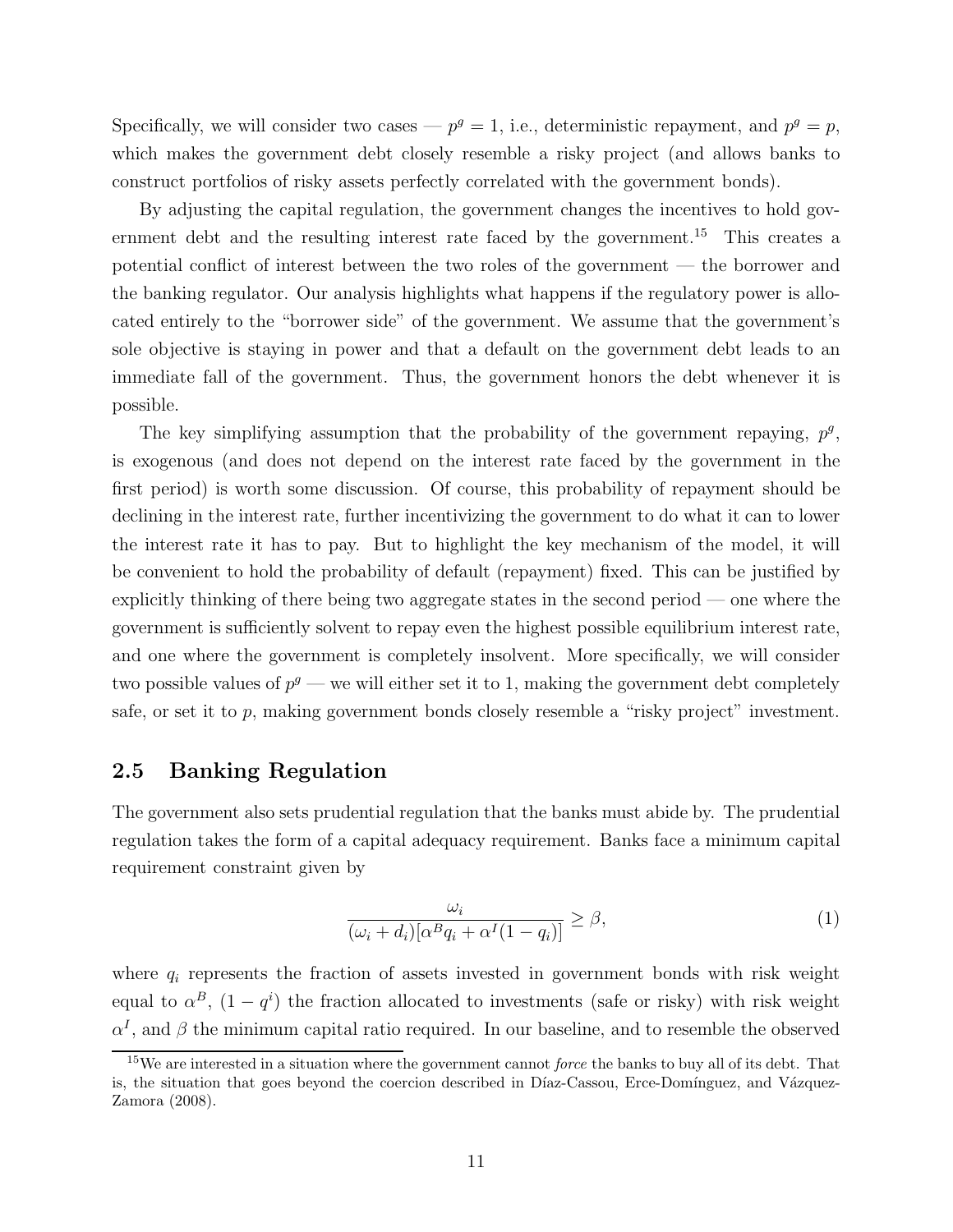regulation in countries like Russia in 1998 as well as most countries following Basel II (the regulation that was in place in most countries around that time), we will consider  $\alpha^B = 0$  and  $\alpha^I = 1$ . We will also consider alternative regulations with  $\alpha^B > 0$ . Note that, for exposition purposes, we assume that the bonds are the only verifiable ("safe") asset. Without loss of generality, we normalize the risk weight on investments  $\alpha^I$  to 1. Since the type of investment is not observable, the risk weight cannot depend on the nature of the project.

We define an *effective regulation* as one that eliminates the possibility of bank failure (gambling) in equilibrium. In turn, "bank failure" is defined as a situation where the total expost returns on a bank's portfolio come short of the outstanding deposits in that bank (with interest). Effective regulation necessarily requires a sufficiently high capital adequacy ratio  $β$ . When government debt is risky, an effective regulation will further require a sufficiently high  $\alpha^B$ . We will be specific about the values of such  $\beta$  and  $\alpha^B$  in Section 4 below.

We will focus our analysis on the setting (parameter values) where the total wealth of the investors is sufficiently large to both purchase all the government bonds and support safe banking that intermediates all of the households' deposits. Formally, this requires

$$
\Omega \ge B + \frac{\beta^* D}{1 - \beta^*},\tag{2}
$$

where  $\beta^*$  is specified in the statement of the Proposition 1 as a function of  $r^*$ , and  $r^*$  is defined by equation (4).

# 3 Equilibrium

In this section, we define the equilibrium in our model environment. In order to do so, we first describe the problem(s) faced by the investors under different regulatory regimes.

# 3.1 Returns on Productive Investments

In any competitive equilibrium, the returns to investors from loans to entrepreneurs have to be equal to the marginal product of capital in their respective productive projects. This means that the investors' return on the risk-free productive projects per unit of investment is

$$
r = \theta A K^{\theta - 1},\tag{3}
$$

where  $K$  is the total amount invested in safe projects (which in equilibrium is evenly distributed across all safe entrepreneurs). Similar argument implies that risky projects, if financed, deliver  $R$  with probability  $p$  and 0 otherwise.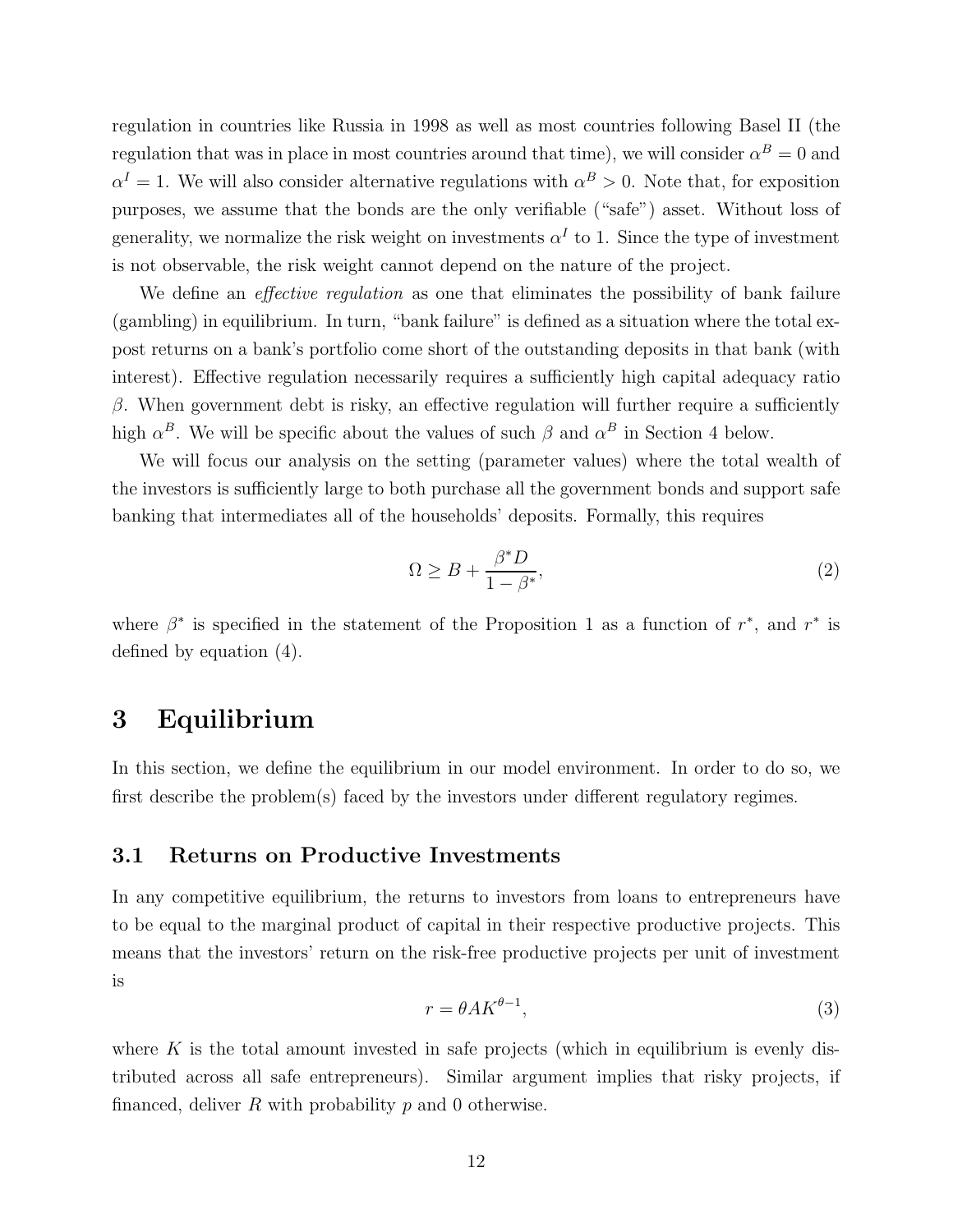It is useful to define a benchmark rate of return  $r^*$  — the risk-free rate of return that arises when all assets (deposits plus investor's wealth) are invested only in government bonds and safe assets (i.e., there is no investment in the risky technology):

$$
r^* = \theta A(\Omega + D - B)^{\theta - 1}.
$$
\n<sup>(4)</sup>

Assumption 1. Throughout the paper, we will assume that

$$
pR < r^* < R. \tag{5}
$$

The first inequality of this assumption implies that investing in risky projects is always inefficient. On the other hand, the second inequality guarantees that unregulated banks are subject to a non-trivial moral hazard — they are tempted to channel their depositors' funds to these inefficient risky projects. If such an investment does take place, we will call it "excessive risk-taking."

## 3.2 Investor/Bank's Problem

Investors decide whether to take deposits (i.e., become a bank) or not, and then the optimal allocation of their (bank's) assets. We can characterize the value of an investor (under any banking regulation) by looking at the three alternatives that we will denote by "not a bank" N, "safe bank" S, and "gambling bank" G. We will denote the corresponding decision rules by  $\chi \in \{N, S, G\}.$ 

The value function of an investor that decides not to take deposits (chooses N, not to become a bank) is given by

$$
V^N(\omega) = \omega \max\{r, pR, p^g(1 + i^g)\}.
$$
\n<sup>(6)</sup>

An investor that does not become a bank will invest all its wealth in the asset with the highest expected return. In all equilibria of our model (under any regulation), that return is equal to that of the safe asset (since investing in risky projects is inefficient). Hence,  $V^N(\omega) = \omega r.$ 

An investor can instead decide to become a bank. In that case, we have to distinguish between the problem of a "safe bank,"  $\chi = S$ , and a "gambling bank,"  $\chi = G$ . A safe bank invests a fraction  $(1 - q)$  of its assets in the safe project (a "safe" bank S) and a fraction q in government bonds. Provided it becomes a bank, the investor faces the minimum capital requirement constraint when choosing the portfolio allocation. The value of being a safe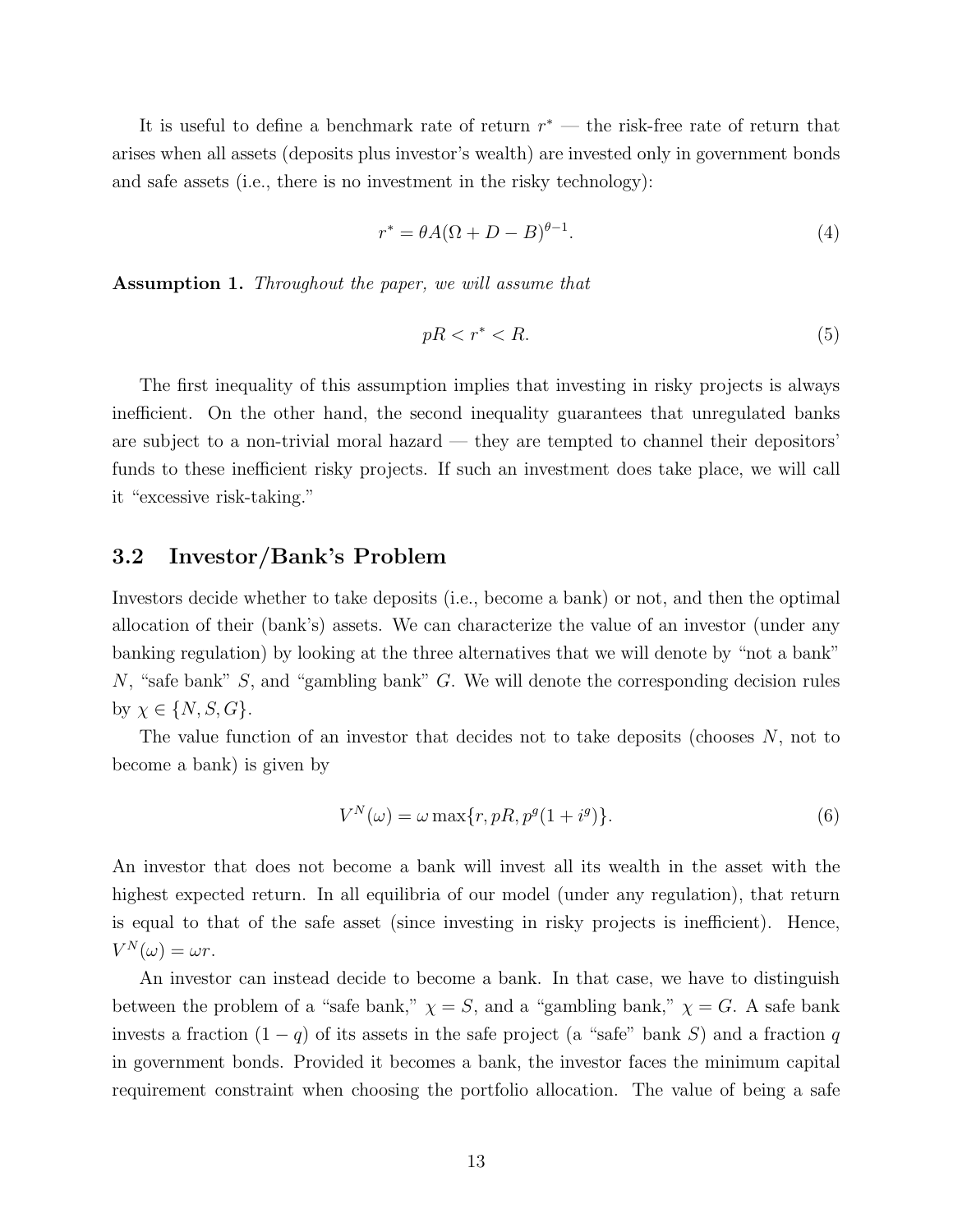bank is thus

$$
V^{S}(\omega) = \max_{d,q \ge 0} \left[ (d+\omega) \left( p^{g} q(1+i^{g}) + (1-q)r \right) - d(1+i^{d}) \right] \quad \text{subject to (1).} \tag{7}
$$

Note that a safe bank (by definition) pays out its depositors in all states of the world and that limited liability is not binding in this case.

In contrast, a gambling bank does take advantage of limited liability with positive probability. In defining the value of a gambling bank below, we embed the fact that such a bank would always align its portfolio risks to be perfectly correlated and will not find it worthwhile to invest in safe productive projects. The gambling bank then chooses a fraction  $q$  of funds it invests in the risky asset (paying R with probability p) and a fraction  $(1 - q)$  in government bonds. The value for a gambling bank  $(G)$  is

$$
V^G(\omega) = \max_{d,q \ge 0} p \left[ (d+\omega)[q(1+i^g) + (1-q)R] - d(1+i^d) \right] \text{ subject to (1).}
$$
 (8)

Note that one important characteristic of a gambling bank is that, if the government debt is risky, the bank chooses risky projects that are (perfectly) correlated with government bonds. The gambling banks then survive only when the government repays (that coincides with the states in which the risky projects succeed).

The value for an investor is

$$
V(\omega) = \max \left\{ V^N(\omega), V^S(\omega), V^G(\omega) \right\}.
$$
\n(9)

It is worth highlighting that, in a policy environment where  $\alpha^B = 0$ , investors are able to operate "banks" that invest only in government bonds without any equity (i.e., financed entirely with deposits). We will call these zero equity banks. A zero equity bank is essentially a particular case of a gambling bank with no equity. The value of creating this type of bank is

$$
V^{0} = \max_{d \geq 0} p^{g} \left[ d(1 + i^{g}) - d(1 + i^{d}) \right].
$$
 (10)

Of course, any equilibrium under  $\alpha^B = 0$  must have  $V^0 \leq 0$ .

Last but not least, we should highlight that the deposit interest rate in problems  $(6)$ ,  $(7)$ ,  $(8)$ , and  $(10)$  is the same  $i<sup>d</sup>$ , as the depositors cannot distinguish these banks from each other.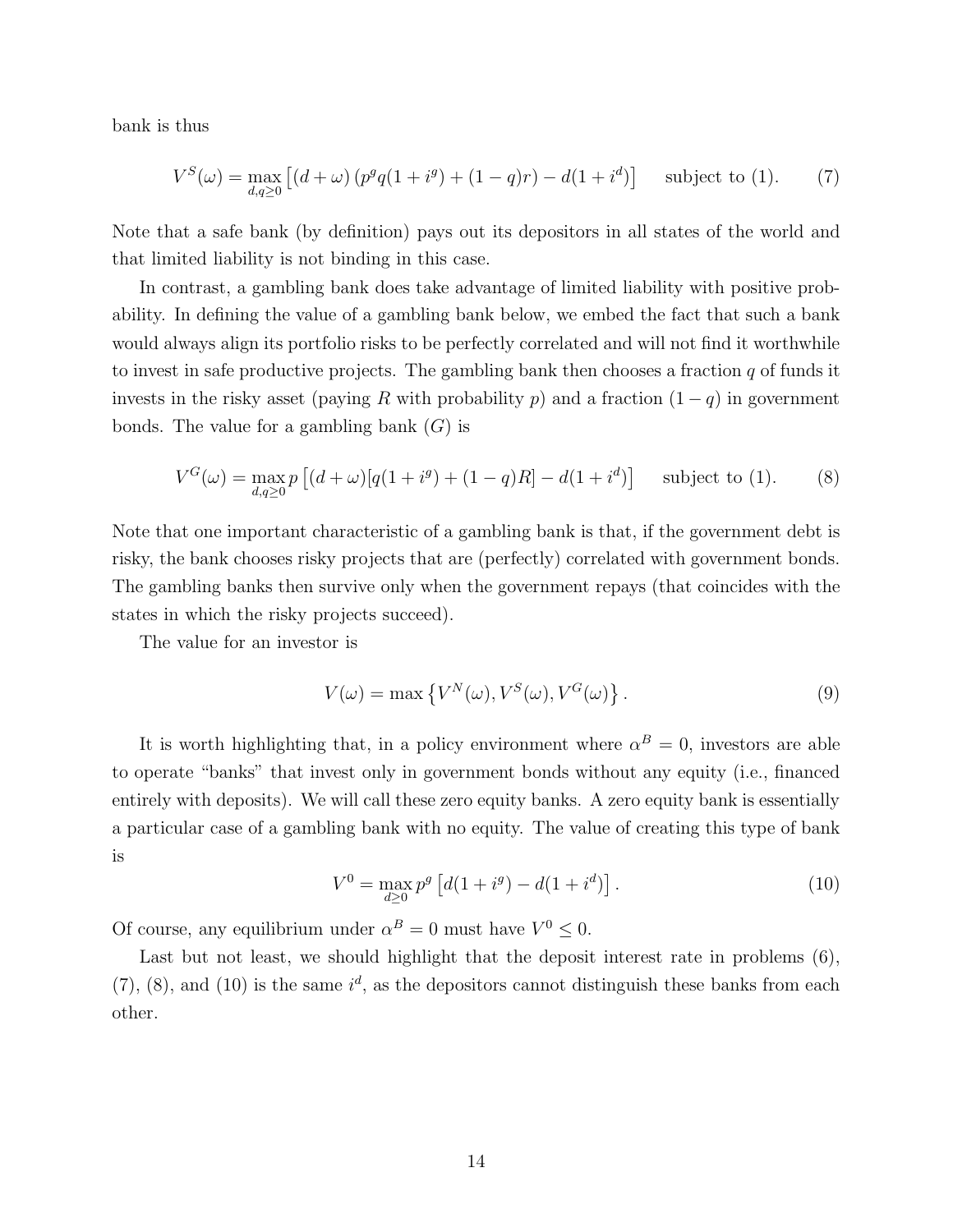# 3.3 Definition of Equilibrium

Two key aggregate variables that are important in characterizing equilibrium outcomes are the fraction of deposits in gambling banks (i.e., banks that fail with probability  $(1 - p)$ ), which we denote by  $\lambda$ , and the fraction of total assets allocated to risky investments, which we denote by  $\mu$ .

**Definition 1.** Given policy parameters  $(\alpha^B, \beta)$ , a competitive equilibrium is an allocation  $((\chi_i, q_i, d_i), \lambda, \mu)$  and a set of interest rates  $(r, i^g, i^d)$  such that

- 1. Given the interest rates,  $(\chi_i, q_i, d_i)$  is a solution of investor i's problem.
- 2. The risk-free rate is  $r = \theta A((1 \mu)(\Omega + D) B)^{\theta 1}$ .
- 3. The market for government bonds clears. That is, i<sup>g</sup> is such that  $B = \int q_i(\omega_i + d_i)di$ .
- 4. The deposit market clears. That is, i<sup>d</sup> is such that  $D = \int \mathbf{1}_{\chi_i \in \{S, G\}} d_i di$ .

# 4 Equilibrium Characterization

We begin by establishing the benchmark of effective regulation when government debt is safe and then proceed to the analysis of our model outcomes when the government debt is risky. In the latter setting, we characterize equilibrium outcomes in our model for the full range of capital requirements and for three key values of the risk weight on government bonds zero (i.e., ignoring the risk altogether), one (i.e., treating government bonds the same as any other investment), and prohibitive (i.e., sufficiently high to prevent banks from investing any of their depositors' funds into government bonds).

# 4.1 Effectiveness of Regulation When Government Debt Is Safe

In order to establish a clear benchmark for the rest of the section, we begin by characterizing the effective banking regulation when there is no risk of government default.

**Proposition 1.** When government debt is safe  $(p^g = 1)$ , banking regulation is effective if and only if  $\beta \geq \beta^* = \frac{p(R-r^*)}{r^*(1-n)}$  $\frac{p(R-r)}{r^*(1-p)}$ .

Proof. Safe government debt is largely equivalent to the safe productive asset in this environment. While it may have regulatory advantages, both assets have the same marginal buyer — the risk-neutral investor who has to be indifferent between holding one and the other. Hence, the rates of return are equalized between the two:  $(1 + i^g) = r$ . And since in any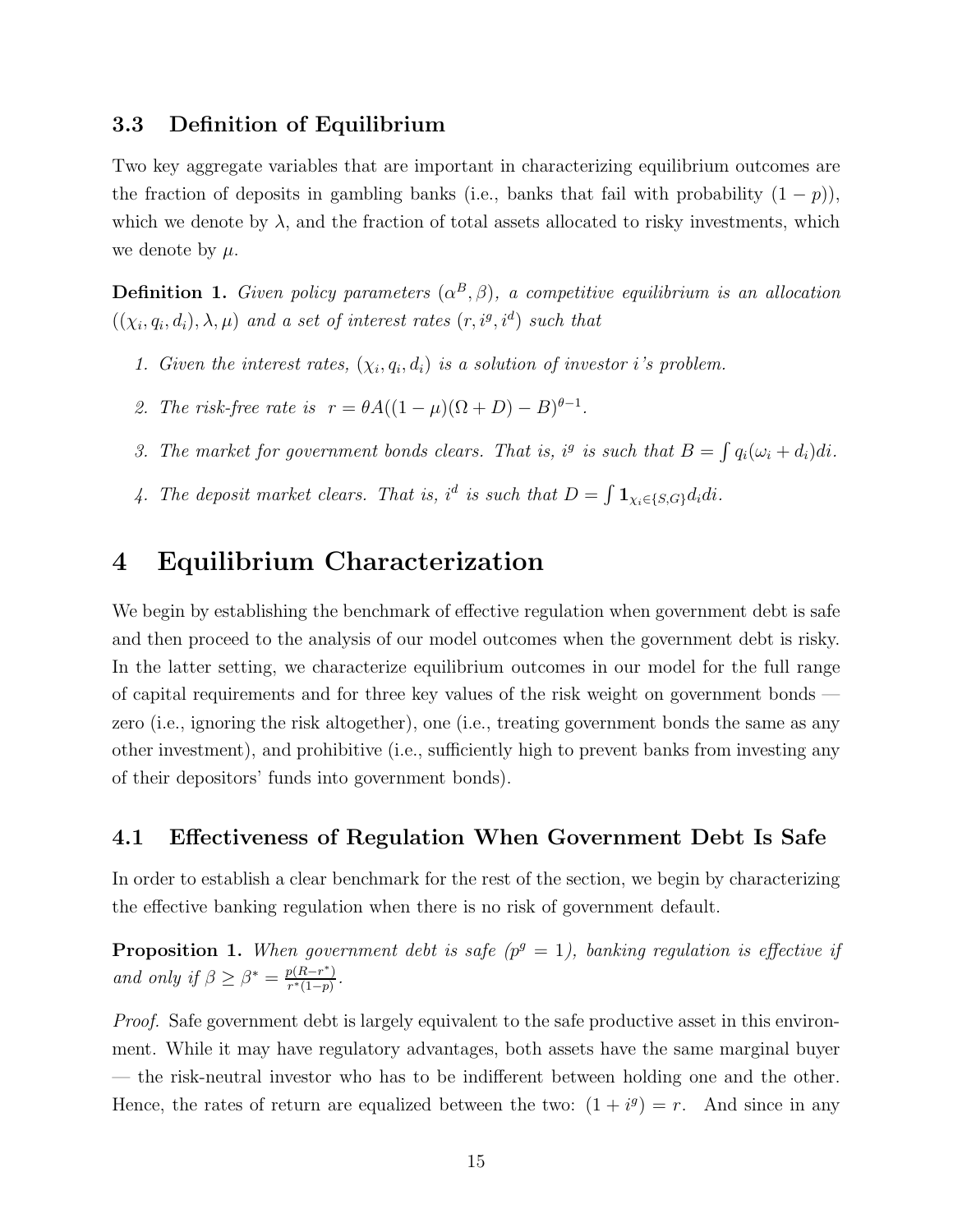equilibrium under effective regulation there is no investment in risky assets,  $(1 + i^g) = r^*$ . Furthermore, banking competition (for deposits) guarantees that the interest rate on deposits is at the same level:  $(1 + i^d) = r^*$ .

In order to establish the result of the proposition, we simply need to compare the profitability of a "gambling" strategy on behalf of a bank against the profitability of investment in the safe asset. The former is  $V^G(\omega) = p \left[ \frac{\omega}{\beta} \right]$  $\frac{\omega}{\beta} (R - (1 - \beta)r^*)$ , while the latter is simply  $V^S(\omega) = \omega r^*$ . Simply rearranging these expressions yields the result that  $V^S(\omega) \geq V^G(\omega)$ if and only if  $\beta \geq \beta^*$ .  $\Box$ 

# 4.2 Effectiveness of Regulation When Government Debt Is Risky

In the rest of the section, we focus on the case when government debt is risky. For clarity of exposition, we set  $p^g = p$ , so that government debt is essentially the same as a risky project, except, of course, for the different regulatory treatment. Unlike the risky project however, the rate of return on government debt is endogenous in our model. That makes the risk of government default harder to regulate against. This important point is delivered in a very dramatic fashion by the following proposition:

**Proposition 2.** When government debt is risky  $(p^g = p < 1)$ , regulation cannot be effective as long as it permits bankers to channel household deposits into government bonds (i.e., if  $\alpha^B \beta < 1$ ).

*Proof.* Suppose not. In other words, suppose that  $\alpha^B \beta < 1$  and there is an equilibrium where no deposit-taking banks have positive probability of failure. That immediately implies that the government bonds are held (at least in part) and priced by risk-neutral investors. That implies  $(1+i^g) = \frac{r^*}{n}$  $\frac{p^*}{p} > r^*$ . Since banks do not fail in this candidate equilibrium, the deposit rate cannot exceed the return on the safe asset:  $(1 + i^d) \leq r^*$ . But the last two inequalities imply that, as long as  $\alpha^B \beta < 1$ , an investor can make (infinite) profits by opening a zero equity bank (see problem (10)).  $\Box$ 

While Proposition 1 establishes that the model does indeed generate the role for banking regulation, Proposition 2 delivers the first basic result of the paper: Prudential regulation that works when government debt is safe fails when government debt is risky. This proposition notably delivers more than just a confirmation that the model delivers what it was built for. Merely recognizing the riskiness of the government debt and treating it just like any other risky investment (which seems identical in the nature of its payoffs) is not enough to preclude banks from "gambling" (and failing in the event of a government default). In order to be effective when government debt is risky, the banking regulation has to outright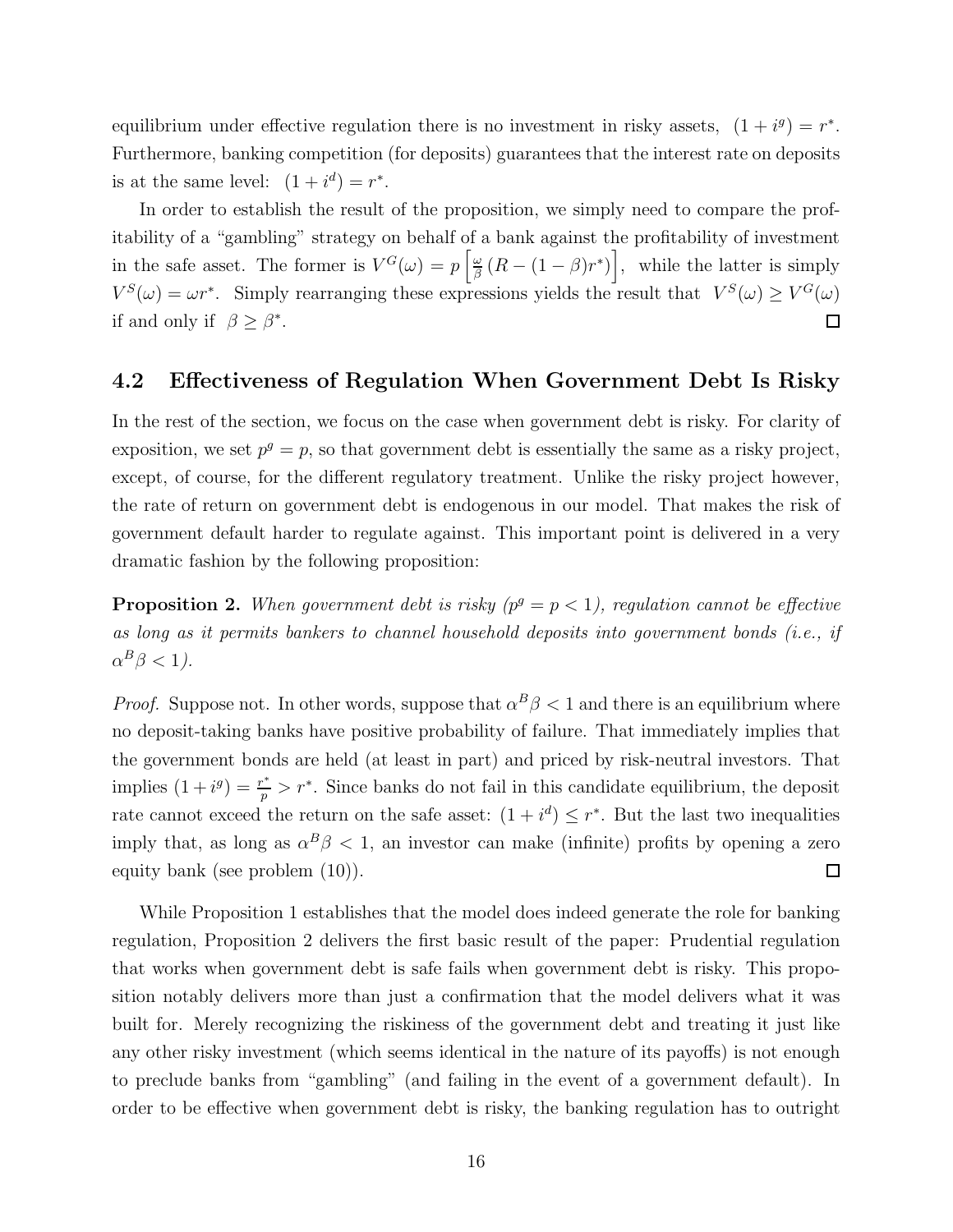prevent the banks from channeling any of the depositors' funds into government debt. This somewhat surprising result arises from the endogenous pricing of government debt. While the payoffs on government debt look very similar to those of a risky project, the expected return is not fixed exogenously but instead responds to the regulation. If the regulation is effective, then government debt is priced actuarially fairly. That is, the expected rate of return on government debt is the same as that of the productive risk-free investment. That makes government debt such an attractive lottery that there is simply no way to discourage a limited-liability bank from investing depositors' funds in nothing but the debt (short of ruling it out by decree or by requiring 100% banking equity on that portion of the portfolio).

# 4.3 Results and Key Insights

In what follows, we characterize the equilibrium outcomes under various regulatory regimes. One key insight from the analysis presented in this section is that the interest rate the government has to pay on its debt is lower if the banking regulation does not acknowledge the risk of government default. This finding is very robust in that it holds regardless of the minimum capital requirement  $\beta$ . Another important result, which we derive in the simple extension in Section 4.5, is that the lax banking regulation can be the only way for a heavily indebted government to avoid an immediate default.

For a given value of  $\alpha^B$  (risk weight on government debt), we identify three regions of  $\beta$  (minimum capital ratio), based on whether banks choose to invest in risky projects R and on what fraction of household deposits end up in gambling banks.<sup>16</sup> We call the "high  $\beta$ " region one where banks do not invest in risky projects and failure risk arises only from government bonds, the "intermediate  $\beta$ " region where banks invest in risky projects and government bonds but not all banks are exposed to default risk, and the "low  $\beta$ " region where the capital requirement is low enough that (even in the case with  $\alpha^B = 1$ ) all banks are exposed to default risk via government debt and risky investments. Within each region, we will show how recognizing the riskiness of government debt affects the interest rate on sovereign debt and also whether regulation can be effective or not (i.e., prevent bank failure).

Note that, in any equilibrium, the capital requirement will bind if the bank is gambling (i.e., the bank fails with probability  $(1 - p)$ ). That implies that

$$
\frac{\omega}{(\omega+d)(\alpha^B q + (1-q))} = \beta.
$$
\n(11)

For future reference, we note that when the capital requirement constraint is binding total

<sup>&</sup>lt;sup>16</sup>Recall that we focus on the case where  $\alpha^I = 1$ .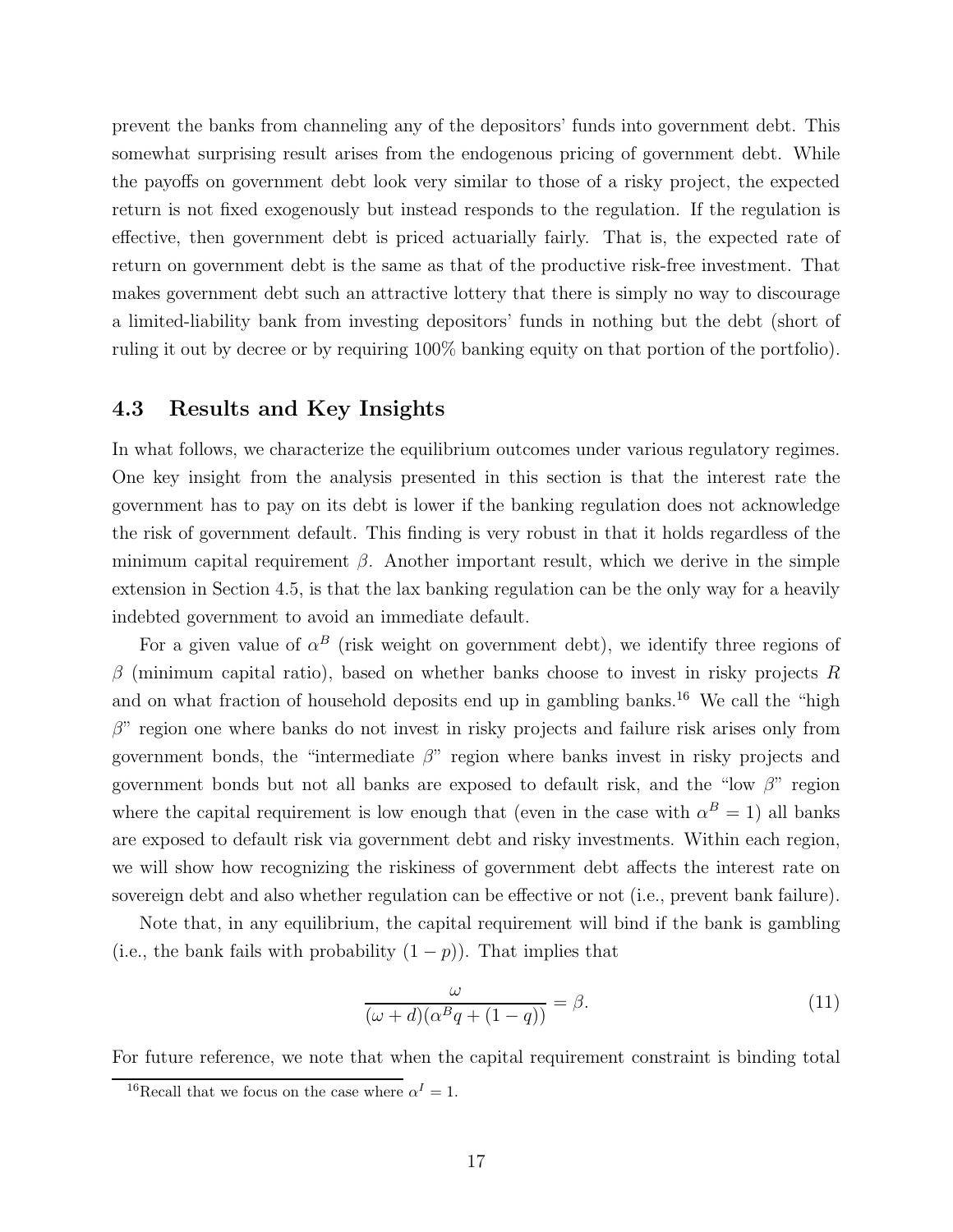assets can be expressed as  $(d+\omega) = \frac{\omega}{(\alpha^B q + (1-q))\beta}$ , deposits as  $d = \frac{\omega(1-\beta(\alpha^B q + (1-q))}{(\alpha^B q + (1-q))\beta)}$  $\frac{1-\beta(\alpha^2q+(1-q))}{(\alpha^Bq+(1-q))\beta}$ , and wealth as  $\omega = d \frac{(\alpha^B q + (1-q))\beta}{(1-\beta(\alpha^B q + (1-q))}.$ 

### 4.3.1 High Capital Requirements

We describe here the equilibrium that arises when  $\beta$  is high enough in the sense that it prevents banks from investing in risky assets. Whether the regulator recognizes the riskiness of government debt or not has important implications for the price of government debt and the fraction of deposits allocated to gambling banks (i.e., those investing in government debt).

When  $\beta$  is high enough and government bonds are risky but the banking regulation does not recognize this risk ( $\alpha^B = 0$ ), the only equilibrium features a fraction  $\lambda = B/D$  of deposits being invested in government bonds and the rest in risk-free assets (i.e, there is no investment in the risky project). Competition for deposits drives down the interest rate on government bonds. More specifically,

**Proposition 3.** If  $\beta \geq \beta^* = \frac{p(R-r^*)}{r^*(1-n)}$  $\frac{p(R-r^*)}{r^*(1-p)}$  and  $\alpha^B=0$ , the equilibrium is characterized by the following:

- 1. The banking sector is composed of zero equity banks, which invest only in government bonds, and safe banks, which invest only in the risk-free asset.
- 2. There is no bank investing in the risky project:  $\lambda = B/D$  and  $\mu = 0$ .
- 3. Investors that do not take deposits invest only in the safe asset.
- 4.  $(1+i^g) = (1+i^d) = r^*$ .

Proof. We proceed by characterizing the equilibrium without the excessive risk-taking and verifying that the banks do not have an incentive to take on excessive risk (invest in risky projects).

In this equilibrium, provided banks are allowed to operate with zero equity, there will always be banks that take deposits to invest only in government bonds, so competition and free entry implies that  $(1 + i^g) = (1 + i^d)$  and  $V^0 = 0$ . Zero equity banks take deposits until they exhaust all government bonds. What are the conditions necessary to induce safe banks not to invest in government bonds (i.e.,  $q^S = 0$ )? If  $q^S = 0$ , then the value of a safe bank is

$$
V_{q^{S}=0}^{S}(\omega) = \max_{d} \left[ (d + \omega)r - d(1 + i^{d}) \right] = \max_{d} \left[ \omega r + d(r - (1 + i^{d})) \right].
$$
 (12)

Competition implies that following this strategy and staying as a non-bank investor should provide the same value, so  $V_{ab}^S$  $q_{g=0}^{rS}(\omega) = V^N(\omega) = \omega r$  should hold. Then  $(1 + i^d) = r$  since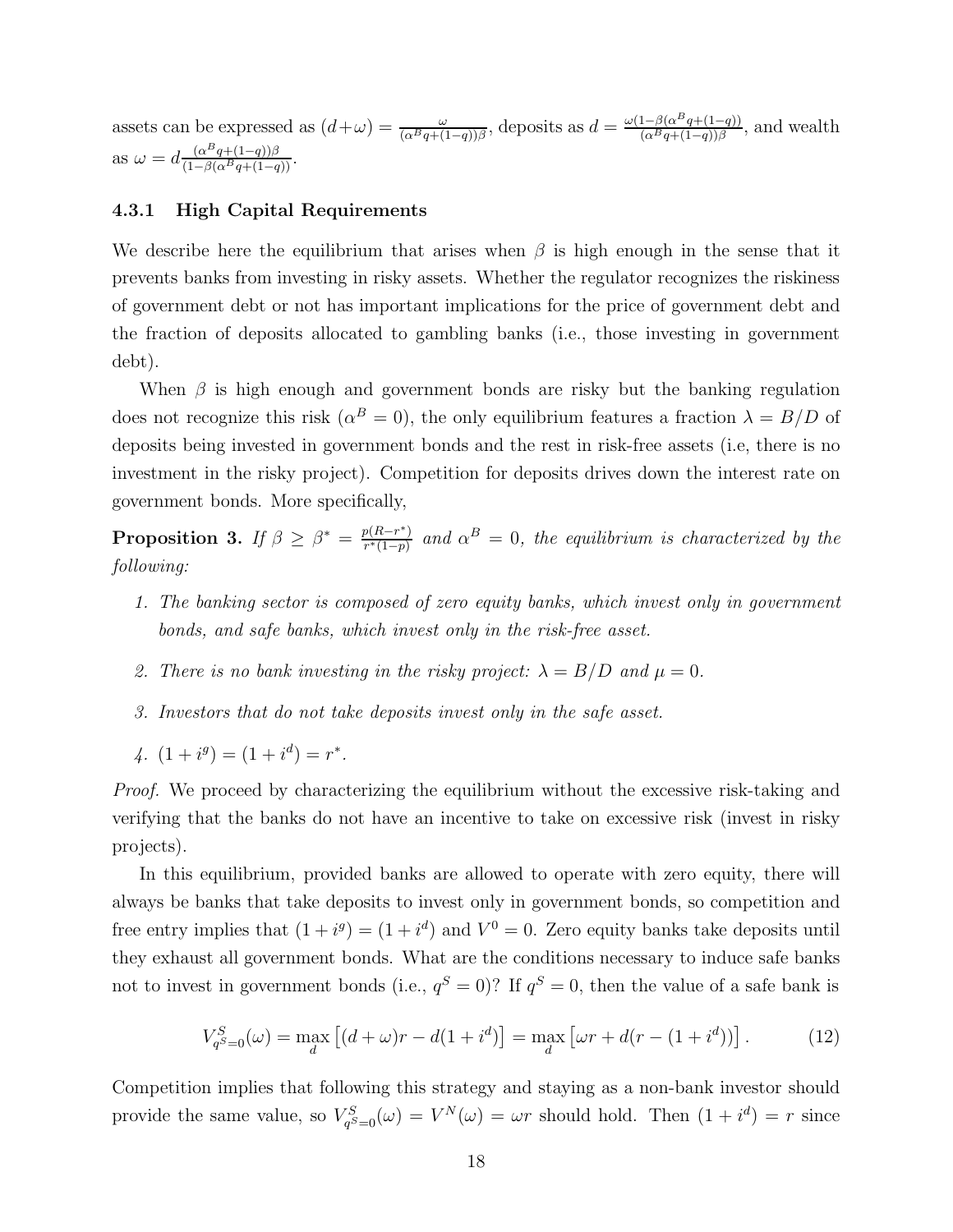this equality implies that  $V_{a}^{S}$  $q_{g=0}^{S}(\omega) = \omega r$ . We also need to show that, at these prices, setting  $q^S = 0$  is optimal (i.e., there is no profitable deviation involving  $q^S > 0$ ). It is straightforward to show that  $V_{aS}^S$  $q_{S=0}^{rS}(\omega) > V_{q_{S}>0}^{S}(\omega)$  since

$$
V_{q^S=0}^S(\omega) = \omega r > ((d+\omega)pr - dr) = \omega r + (p-1)dr = V_{q^S>0}^S(\omega).
$$
 (13)

Finally, in order to show that this is an equilibrium, we need to check that the value of a bank that invests in the risky technology is lower than the value of a safe bank. In particular, the value of bank that invests in the risky technology (for any value of  $q$ ) is

$$
V_q^G(\omega) = p \left[ \frac{\omega}{(1-q)\beta} (qr + (1-q)R - (1-\beta(1-q))r) \right]
$$
  
=  $p \left[ \frac{\omega}{(1-q)\beta} (1-q)(R - (1-\beta)r) \right]$   
=  $p \left[ \frac{\omega}{\beta} (R - (1-\beta)r) \right].$ 

Then, the value of a bank that invests in the risky technology is independent of q. In order for an equilibrium with no such banks to exist, we need  $V_q^G(\omega) < \omega r = V_q^S(\omega)$ . This is true whenever

$$
\omega r > p \left[ \frac{\omega}{\beta} (R - (1 - \beta)r) \right] \qquad \Leftrightarrow \qquad \beta > \frac{p(R - r)}{r(1 - p)}.
$$

Since all wealth is invested in the safe asset (either via safe banks or non-bank investors), we obtain that  $r = r^*$ , and from here it follows that we need  $\beta > \beta^*$ . Since zero equity banks are the only ones investing in government bonds, we conclude that  $\lambda = \frac{B}{D}$  $\frac{B}{D}$  and  $\mu = 0$ .  $\Box$ 

In this equilibrium, all of the government debt is held by the zero equity banks. In other words, the entire risk of default is borne by the risk-averse depositors, who are least suited to handle it. This is the dramatic cost of the regulation failure. On the other hand, the cost of borrowing for the government is dramatically lower than it should be  $-$  the government pays absolutely no risk premium on its debt.

If the riskiness of government debt is recognized by the regulator  $(\alpha^B = 1)$ , it is no longer possible to finance government debt using only deposits (since zero equity banks cannot satisfy the regulation anymore). In this case, the government needs to compensate investors (bankers) for taking on some of the risk associated with government debt. Specifically,

Proposition 4. If  $\beta \geq \beta^* = \frac{p(R-r^*)}{r^*(1-n)}$  $\frac{p(R-r^{*})}{r^{*}(1-p)}$  and  $\alpha^{B} = 1$ , the equilibrium is characterized by the following: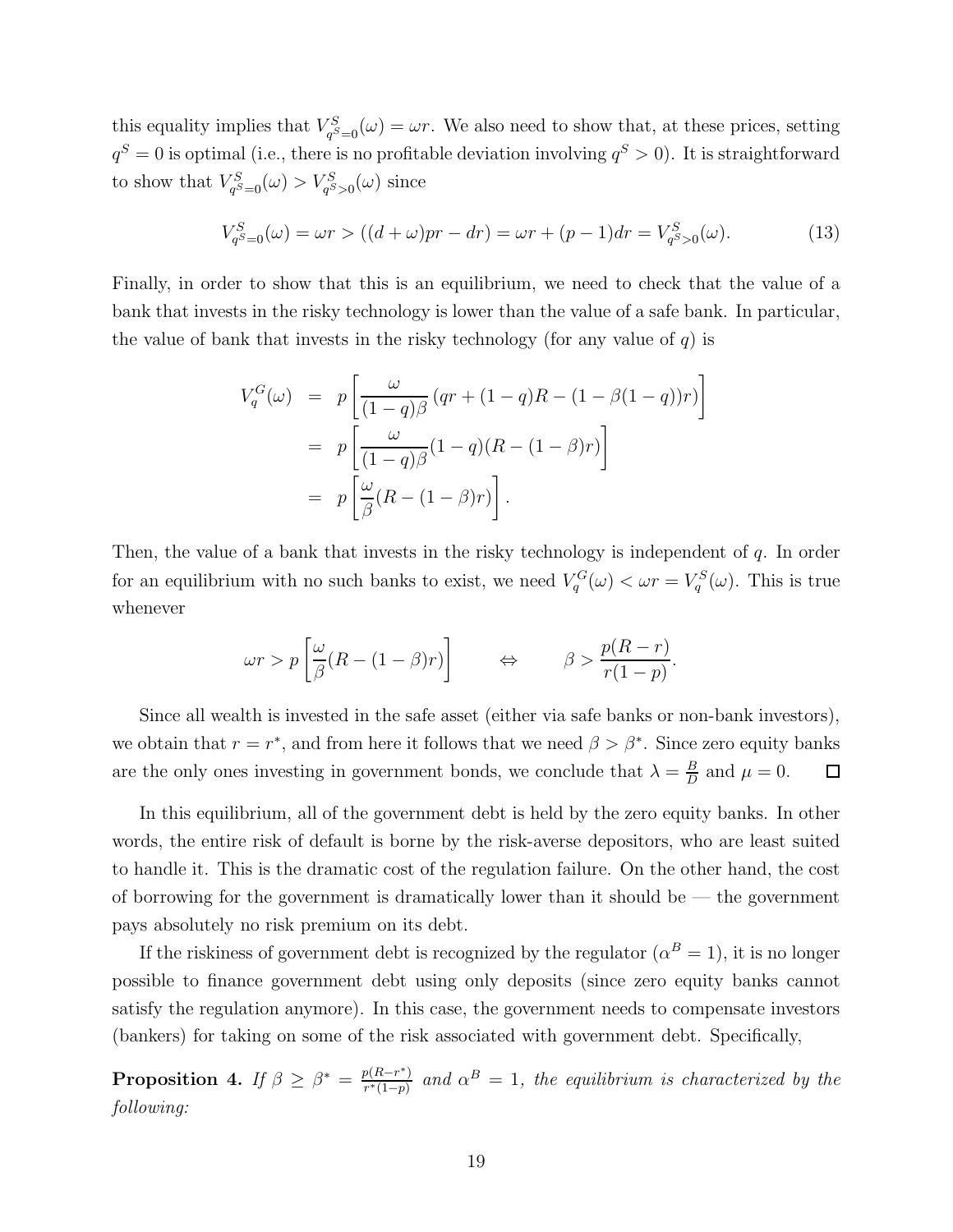- 1. The banking sector is composed of banks that invest only in government bonds and banks that invest only in the risk-free asset.
- 2. There is no bank investing in the risky project:  $\lambda = \frac{B(1-\beta)}{D}$  $\frac{1-pj}{D}$  and  $\mu = 0$ .
- 3. Investors that do not take deposits invest only in the safe asset.
- $4. (1 + i^d) = r^*$ .
- 5.  $(1 + i^g) = r^*(\beta/p + (1 \beta)).$

Proof. As before, we proceed by characterizing the equilibrium without the excessive risktaking and verifying that the banks do not have an incentive to take on excessive risk (invest in risky projects). We start by finding the price of deposits that makes it optimal for safe banks not to invest in government bonds (i.e.,  $q^S = 0$ ). If  $q^S = 0$ , then the value of a safe bank is

$$
V_{q^{S}=0}^{S}(\omega) = \max_{d} \left[ (d + \omega)r - d(1 + i^{d}) \right] = \max_{d} \left[ \omega r + d(r - (1 + i^{d})) \right]. \tag{14}
$$

Competition equalizes the value of a safe bank and the value of staying a non-bank investor, so  $V_{a^S}^S$  $q_{g=0}^{S}(\omega) = V^N(\omega) = \omega r$ . This equation pins down  $(1 + i^d)$  since  $(1 + i^d) = r$  implies  $V_{q^S=0}^S(\omega) = \omega r.$ 

Setting  $q^S = 0$  is optimal (i.e.,  $V_{ab}^S$  $V_{q^S=0}^S(\omega) > V_{q^S>0}^S(\omega)$  as long as

$$
\omega r > (d + \omega)p(1 + i^{g}) - dr = \omega p(1 + i^{g}) + d(p(1 + i^{g}) - r)
$$
  
\n
$$
\Leftrightarrow \omega r > \omega p(1 + i^{g}) + d(p(1 + i^{g}) - r)
$$
  
\n
$$
\Leftrightarrow (r - p(1 + i^{g}))(\omega + d) > 0.
$$

Since  $(\omega + d) > 0$ , this equilibrium requires  $(r - p(1 + i^g)) > 0$  or  $\frac{r}{p} > (1 + i^g)$ .

We now need to find the value of  $\beta$  such that gambling banks invest only in government bonds. Note that all wealth is invested in the safe asset or government bonds, so  $r = r^*$ . In this equilibrium, an investor will never choose to operate a bank and invest in the risky technology, as long as

$$
\omega r^* > p\left(\frac{\omega}{\beta}(R - (1 - \beta)r^*)\right) \qquad \Leftrightarrow \qquad \beta > \frac{p(R - r^*)}{r^*(1 - p)}.
$$

In order to compensate gambling banks for holding government bonds, the value of  $i<sup>g</sup>$  needs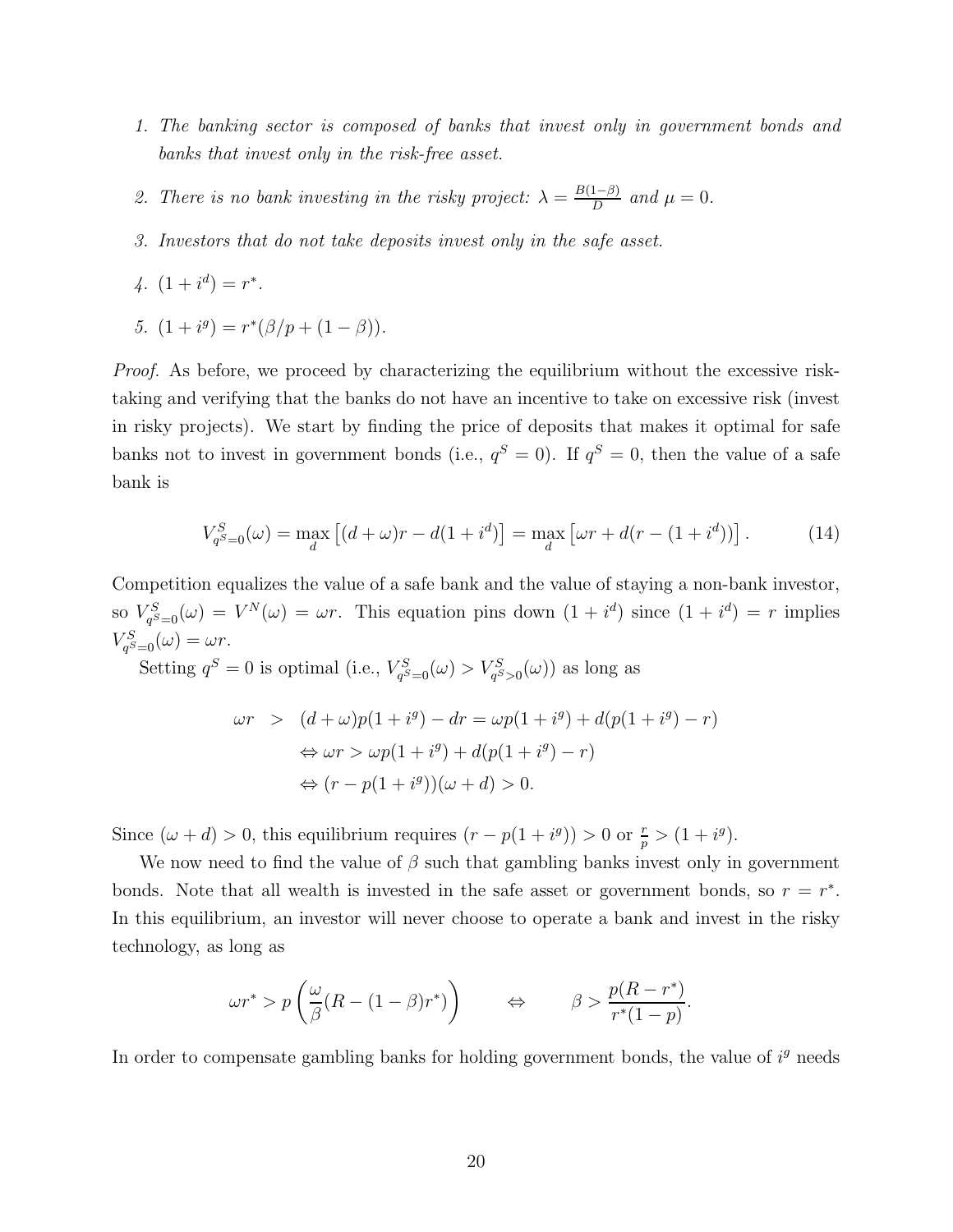to satisfy

$$
\omega r^* = p \left( \frac{\omega}{\beta} ((1 + i^g) - (1 - \beta) r^*) \right) \qquad \Leftrightarrow \qquad 1 + i^g = \frac{r^*}{p} (\beta + (1 - \beta) p).
$$

Note that  $R < (1 + i^g) < \frac{r^*}{n}$  $\frac{p^*}{p}$ , where the last inequality holds as long as  $\beta < 1$ . The last inequality also implies that a safe bank will choose not to hold government bonds.

In this case,  $\lambda = \frac{B(1-\beta)}{D}$  $\frac{1-p}{D}$  since banks investing in government bonds are against the capital requirement constraint and do not take risky investments. Moreover,  $\mu = 0$ .  $\Box$ 

The takeaway from this section is that when  $\beta$  is sufficiently high (i.e., capital requirements are high enough to induce zero investment in risky projects), not recognizing the riskiness of government debt reduces the cost of borrowing for the government  $(i^g(\alpha^B = 0)$  <  $i^g(\alpha^B = 1)$  but results in a considerably larger fraction of deposits in gambling banks. That is, the trade-off the government faces is whether to shift the risk of default to the household sector in order to reduce its cost of borrowing.

One important point (established in Proposition 1) regarding the high capital requirement regime  $(\beta > \frac{p(R-r)}{r(1-p)})$  is that, if there is no risk of government default, the capital regulation is *effective* (independent of  $\alpha^B$ ). The equilibrium properties are similar to those we described in Proposition 4, but since there are no banks investing in the risky technology and the government default probability is zero, there is no bank failure in equilibrium.

What about implementing an *effective* regulation when there is risk of government default? Proposition 2 shows that an effective regulation would require moving all government bonds out of banks' balance sheets (i.e., removing completely the indirect exposure of households to government debt). This can be attained if both  $\beta$  and  $\alpha^B$  are high enough.

Corollary 1. Effective Regulation. If  $\beta \geq \beta^* = \frac{p(R-r^*)}{r^*(1-n)}$  $\frac{p(R-r^*)}{r^*(1-p)}$  and  $\alpha^B \geq 1/\beta$ , the equilibrium is characterized by the following:

- 1. The banking sector is composed only of safe banks (i.e., banks that invest only in the risk-free asset).
- 2. There is no bank investing in the risky project:  $\lambda = 0$  and  $\mu = 0$ .
- 3. Investors that do not take deposits invest in government bonds.
- $4. (1 + i^d) = r^*$ .
- 5.  $(1+i^g) = r^*/p$ .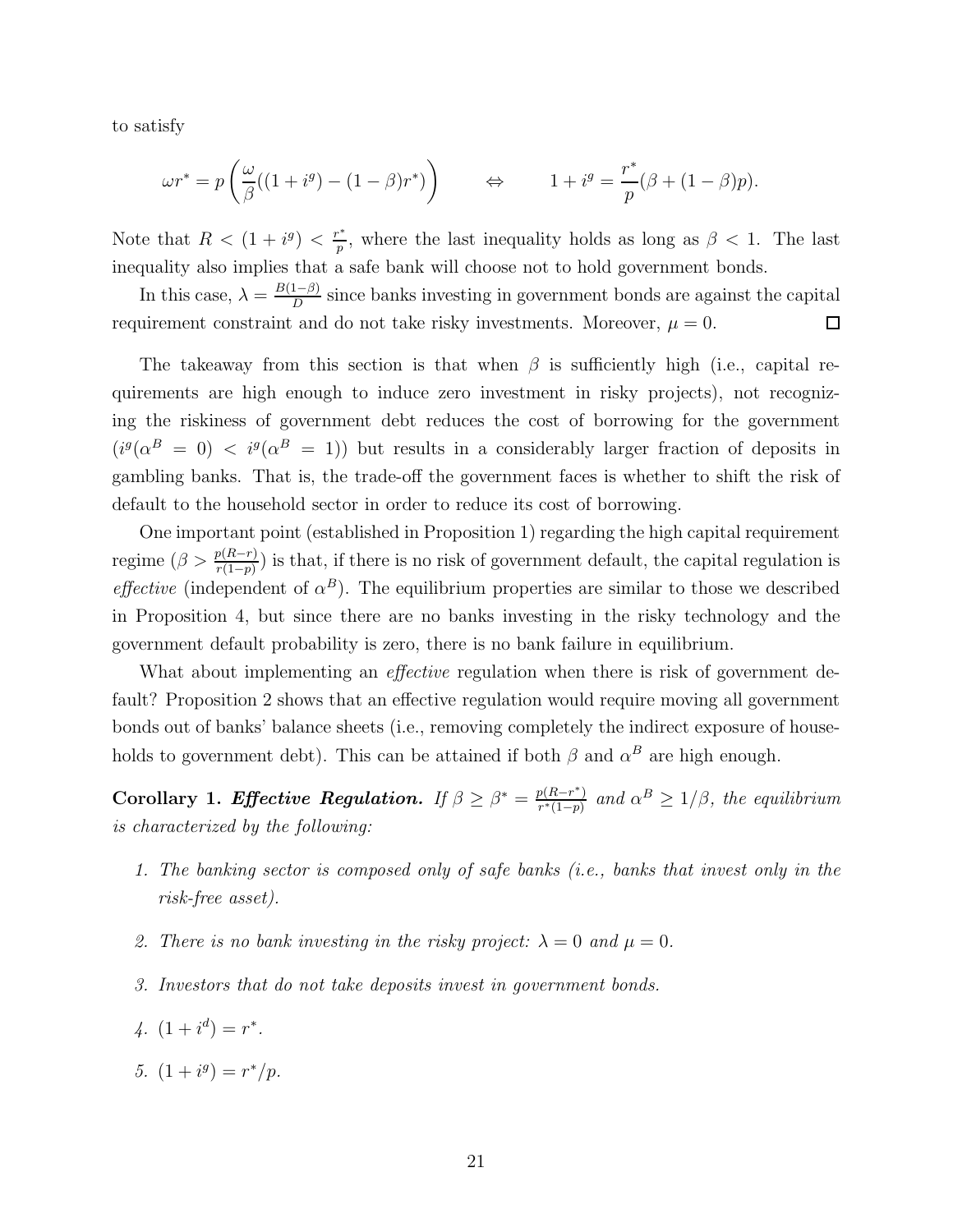In this equilibrium, government bonds pay the actuarially fair interest rate; i.e., the borrowing cost is significantly higher for the government. However, all the risk of default is shifted away from the risk-averse households. Intuitively, holding government bonds requires enough capital that banks prefer to stay away from them and only investors (who are compensated accordingly) hold all the government bonds.

### 4.3.2 Intermediate Capital Requirements

In this section, we study a policy regime where  $\beta$  is in an intermediate range, where capital regulation does not prevent banks from investing in risky projects. What makes the case we study in this subsection "intermediate" is that, while there are some banks that invest in risky assets, there are still some banks in equilibrium that invest in safe assets and do survive an event of government default. The lower bound on  $\beta$  that assures that such safe banks operate depends on the regulatory treatment of government debt and is given by equations (15)-(16) and (18)-(19), for  $\alpha^B = 0$  and  $\alpha^B = 1$ , respectively. We shall denote these bounds  $\hat{\beta}_0$  and  $\hat{\beta}_1$ , respectively. As in the previous subsection, whether the regulator recognizes the riskiness of government debt or not has important implications for the price of government debt and the fraction of deposits allocated to gambling banks.

We start by describing our baseline scenario where the regulator sets  $\alpha^B = 0$  (i.e., the risk of government debt is not recognized). In this case, the minimum capital requirement is not enough to induce banks not to invest in risky investments, but there is still a premium for investing in  $R$  since banks are not required to hold capital against government debt. More specifically,

# **Proposition 5.** If  $\beta \in [\hat{\beta}_0, \beta^*]$  and  $\alpha^B = 0$ , the equilibrium is characterized by the following:

- 1. The banking sector is composed of zero equity banks that invest only in government bonds, safe banks that invest only in the risk-free asset, and gambling banks that take the risky investment.
- 2.  $\lambda = \frac{(\Omega + D K(r))(1-\beta) + \beta B}{D}$  $\frac{D(11-p)+p}{D}$  where  $K(r)$  is the level of assets invested in the risk-free asset and  $\mu = \frac{\Omega + D - B - K(r)}{\Omega + D}$  $\frac{(-B - K(r)}{\Omega + D}$
- 3. Investors that do not take deposits invest only in the safe asset.

4. 
$$
(1 + i^g) = (1 + i^d) = r.
$$
  
5.  $r = \frac{pR}{\beta(1-p)+p}.$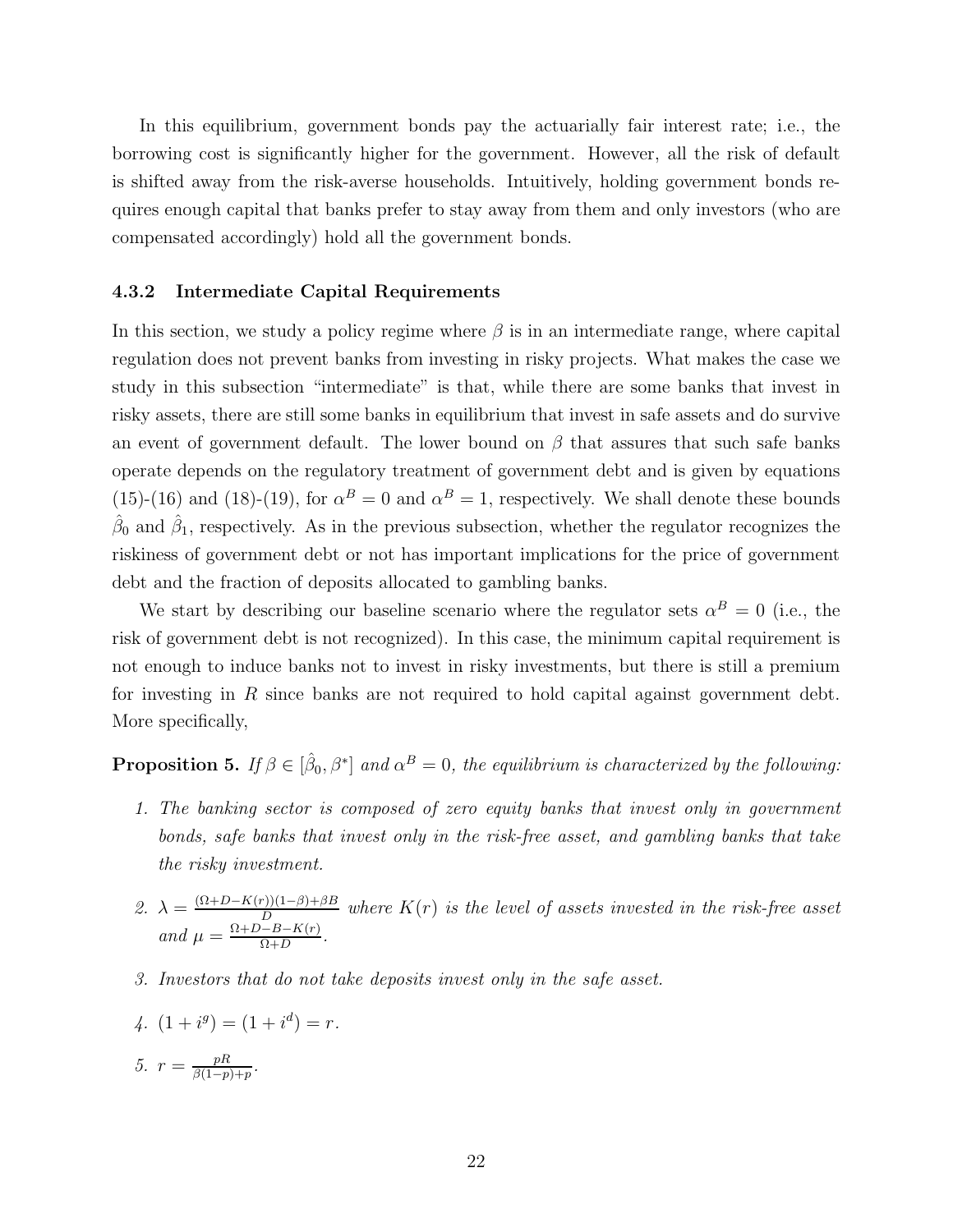*Proof.* As in the previous case, since banks with no equity are in operation,  $(1+i^d) = (1+i^g)$ . Using the arguments we used before, we can show that, in an equilibrium where safe banks do not invest in government bonds (i.e.,  $q^S = 0$ ),  $(1 + i^d) = r$ . The value of a safe bank equals  $\omega r$ . At these prices, coexistence of banks investing in the risky technology with safe banks requires

$$
\omega r = p \left( \frac{\omega}{\beta} (R - (1 - \beta)r) \right) \quad \Leftrightarrow \quad \beta = \frac{p(R - r)}{r(1 - p)} \quad \Leftrightarrow \quad r = \frac{pR}{\beta(1 - p) + p}.
$$

The wealth invested in the safe asset  $(K(r))$  can be pinned down from the production technology equation,  $r = \theta A (K(r))^{\theta - 1}$ .

This will be an equilibrium as long as some fraction of deposits is channeled through safe banks (i.e., banks investing in  $R$  do not take all deposits left outside the zero equity banks). That means we need the amount of deposits in banks investing in the risky technology to be lower than  $D - B$ . If the deposits in banks investing in R equal  $D - B$ , the wealth invested in risky banks equals  $(D - B) \frac{\beta}{(1 - \beta)^2}$  $\frac{\beta}{(1-\beta)}$ , so resources left to be invested in the safe asset equal  $\Omega - (D - B) \frac{\beta}{1 - \beta}$  $\frac{\beta}{1-\beta}$ . Using these conditions we can derive the minimum value of  $\beta$  and the implied interest rate in the safe asset such that this is an equilibrium. Let  $\hat{\beta}_0$  be the minimum value of  $\beta$  such that this equilibrium exists. We can find the value of  $\hat{\beta}_0$  (and the associated value of  $r$ ) from the following two equations:

$$
\hat{r}_0 = \theta A \left( \Omega - (D - B) \frac{\hat{\beta}_0}{1 - \hat{\beta}_0} \right)^{\theta - 1}
$$
\n(15)

$$
\hat{\beta}_0 = \frac{p(R - \hat{r}_0)}{\hat{r}_0(1 - p)}.
$$
\n(16)

It is simple to show that equation (15) is increasing in  $\beta$  and equation (16) is decreasing in  $\beta$ , so a solution exists. Any value of  $\beta \in [\hat{\beta}_0, \beta^*]$  will generate the equilibrium described here.

In this equilibrium,  $\lambda = \frac{(\Omega + D - K(r)) (1 - \beta) + \beta B}{D}$  $\frac{D(1-P)+pB}{D}$ , where  $K(r)$  denotes the value of assets invested in the risk-free asset consistent with  $\hat{r}_0$  (equation (15)). The fraction of assets allocated to gambling banks is  $\mu = \frac{\Omega + D - B - K(r)}{Q + D}$  $\frac{-B - K(r)}{\Omega + D}$  $\Box$ 

If the regulation recognizes the riskiness of government debt, the nature of this equilibrium does not change dramatically, but the regulator needs to compensate banks for holding government debt. In particular,

**Proposition 6.** If  $\beta \in [\hat{\beta}_1, \beta^*]$  and  $\alpha^B = 1$ , the equilibrium is characterized by the following: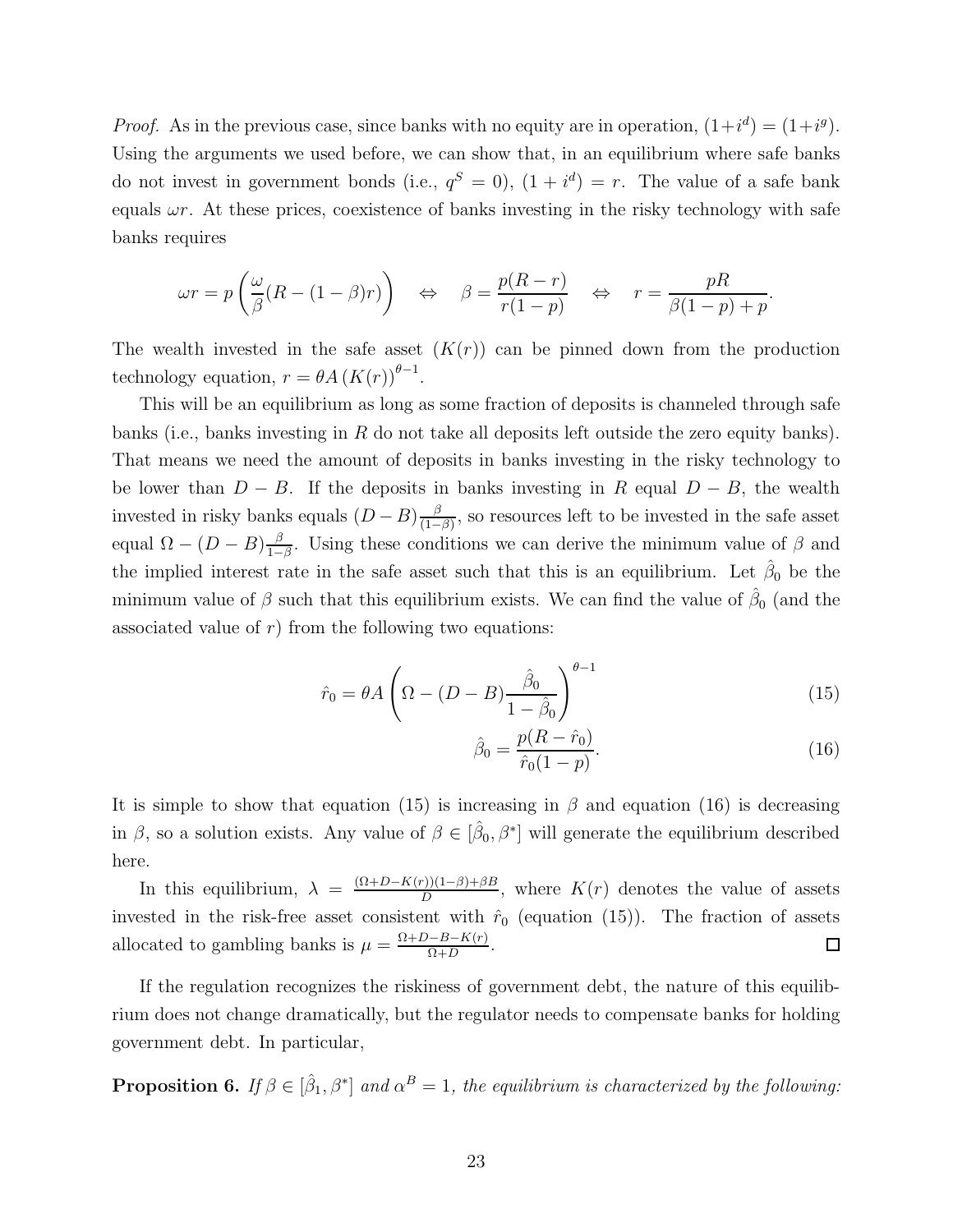- 1. The banking sector is composed of safe banks that invest only in the risk-free asset and gambling banks that invest in the risky assets and government bonds.
- 2.  $\lambda = \frac{(\Omega + D K(r))(1-\beta)}{D}$  $\frac{N(r)(1-\beta)}{D}$ , where  $K(r)$ ) is the level of assets invested in the risk-free asset, and  $\mu = \frac{\Omega + D - B - K(r)}{\Omega + D}$  $\frac{(-B - K(r)}{\Omega + D}$
- 3. Investors that do not take deposits invest only in the safe asset.
- $4. (1+i^d) = r.$
- 5.  $(1+i^g) = R$ .

6. 
$$
r = \frac{pR}{\beta(1-p)+p}
$$
.

Proof. Competition equalizes the value of a safe bank and the value of staying as a non-bank investor, so  $V_{a^S}^S$  $q_{qS=0}^{SS}(\omega) = V^N(\omega) = \omega r$ . This equation pins down the interest rate on deposits  $(1 + i^d) = r.$ 

In order for gambling banks to be indifferent between investing in government bonds and the risky investment, it has to be true that  $(1 + i<sup>g</sup>) = R$ . Competition also equalizes the value of a gambling bank with that of an investor that invests in a safe asset:

$$
\omega r = p \left( \frac{\omega}{\beta} [R - (1 - \beta)r] \right) \qquad \Leftrightarrow \qquad r = \frac{pR}{\beta(1 - p) + p}.
$$
 (17)

This will be an equilibrium as long as some fraction of deposits is channeled through safe banks (i.e., gambling banks do not take all deposits). If the deposits of gambling banks equal D, the wealth in these banks equals  $D\beta/(1-\beta)$ . Let  $\hat{\beta}_1$  be the minimum value of  $\beta$ such that this equilibrium can exist. We can find the value of  $\hat{\beta}_1$  (and the associated value of  $r$ ) from the following two equations:

$$
\hat{r}_1 = \theta A \left( \Omega - D \frac{\hat{\beta}_1}{1 - \hat{\beta}_1} \right)^{\theta - 1} \tag{18}
$$

$$
\hat{\beta}_1 = \frac{p(R - \hat{r}_1)}{\hat{r}_1(1 - p)}.
$$
\n(19)

It is easy to show that equation (18) is increasing in  $\beta$  and equation (19) is decreasing in  $\beta$ , so a solution exists.  $\Box$ 

In the intermediate region of  $\beta$  the government debt still pays a lower interest rate and the fraction of deposits in gambling banks is higher when  $\alpha^B = 0$  than when  $\alpha^B = 1$ . Importantly, note that  $\hat{\beta}_1 < \hat{\beta}_0$ , so in this region of parameters there is room for misallocation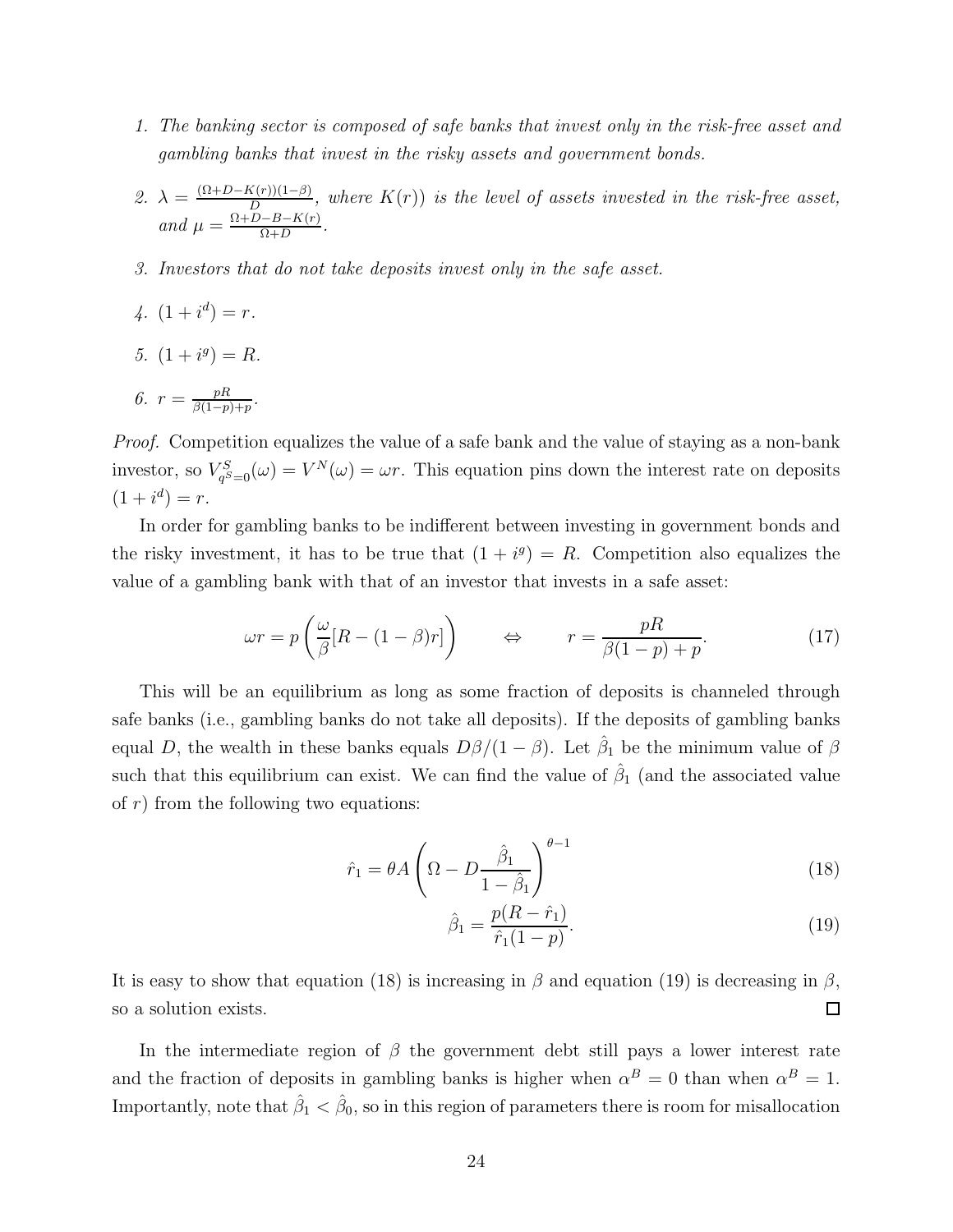of resources (since more assets are allocated to inefficient risky investments when  $\alpha^B = 0$ than when  $\alpha^B = 1$ ).

It is straightforward to show that there is no effective regulation in this region. Setting  $\alpha^B > 1$  does not make regulation effective because, while it would shift all government bonds to investors, banks still find it profitable to invest in risky investments  $(R)$ , so a positive fraction of deposits end up in gambling banks.

### 4.3.3 Low Capital Requirements

In this region, capital requirements are sufficiently low that all deposits end up in gambling banks (banks that invest in  $R$  and government bonds). The following two propositions characterize the equilibrium conditional on the value of  $\alpha^B$ .

**Proposition 7.** If  $\beta < \hat{\beta}_0$  and  $\alpha^B = 0$ , the equilibrium is characterized by the following:

- 1. The banking sector is composed of zero equity banks that invest only in government bonds and gambling banks that undertake the risky investment.
- 2.  $\lambda = 1$  and  $\mu = \frac{D-B}{(1-\beta)(\Omega)}$  $\frac{D-B}{(1-\beta)(\Omega+D)}$ .
- 3. Investors that do not take deposits invest only in the safe asset.

4. 
$$
(1 + i^g) = (1 + i^d)
$$
.

5.  $(1 + i^d) = \frac{R - r\beta/p}{(1 - \beta)}$ .

$$
\textit{6. } r = \theta A \left( \Omega - (D - B) \frac{\beta}{1 - \beta} \right)^{\theta - 1}.
$$

*Proof.* As before, since banks with no equity are in operation,  $(1 + i^d) = (1 + i^g)$ . In this equilibrium there are no safe banks. Competition implies that operating a risky bank and investing in safe assets (without taking any deposit) should provide the same value. Then,

$$
\omega r = p \left[ \frac{\omega}{\beta} (R - (1 - \beta)(1 + i^d)) \right].
$$

This equation pins down the value of  $i^d$  as a function of r. The value of wealth invested in the safe asset is  $\Omega - (D - B) \frac{\beta}{1 - \beta}$  $\frac{\beta}{1-\beta}$ , so  $r = \theta A \left( \Omega - (D - B) \frac{\beta}{1-\beta} \right)$  $\left(\frac{\beta}{1-\beta}\right)^{\theta-1}$ . Note that  $\frac{\beta}{1-\beta}$  is increasing in  $\beta$ . So, as  $\beta$  decreases, wealth channeled to the safe asset increases and the return on the safe asset declines.

We are left to show that no safe bank will exist. For this to happen, we need  $(1 + i^d) > r$ . Intuitively, an investor would not be willing to take a unit of deposit if the cost of doing so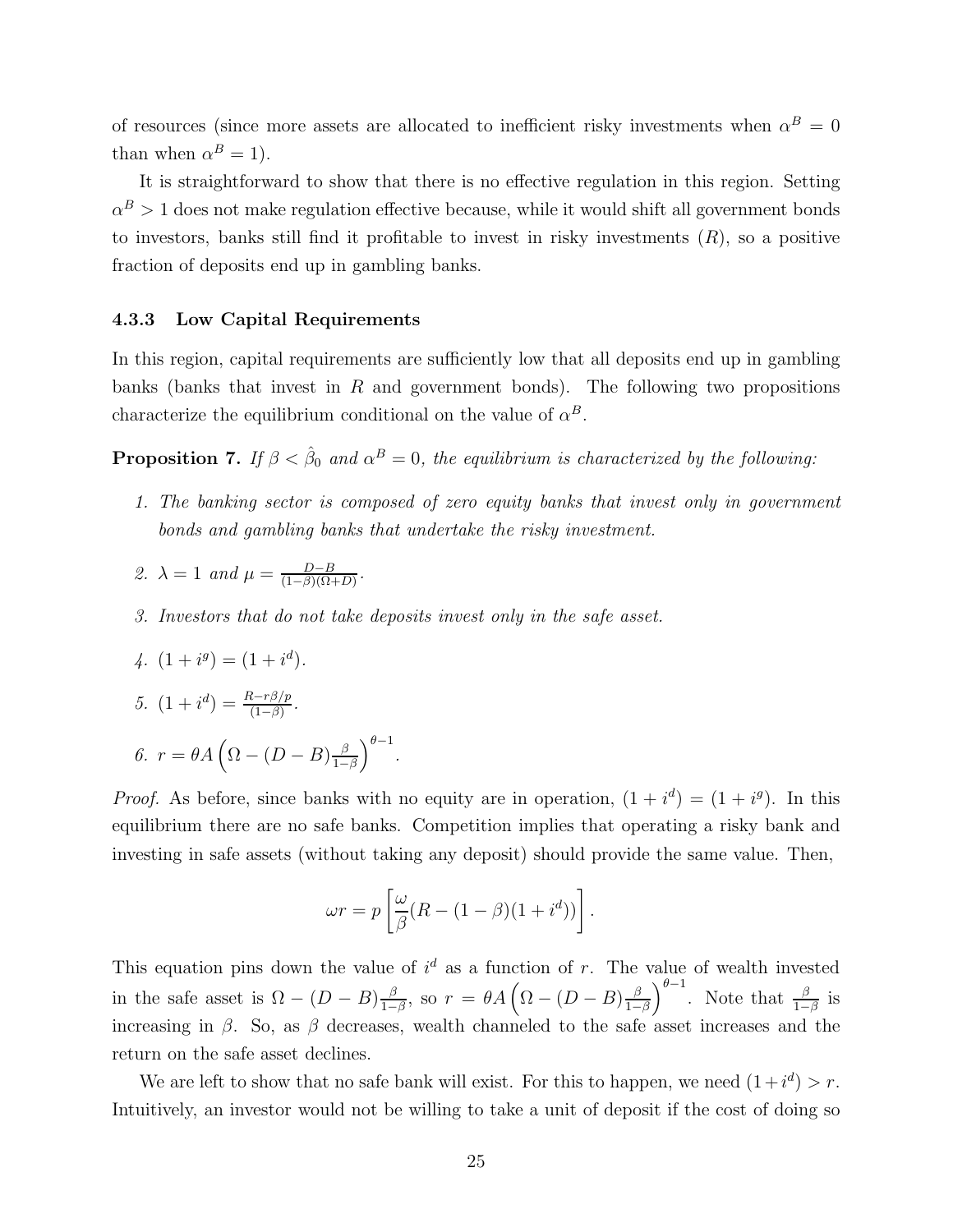exceeds the return on the safe asset. Simple algebra shows that

$$
1 + i^d = \frac{1}{1 - \beta}(R - r(\beta/p)),
$$

so  $(1+i^d) > r \Leftrightarrow \frac{1}{1-\beta}(R-r(\beta/p)) > r$ , which implies that  $\beta < \frac{p(R-r)}{r(1-p)}$ . In this case,  $\lambda = 1$ .

**Proposition 8.** If  $\beta < \hat{\beta}_1$  and  $\alpha^B = 1$ , there is an equilibrium where

- 1. the banking sector is composed of gambling banks that invest in the risky assets and government bonds;
- 2.  $\lambda = 1$  and  $\mu = \frac{D/(1-\beta)-B}{D+D}$  $\frac{1-p}{\Omega+D};$
- 3. investors that do not take deposits invest only in the safe asset;

4. 
$$
(1 + i^d) = \frac{R - r\beta/p}{(1 - \beta)};
$$

5. 
$$
(1+i^g) = R; \text{ and}
$$

$$
\theta. \ \ r = \theta A \left( \Omega - D \frac{\beta}{1 - \beta} \right)^{\theta - 1}.
$$

*Proof.* If  $\beta < \hat{\beta}_1$ , it is straightforward to show (using the results from the previous subsection) that all deposits are allocated to banks taking the risky investment (since deviating resources to the safe asset is not profitable). Competition drives the value of a gambling bank to the value of the outside investor

$$
\omega r = p \left[ \frac{\omega}{\beta} (R - (1 - \beta)(1 + i^d)) \right];
$$

then,  $(1+i^d) = \frac{R-r\beta}{(1-\beta)}$ . Since all deposits are invested in gambling banks, wealth allocated in gambling banks is  $D\frac{\beta}{1-\beta}$  $\frac{\beta}{1-\beta}$  and assets allocated to the risk-free technology equal  $\Omega - D \frac{\beta}{1-\beta}$  $\frac{\beta}{1-\beta}$ , so  $r = \theta A \left( \Omega - D \frac{\beta}{1 - \rho} \right)$  $\left(\frac{\beta}{1-\beta}\right)^{\theta-1}$ . In addition, in order for banks to be indifferent between investing in the risky technology and government bonds, it has to be the case that  $(1 + i<sup>g</sup>) = R$ .

Since all deposits are in gambling banks, we have  $\lambda = 1$  and  $\mu = \frac{D/(1-\beta)-B}{Q+D}$  $\frac{1-p}{\Omega+D}$ .  $\Box$ 

As in the previous region of the parameter space, it is the case that the cost of government debt is lower when  $\alpha^B = 0$  than when  $\alpha^B = 1$ . Interestingly, the fraction of deposits in gambling banks equals 1 in both scenarios. Only a regulation that will make it very costly to hold government bonds  $(\alpha^B > 1)$  will reduce the exposure of the household sector to a government default. The value of  $\beta$  that leads to this equilibrium is a function of  $\alpha^B$ .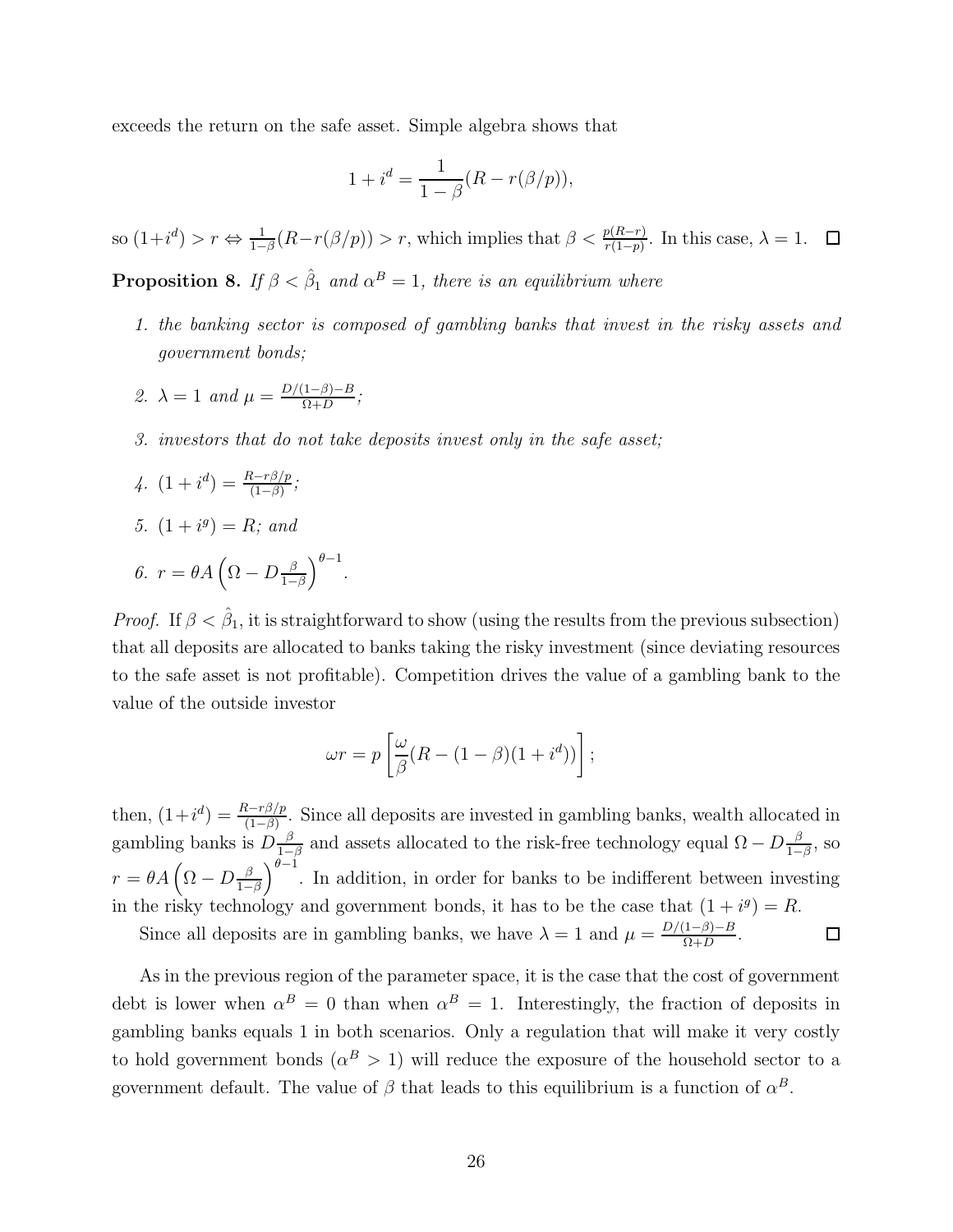# 4.4 Summary

Figure 1 illustrates the differences in the cost of borrowing for the government  $(1 + i<sup>g</sup>)$  and the fraction of deposits allocated to gambling banks for different values of  $\alpha^B$  and  $\beta$ .<sup>17</sup>



Figure 1: Equilibrium Conditions Under Different Capital Regimes

Differences in  $(1 + i<sup>g</sup>)$  (top panel) and  $\lambda$  are evident from Figure 1. This figure presents the trade-off that a regulator faces when setting risk weights in government debt.

# 4.5 Banking Regulation and Endogenous Default

Consider the following explicit micro-foundation of the government default risk in our model. There are two aggregate states of nature in the second period, which differ in the amount of

<sup>&</sup>lt;sup>17</sup>In order to construct this figure, we parameterize the model as follows:  $R = 1.2, p = 0.5, \theta = 0.8$ ,  $\Omega = 2.5, B = 0.5, D = 1.8.$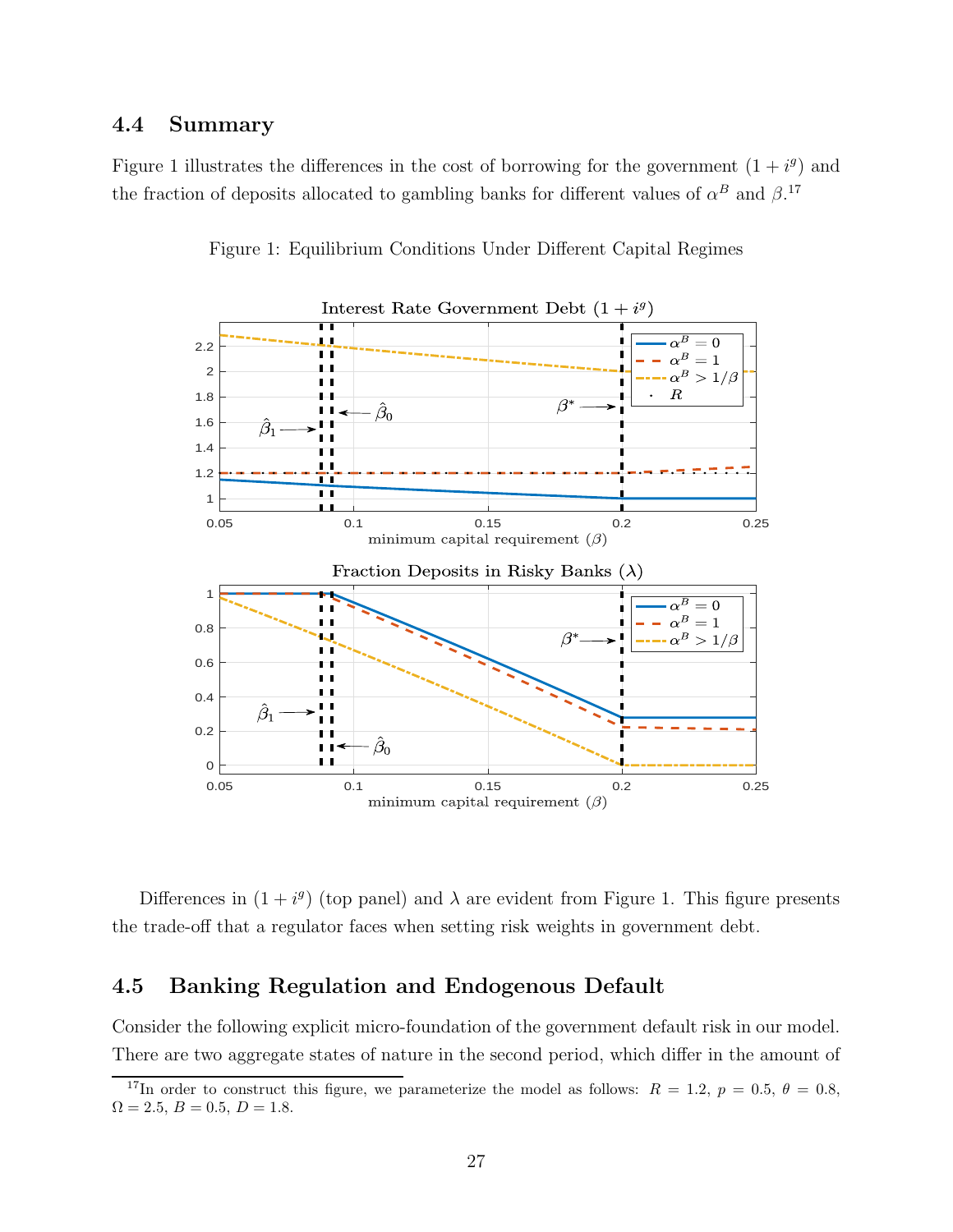primary surplus available to the government. With probability  $p$ , the government surplus is  $S_H$ , while with the complementary probability, it is  $S_L < pS_H$ . This future ability to repay endogenously determines the government's ability to borrow in the first period. Critically, these borrowing limits in the first period depend on the banking regulation adopted in that period.

### Proposition 9.

- 1. If  $B \leq \frac{S_L}{r^*}$  $\frac{S_L}{r^*}$ , then government debt is safe (i.e.,  $p^g = 1$ ).
- 2. If  $\frac{S_L}{r^*} < B \leq \frac{pS_H}{r^*}$  $\frac{S_H}{r^*}$ , then there is positive probability of government default in the second period (specifically,  $p^g = p < 1$ ), but the default in the first period is avoided, irrespective of the banking regulation.
- 3. If  $p\frac{S_H}{r^*}$  $\frac{S_H}{r^*} < B \leq \frac{S_H}{r^*}$  $\frac{S_H}{r^*}$ , then the only way to avoid an immediate default in the first period is by allowing systemic risk in the banking sector. In other words, any government strategy that avoids immediate default involves the probability  $(1 - p^g) = (1 - p)$  of government default in the second period and an ineffective banking regulation,  $\alpha^B < \frac{1}{\beta}$  $\frac{1}{\beta}$ .
- 4. If  $B > \frac{S_H}{r^*}$ , then immediate default is unavoidable.

The last proposition (in particular, item 3 in the statement) highlights an important insight into the decision-making of a heavily indebted government. The decision such a government faces may simply come down to a binary choice between an immediate default (with no banking crisis) on the one hand and an ineffective banking regulation that may result in a major banking crisis next period on the other. This comes as a consequence of our other main insight — that lax banking regulation lowers the cost of borrowing and thus permits the government to raise more funds in the current period. Considering an officemotivated government official, who cares much more about avoiding a crisis (today) than about the magnitude of the crisis should it take place (tomorrow), it is easy to see the source of the moral hazard in deciding on the treatment of sovereign debt by banking regulation.

# 5 Empirical Support

This section offers empirical support for the key mechanism of our model. We draw on the experiences of the Russian banking sector in the run-up to the 1998 default and on the recent Eurozone debt crisis.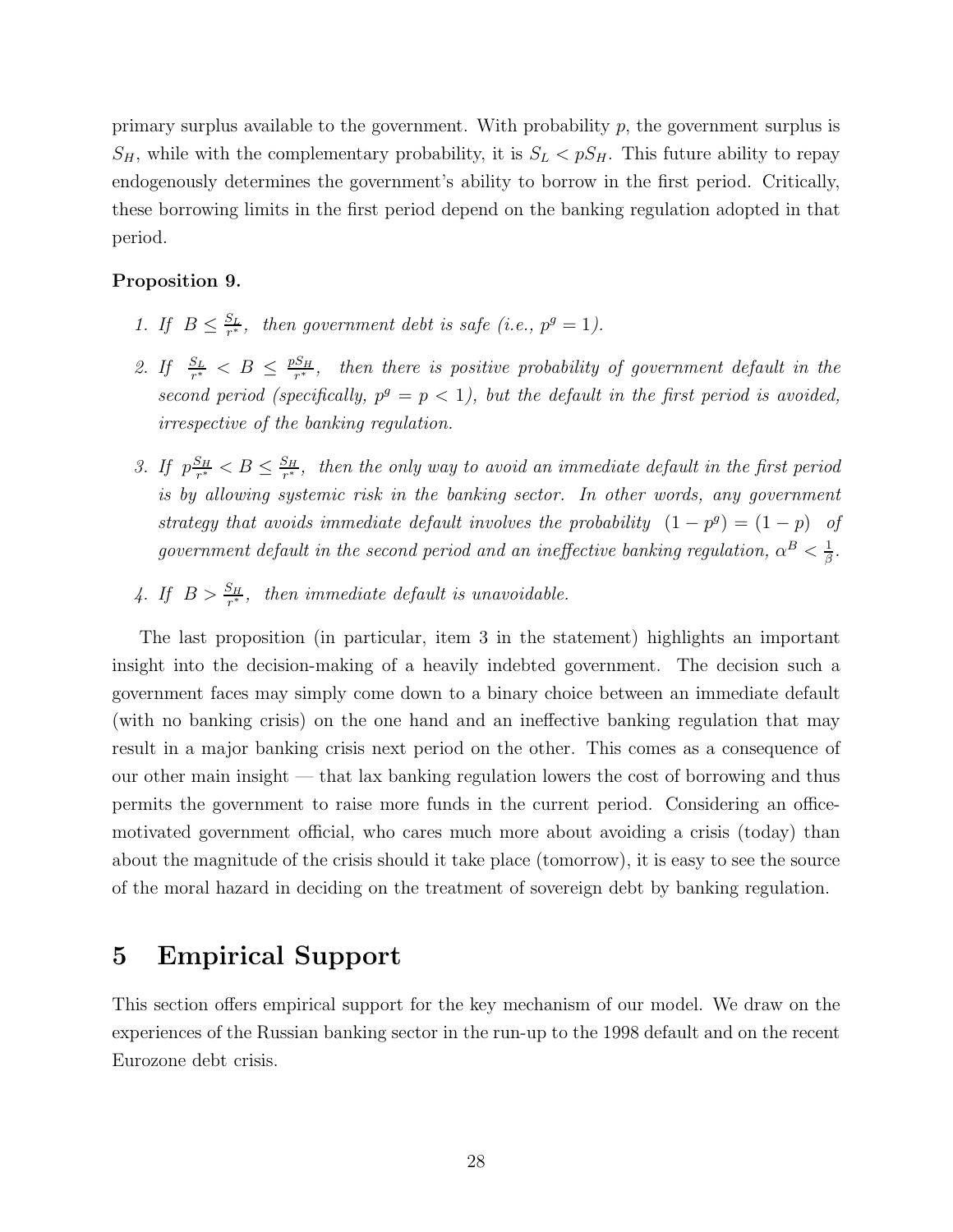# 5.1 Evidence from the Russian 1998 Crisis

We begin with some empirical evidence from Russia using banks' balance sheet data from 1998.<sup>18</sup> The Russian banking regulation prior to the default did consider government debt safe for the purposes of calculating capital adequacy ratios. Ironically, the regulation was changed after the default.

In our theoretical analysis, we have established that only when the minimum capital ratio and the risk weight on sovereign debt are high enough the regulation is effective (i.e., prevents bank failure even during a sovereign default). If prudential regulation considers risky government bonds safe, some banks gamble by constructing portfolios composed only of government bonds (if  $\beta$  is relatively high) or composed of a mix of government bonds and risky assets strongly correlated with the bonds. In this section, we examine data concerning the behavior of banks operating in Russia around the 1998 financial crisis, which hit in August of that year. This crisis led the Russian government to effectively default on GKO (domestic government bond) obligations. This was followed by a substantial devaluation of the ruble, which lost roughly two-thirds of its value in a matter of a month. These two occurrences provide an ideal situation whereby to test the implications of the model developed above.

Striking anecdotal evidence in support of our main mechanism can be found in Ippolito (2002).<sup>19</sup> Having realized that the government default on its debt would be accompanied by a dramatic devaluation of the ruble, some banks took remarkably large positions in the currency futures market. Table 1 provides a snapshot of some Russian banks' positions in that market a month before the default. Notably, these banks did not hold just currency futures but rather derivatives on these futures, which meant that the banks had to pay out only in the event of a devaluation. The data cited in Johnson (2000) provide further support for our key mechanism.

We perform a more systematic analysis of the behavior of banks in Russia around the time of the crisis, using a unique dataset that contains balance sheet data from over 1,000 banks.<sup>20</sup> Unfortunately, currency risk data are available only for 1998, thus our analysis is restricted to this year. Luckily, there is important variation in the relevant aspects of

<sup>&</sup>lt;sup>18</sup>We use quarterly data for all banks active in Russia around the time of the default. The data we use are described in detail in Karas, Pyle, and Schoors (2010).

<sup>19</sup>Ironically, Ippolito (2002) argues that it was not the government default that led to the collapse of the Russian banking system in 1998 but rather the exposure of the Russian banks to the exchange rate risk.

 $^{20}$ Our reader may be concerned about the degree of enforcement (and thus relevance) of the banking regulation in Russia in 1998. While such concerns are not entirely unfounded, Claeys and Schoors (2007) suggest that the capital rules were perhaps the most consistently enforced banking standards of the whole battery of banking standards in place in Russia at the time (although the Central Bank of Russia was found to have some biases in its enforcement behavior in favor of systemically important banks).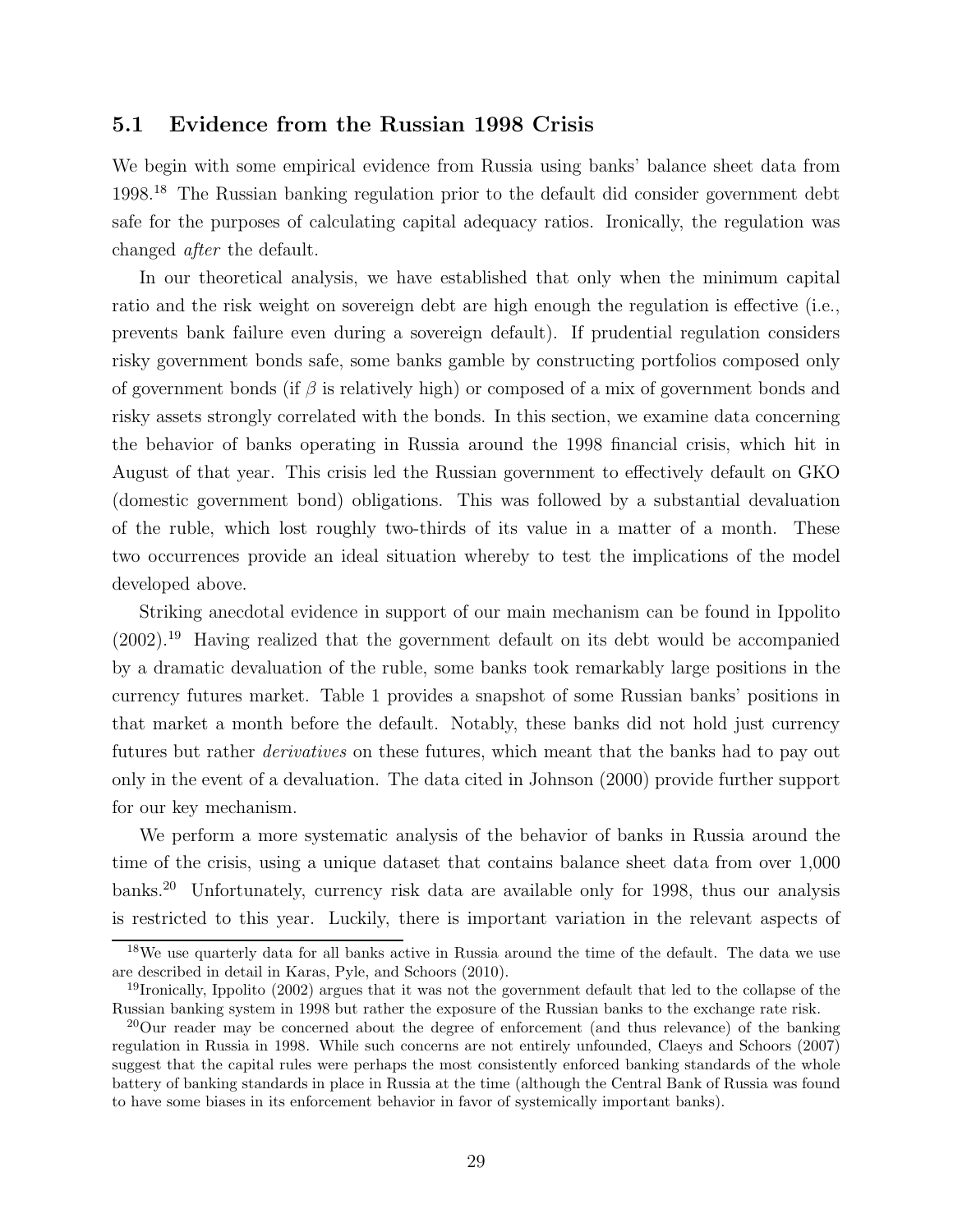| Bank          | $\mathcal{S}_{\text{mln}}$ | $%$ of Capital | Bank        | $\mathcal{S}$ mln | % of Capital |
|---------------|----------------------------|----------------|-------------|-------------------|--------------|
| Inkombank     | 1884                       | 719%           | Sberbank    | 379               | 23%          |
| Onexim        | 1442                       | 203\%          | <b>NRB</b>  |                   | 50%          |
| Vneshtorgbank | 1062                       | 136\%          | Menatep     | 91                | 37%          |
| <b>MDM</b>    | 634                        | 713\%          | <b>MFK</b>  | 80                | 46%          |
| Avtobank      | 602                        | 299\%          | Mezhkombank | 67                | 67%          |
| Total         |                            |                |             | 6500              |              |

Table 1: Estimates of Forward Liabilities to Non-residents

Source: Table 1.2 in Ippolito (2002), based on Troika Dialog data as of 01.07.98

the banking system within that year. The crisis took place right in the middle of the third quarter of 1998. We will think of the first two quarters of 1998 as "pre-crisis," when the government debt had become risky, but the banking regulation failed to recognize it as such. Thus, we expect the banks to gamble by combining GKOs (government bonds) with currency forwards in the first two but not the last two quarters of 1998.

Stark support for our key mechanism comes from simply looking at the cross-sectional correlation between banks' GKO holdings and their on-balance-sheet exposure to currency risk.<sup>21</sup> These correlations, reported in Table 2, are positive and quite large in the run-up to the crisis, and are very close to zero after the crisis, when there are no more incentives for the banks to gamble. It is worth noting that the pre-crisis correlations are larger for private banks than for state-owned banks. This observation lends support to the idea that allowing private banks to gamble was a complementary mechanism used by the government in addition to coercion it may have exercised over the state-owned banks.

| Period  | All Banks | <b>State</b> | Private | Foreign | Domestic  |
|---------|-----------|--------------|---------|---------|-----------|
| 1998.Q1 | 0.2173    | 0.0966       | 0.2228  | 0.7431  | 0.1421    |
| 1998.Q2 | 0.1798    | 0.1675       | 0.1820  | 0.5173  | 0.1206    |
| 1998.Q3 | 0.0206    | $-0.1576$    | 0.0280  | 0.2910  | 0.0116    |
| 1998.Q4 | $-0.0004$ | $-0.2649$    | 0.0076  | 0.3717  | $-0.0177$ |

Table 2: Correlation of GKO Holdings and Currency Risk Exposure

Note: Correlations based on quarterly bank balance sheet statements. Source: Authors' calculations

<sup>21</sup>Currency risk exposure is measured as net foreign currency liabilities as a share of total assets.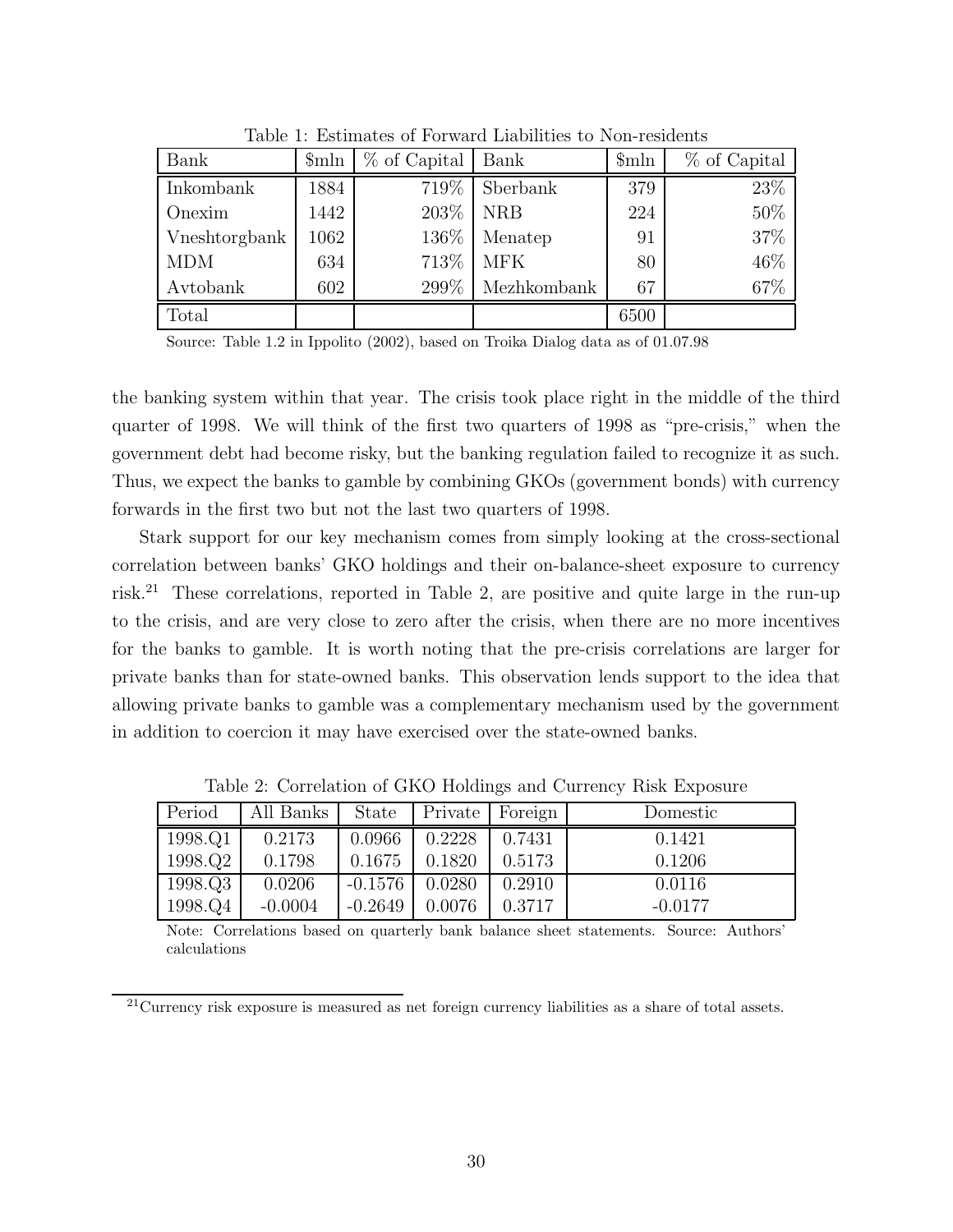# 5.2 Evidence from the Eurozone Debt Crisis

The Eurozone sovereign debt crisis that started in Greece and spread to other countries triggered the implementation of several unconventional policies by the European Central Bank (ECB). Of particular interest is the program that was announced on December 8, 2011.<sup>22</sup> The basic characteristic of this LTRO program was that the ECB opened the possibility of making 3-year loans to banks against a variety of collateral, subject to a collateral-specific haircut schedule. The operations were an extension of the ECB's main lending facility to banks to 3-year loans (previously, the loan had much shorter maturity). While the stated main objective of the LTRO was to increase lending to the private sector, there is evidence that most of the funding was directed toward peripheral countries' government debt. Capital regulations, which did not account for the risk of default on these government bonds, made this strategy (of buying risky Eurozone government bonds, financed by borrowing from the ECB, and using these very bonds as "safe" collateral) a profitable endeavor (Acharya and Steffen (2015) describe this as the "greatest carry-trade ever"). The introduction of this lending facility by the ECB is useful to analyze the disconnect between measures of government default and the price of government debt as well as the risk-shifting from the government to the financial sector. Both of these effects are central in our model.

The main objective of the ECB policy was to "support bank lending and liquidity in the euro area..."; however, the evidence points to small changes in credit to the private sector and significant increases in domestic banks' bond holdings of domestic sovereign debt. The ECB extended  $\in$ 489 billion in loans to more than 500 banks on December 21, 2011, and further  $\epsilon$ 530 billion more on March 1, 2012. As in Krishnamurthy, Nagel, and Vissing-Jorgensen (2017), we use the Bruegel database of sovereign bond holdings to show how exposure to domestic sovereign debt changed during this period. Table 3 presents the evolution of domestic sovereign debt holdings by domestic banks.

<sup>&</sup>lt;sup>22</sup>See Krishnamurthy, Nagel, and Vissing-Jorgensen  $(2017)$  for a detailed description of this program and other ECB programs around the crisis such as the Securities Market Program and the Outright Monetary Transactions.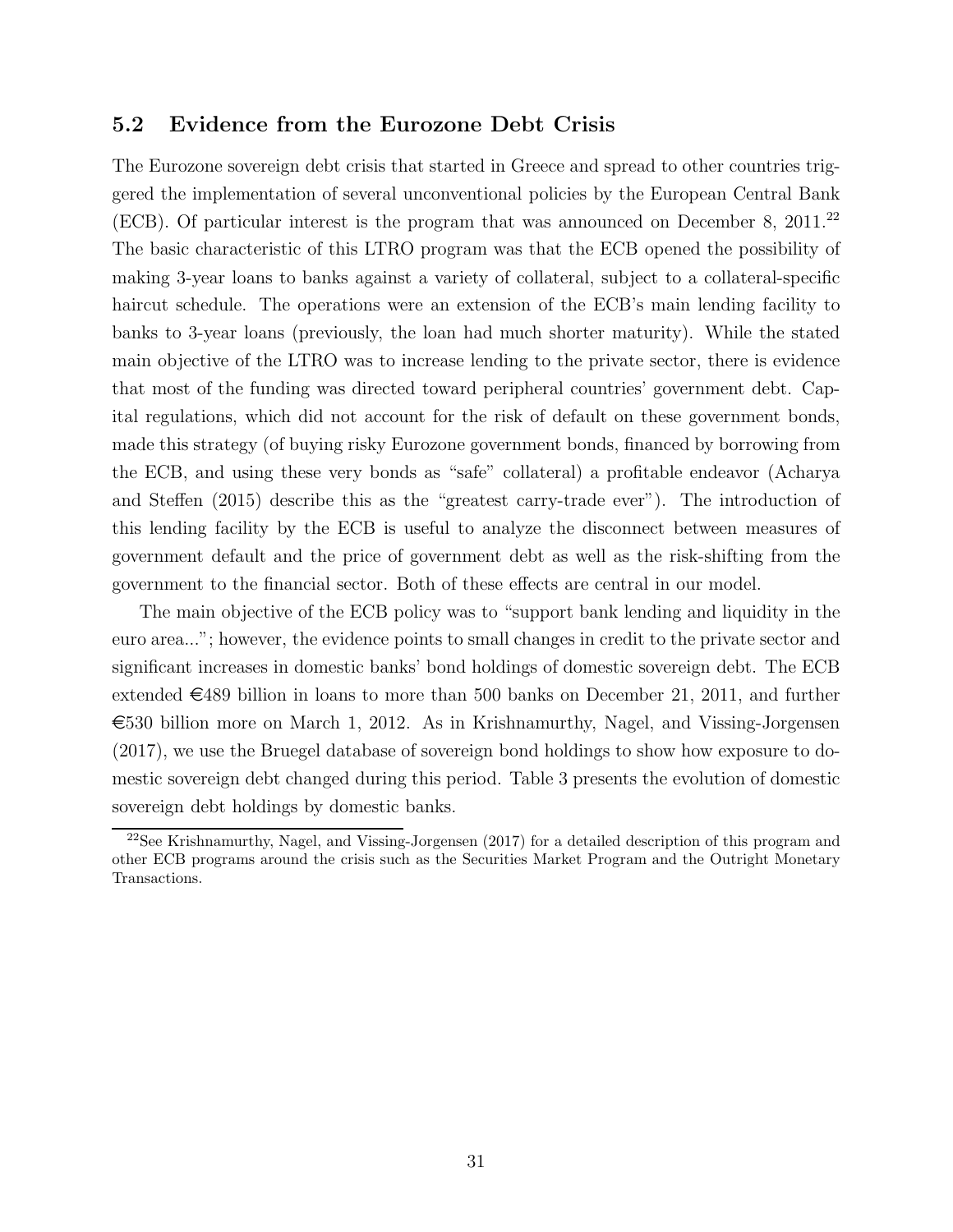|                 | 2010.Q1  | 2011.Q1  | 2012.Q1  | 2013.Q1  | $\Delta$ 2012.Q1 - 2011.Q1 |
|-----------------|----------|----------|----------|----------|----------------------------|
| <b>Ireland</b>  |          |          |          |          |                            |
| Residents       | 12.33    | 15.22    | 18.76    | 51.60    | 3.53                       |
| Domestic Banks  | 8.42     | 12.65    | 17.16    | 19.13    | 4.51                       |
| Non - Residents | 68.53    | 74.58    | 60.89    | 68.48    | $-13.69$                   |
| Total           | 80.86    | 89.81    | 79.65    | 120.08   | $-10.16$                   |
| Italy           |          |          |          |          |                            |
| Residents       | 759.49   | 832.84   | 1,022.63 | 1,077.46 | 189.79                     |
| Domestic Banks  | 224.20   | 234.55   | 327.98   | 390.07   | 93.43                      |
| Non - Residents | 749.05   | 740.21   | 613.84   | 622.82   | $-126.37$                  |
| Total           | 1,508.55 | 1,573.06 | 1,636.47 | 1,700.28 | 63.41                      |
| Portugal        |          |          |          |          |                            |
| Residents       | 25.14    | 48.67    | 60.97    | 61.31    | 12.30                      |
| Domestic Banks  | 11.90    | 20.87    | 29.68    | 30.74    | 8.81                       |
| Non - Residents | 101.05   | 99.82    | 76.77    | 71.41    | $-23.05$                   |
| Total           | 126.18   | 148.49   | 137.74   | 132.722  | $-10.75$                   |
| Spain           |          |          |          |          |                            |
| Residents       | 306.61   | 372.96   | 492.91   | 555.52   | 119.95                     |
| Domestic Banks  | 143.01   | 162.30   | 243.43   | 269.05   | 81.13                      |
| Non - Residents | 260.35   | 257.31   | 215.26   | 250.79   | $-42.05$                   |
| Total           | 566.96   | 630.27   | 708.17   | 806.31   | 77.90                      |

Table 3: Changes in Domestic Bank Holdings of Domestic Sovereign Debt (Billions EU\$)

Source: Bruegel database of sovereign bond holdings developed in Merler and Pisani-Ferry (2012)

This table shows that the change between pre- and post-LTRO program holdings of domestic sovereign debt by domestic banks is significant. Spain and Italy are the countries where the domestic financial sector exposure to the sovereign increased considerably.<sup>23</sup> It is important to note that, as a fraction of total debt, purchases of domestic sovereign debt are much more significant in Spain than in other countries (reaching close to 10% of the total stock). While we cannot directly attribute all the changes in domestic bond holdings to this program, the available evidence is clearly consistent with the main mechanism we are highlighting. The availability of cheap wholesale funding in combination with the regulatory regime in place exacerbated the incentives of the banks to load up on domestic sovereign bonds. Acharya and Steffen (2015) point to the carry trade incentives and conclude that "GIIPS banks (and Italian and Spanish banks, in particular) substantially increased their peripheral sovereign bond holdings during the first half of 2012, which is consistent with both the moral hazard and the moral suasion hypotheses." Capital regulation and domestic sovereign debt capital risk weights, in particular, allowed banks to load up on government

<sup>&</sup>lt;sup>23</sup>The day after the first LTRO allotment, the Italian government approved a Decree Law allowing banks to obtain, for a fee, a government guarantee on part of their balance sheet. This gave Italian banks a technology to "create" collateral, since government-guaranteed assets were eligible collateral at the ECB (Carpinelli and Crosignani (2017)).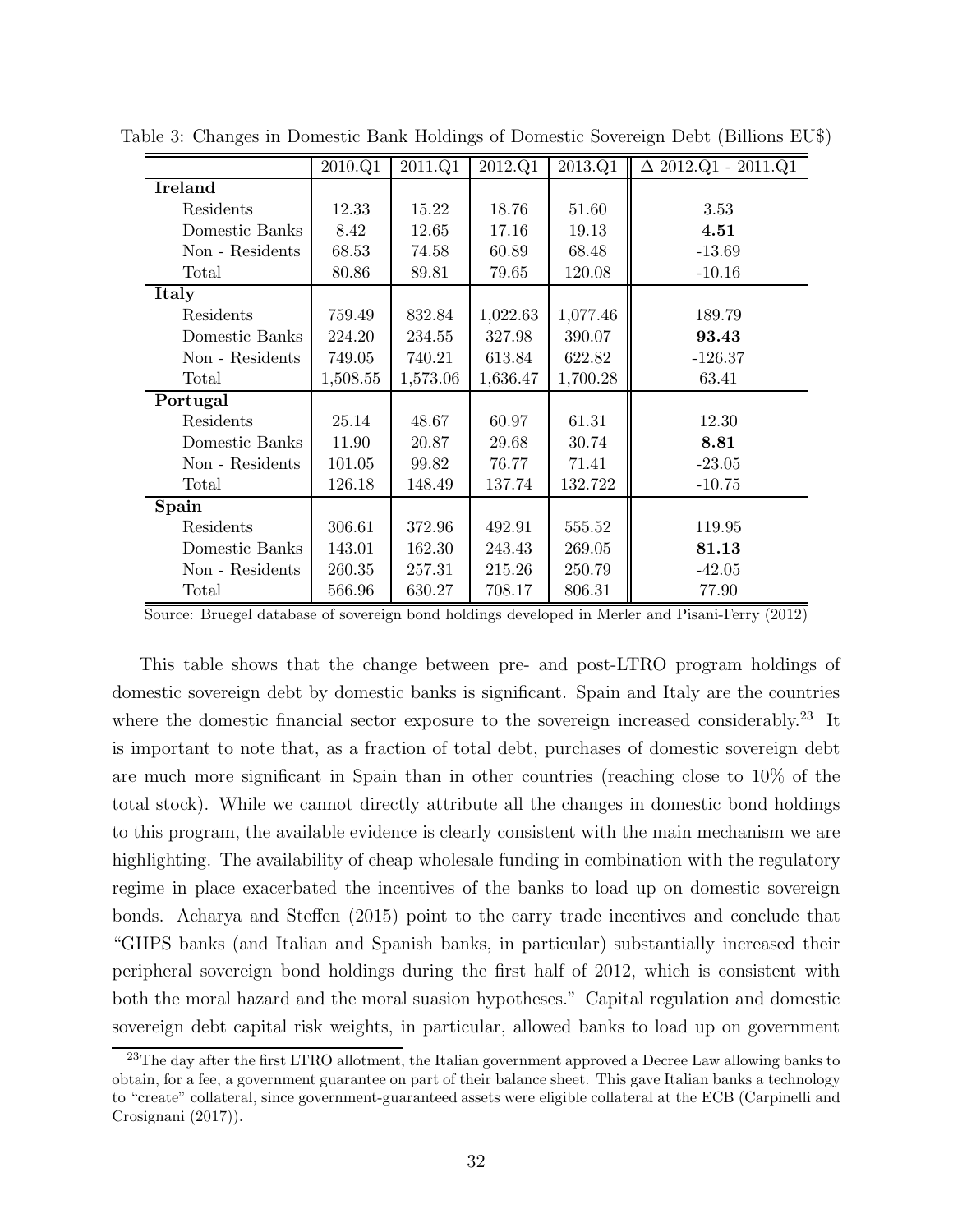debt and generated the incentives to shift the risk of sovereign default from other investors to the domestic financial sector. This is line with evidence presented in Becker and Ivashina (2017) and Ongena, Popov, and van Horen (2018), who point to different forms of financial repression or "moral suasion" as an attempt by government to circumvent an increased cost of government debt.

In addition to the information presented here, we can point to the studies that have looked at changes in private credit for these countries around the same episode. Carpinelli and Crosignani (2017) for Italy, Crosignani, Faria-e-Castro, and Fonseca (2017) for Portugal, and Garcia-Posada and Marchetti (2016) for Spain present evidence that the effect of the LTRO program on bank lending was modest at most. Bank lending to firms in Italy increased by 2% and credit growth in Spain increased only about 1 percentage point. Since a large fraction of the funds from this LTRO program was used to purchase sovereign bonds, several subsequent LTRO programs (so-called targeted LTROs) tied bank borrowing from the ECB to bank lending to the private sector.

Another important piece of evidence that sheds light on the link between capital regulation and the value of government debt at the center of our model is the disconnect that appeared between sovereign spreads and the market measure of sovereign default risk (measured using CDS) around the LTRO implementation. Figure 2 presents the evolution of 5-year bonds spreads (relative to German bonds) and the corresponding CDS for Spain, Italy, Portugal, and Ireland for the period between November 1, 2011 and January 31, 2012. The dotted line corresponds to December 8, 2011, the day the ECB announced this LTRO program.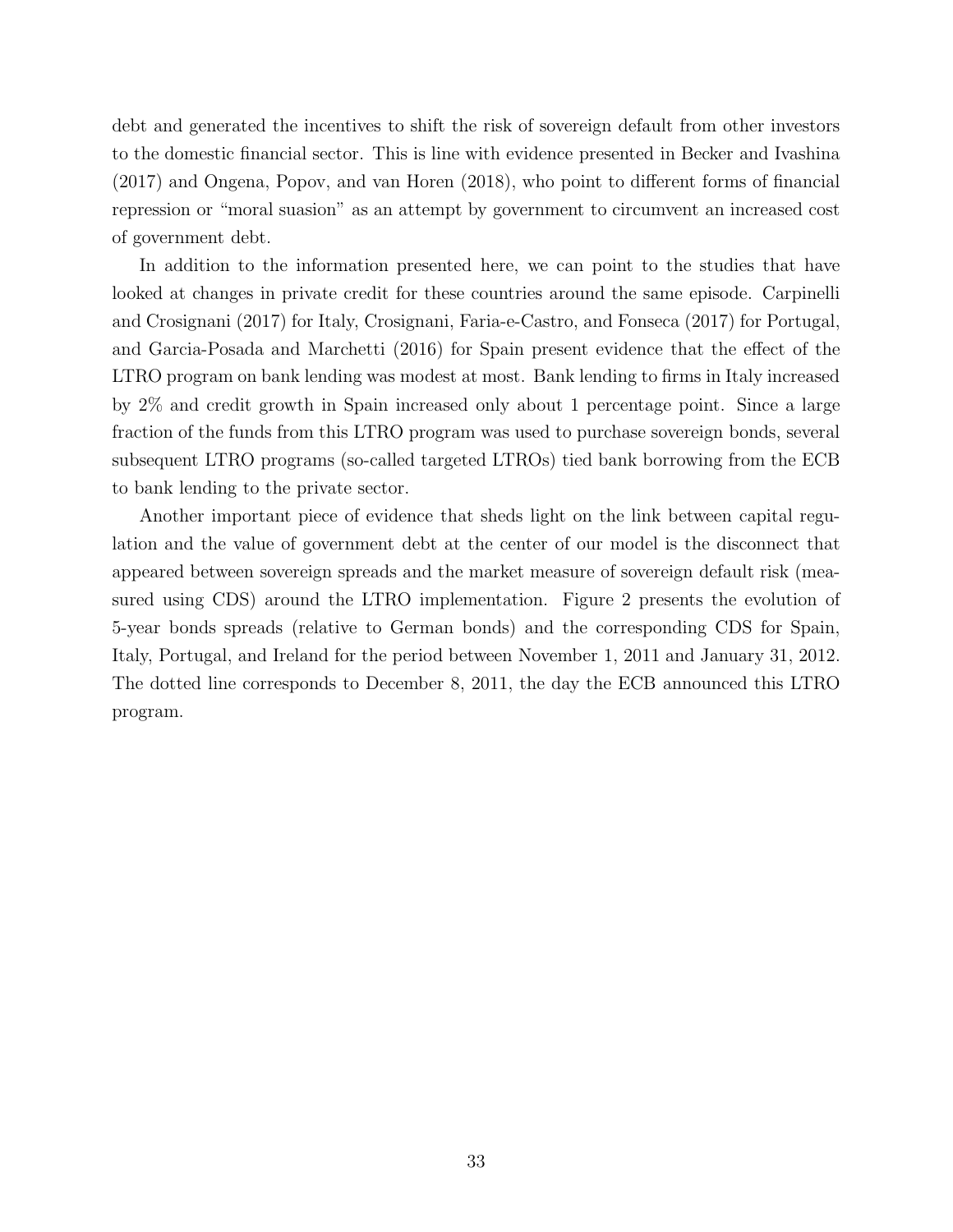

### Figure 2: Sovereign Default Risk and Bond Prices Divergence

Note: Series presented correspond to 5-year CDS spreads and the spread between the yield of a 5-year government bond for each corresponding country and that of the same maturity for Germany. Vertical dashed line refers to the announcement of the LTRO program (12/8/2011). Source: Bloomberg

As this figure shows, sovereign yield spreads decline around the announcement of the LTRO program and the decline is not completely driven by changes in default risk (as measured by the sovereign CDS). There appears to be a disconnect between the sovereign default risk and the price of sovereign debt. The domestic banking sector driven demand of government bonds is reducing the cost of borrowing for the government. This event analysis is consistent with the evidence presented in a recent paper by Krishnamurthy, Nagel, and Vissing-Jorgensen (2017) that estimates that changes in default risk explain only between  $25\%$  and  $35\%$  of the decline in sovereign spreads.<sup>24</sup> In the case of Spain, a country in which repatriation of sovereign debt around the announcement was the strongest (as a ratio of total

 $24$ Factors such as the expectations hypothesis and the euro-rate term premium appear to play a minimal role in the decline of spreads. Falagiarda and Reitz (2015) also find evidence that unconventional monetary policy in the Euro area reduced long-term government bond yields.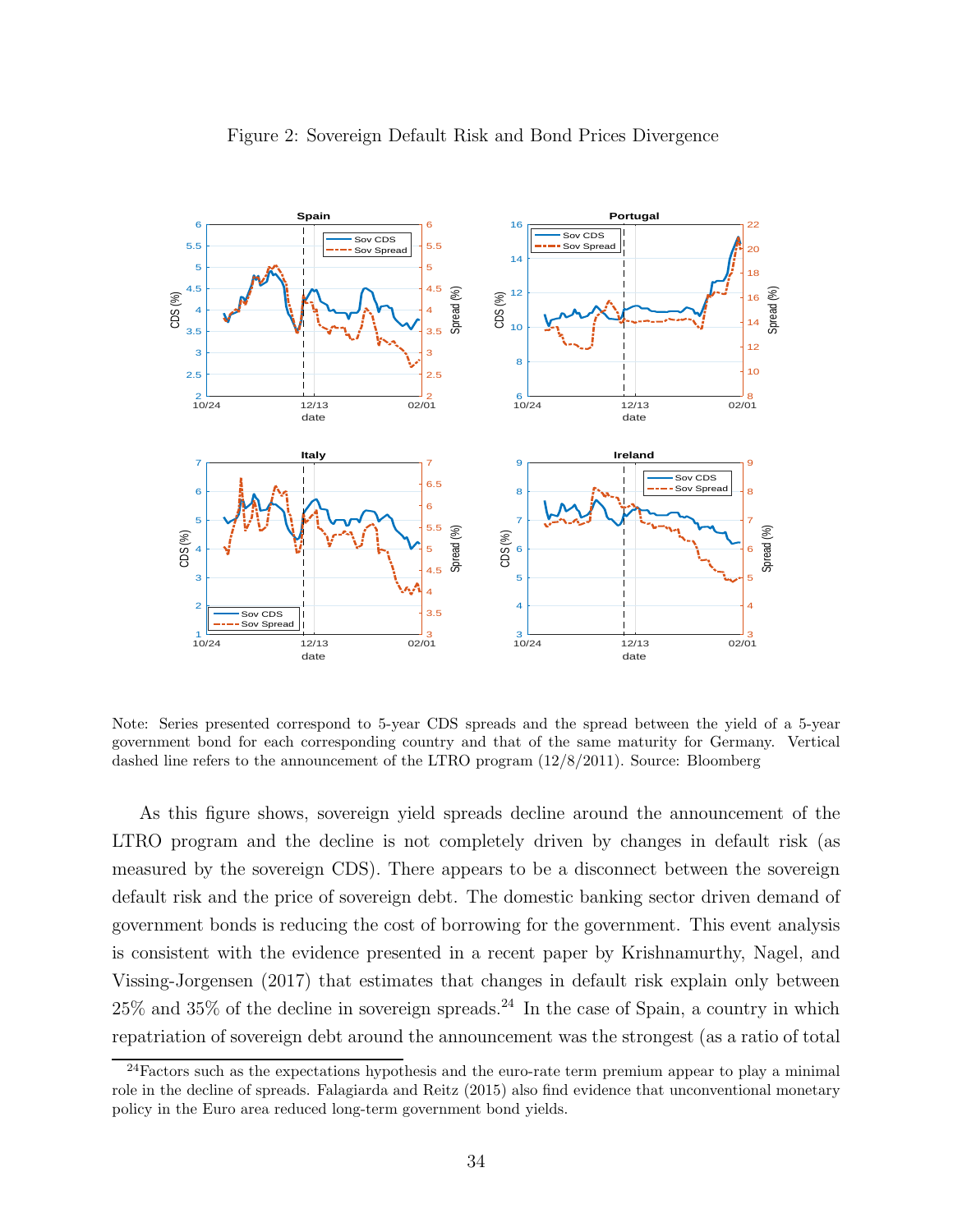debt outstanding), changes in default risk have almost no effect on the changes of sovereign spreads.

The dynamics of holdings of domestic government debt that we just described imply that the risk of default became more concentrated in the financial sector. That is, the risk-shifting effect that is present in our model plays a role also around this episode. Figure 3 presents the evolution of the perceived risk of default (as measured by 5-year CDS) by the government and the largest banks in each country.



Figure 3: Sovereign and Bank Default Risk

Note: Series presented correspond to 5-year CDS spreads. Vertical dashed line refers to the announcement of the LTRO program (12/8/2011). Source: Bloomberg

This figure shows that the risk of failure of the largest banks in each country co-moved closely with the risk of default of the sovereign even prior to the implementation of this policy. This is not surprising since, even before the LTRO program, domestic banks held between 14% and 26% of the total stock of debt outstanding in these countries. However, the increase in holdings of sovereign debt results in an increase in the correlation of failure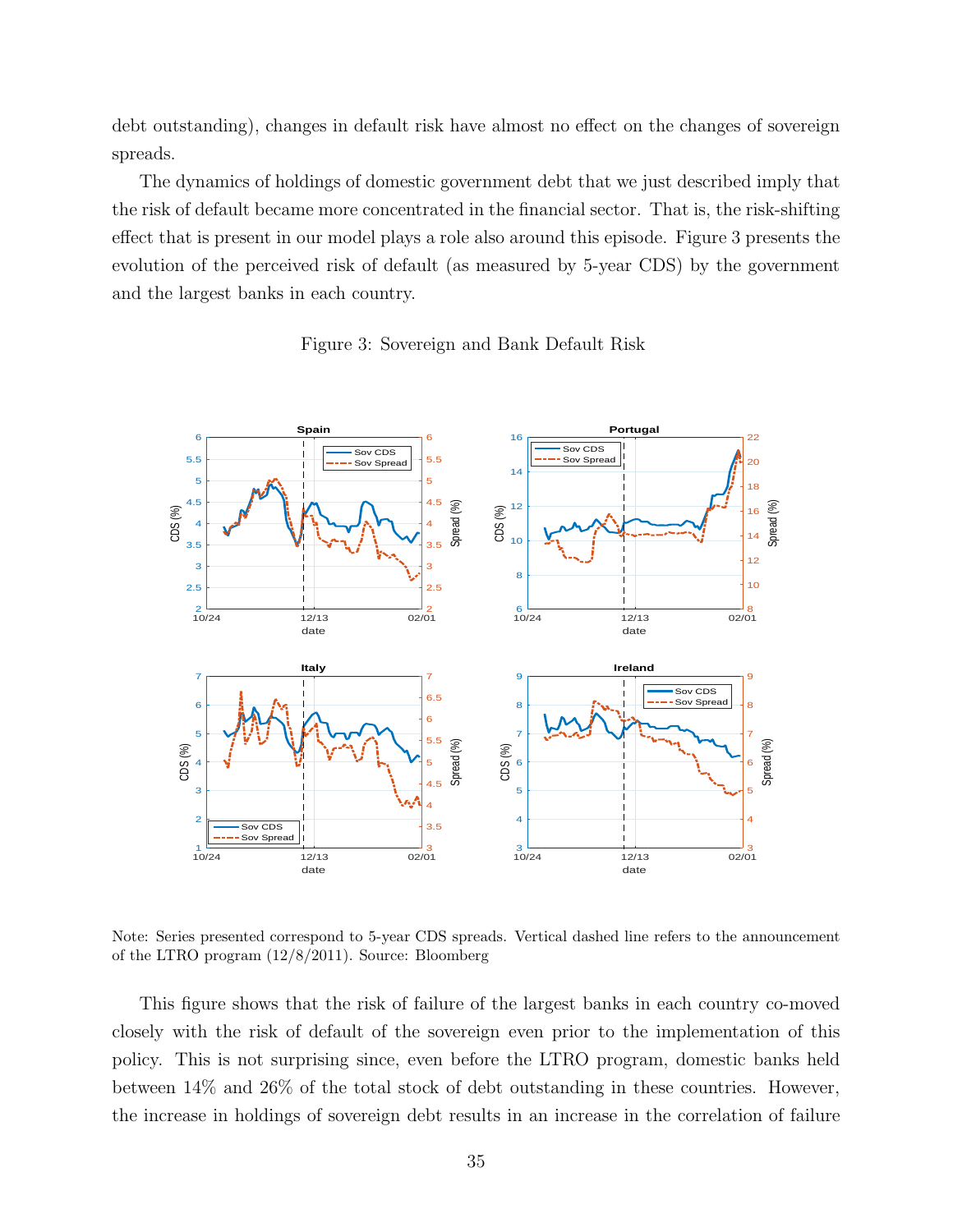and default for banks and sovereigns. Figure 4 presents the correlation between the CDS for each bank and that of the sovereign. Correlations are computed as two-month rolling windows centered in the corresponding date (i.e., one month prior and one month after the date).



Figure 4: Correlation Between Sovereign and Bank Default Risk

Note: Series presented correspond to correlations of 5-year CDS spreads. Correlations are computed as two-month rolling windows centered in the corresponding date (i.e., one month prior and one month after the date). Vertical dashed line refers to the announcement of the LTRO program (12/8/2011). Source: Bloomberg

It is clear how after the implementation of the LTRO program the correlation between the perceived sovereign default risk and the bank failure risk increases considerably. It is notable how this correlation changes for Italy and Spain, the two countries with the largest repatriation of sovereign debt (see Table 3).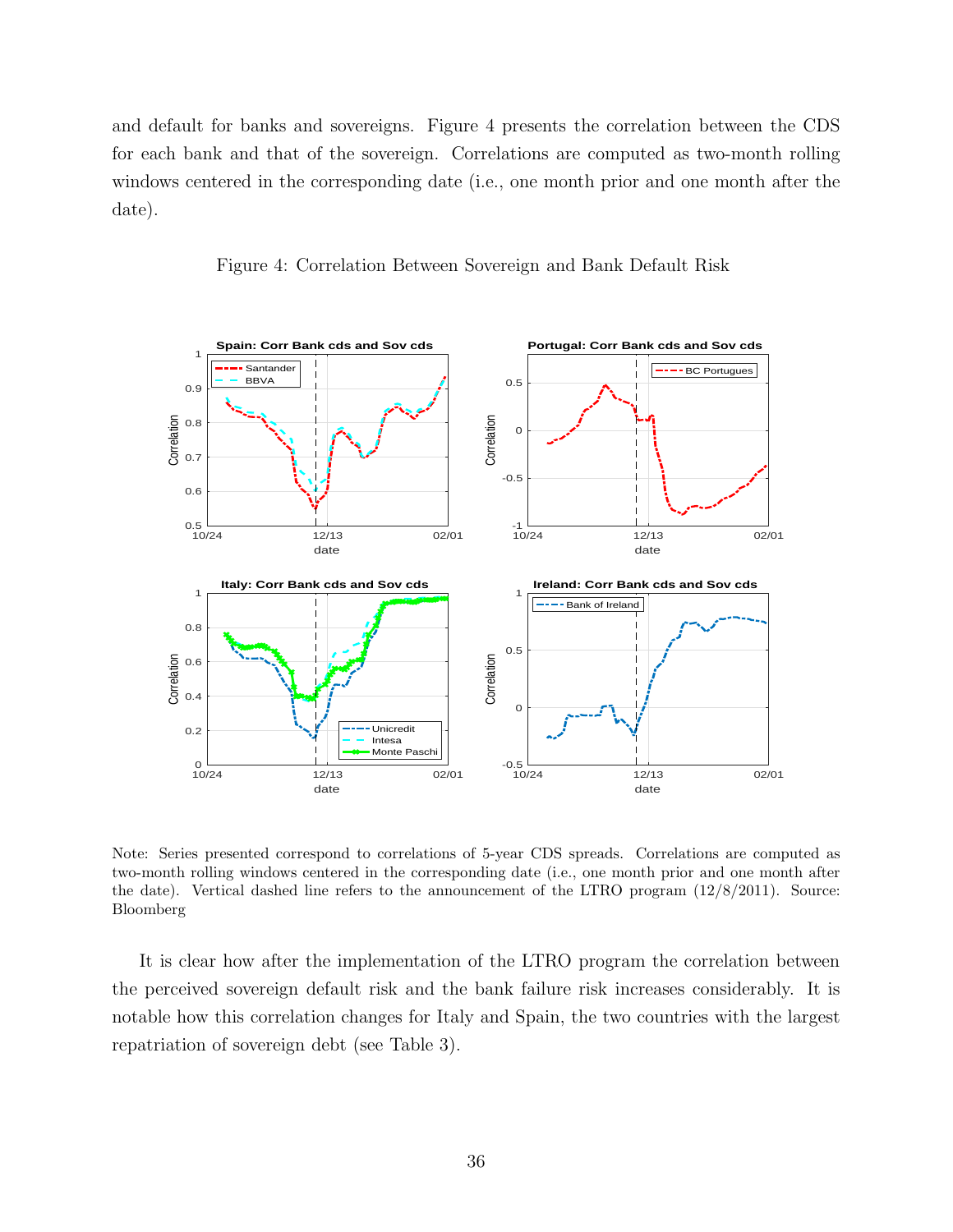# 6 Conclusion

We have argued that failure of banking regulation to recognize the riskiness of government bonds can lead to excessive risk-taking by banks and system-wide banking crisis during the government's default. We have used a simple model to show that this failure of prudential regulation may serve the purposes of a self-interested government as it lowers the cost of financing the debt and may postpone (and give a chance to avoid) the default. Available evidence regarding the behavior of Russian banks around the time of the 1998 crisis and regarding the effects of LTROs during the Eurozone debt crisis lends support to the key mechanism we emphasize.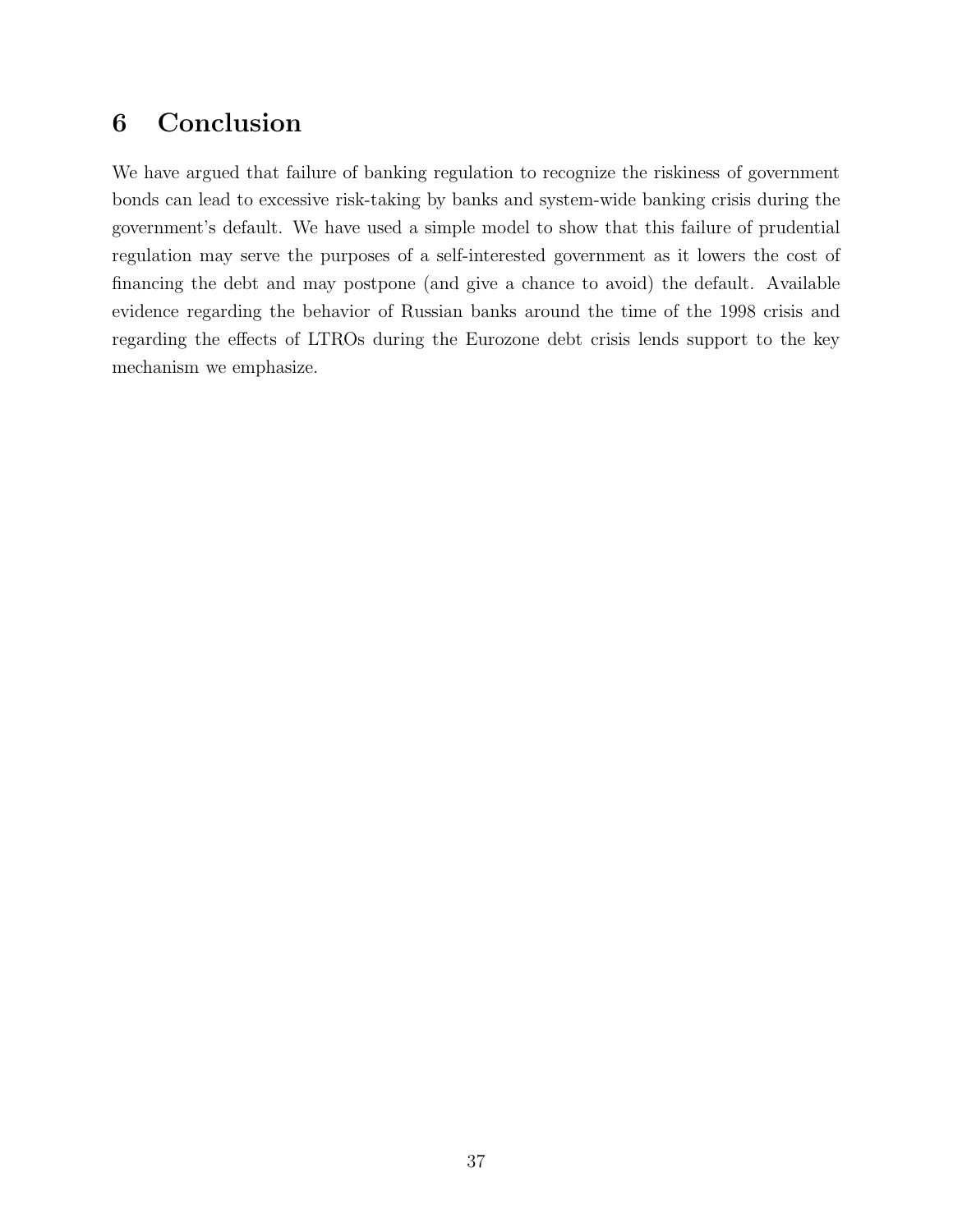# References

- Abad, Jorge. 2018. "Breaking the Feedback Loop: Macroprudential Regulation of Banks' Sovereign Exposures." CEMFI mimeo.
- Acharya, Viral V., Itamar Drechsler, and Philipp Schnabl. 2014. "A Pyrrhic Victory? Bank Bailouts and Sovereign Credit Risk." Journal of Finance 69 (6):2689–2739.
- Acharya, Viral V., Tim Eisert, Christian Eufinger, and Christian Hirsch. 2018. "Real effects of the sovereign debt crisis in Europe: Evidence from syndicated loans." The Review of Financial Studies 31 (8):2855–2896.
- Acharya, Viral V. and Sascha Steffen. 2015. "The "Greatest" Carry Trade Ever? Understanding Eurozone Bank Risks." Journal of Financial Economics 115 (2):215–236.
- Alessandro, Mauro. 2009. "Concentrated Financial Markets and Sovereign Debt: Coordinating Domestic Investors to Increase Domestic Demand of Government Debt." MIT Working Paper.
- Becker, Bo and Victoria Ivashina. 2017. "Financial Repression in the European Sovereign Debt Crisis." Review of Finance 22 (1):83–115.
- Bocola, Luigi. 2016. "The Pass-Through of Sovereign Risk." *Journal of Political Economy* 124 (4):879–926.
- Boz, Emine, Pablo D'Erasmo, and C. Bora Durdu. 2014. "Sovereign risk and bank balance sheets: The role of macroprudential policies." Mimeo, International Monetary Fund.
- Broner, Fernando, Aitor Erce, Alberto Martin, and Jaume Ventura. 2014. "Sovereign debt markets in turbulent times: Creditor discrimination and crowding-out effects." Journal of Monetary Economics 61:114–142.
- Broner, Fernando A., Alberto Martin, and Jaume Ventura. 2010. "Sovereign Risk and Secondary Markets." American Economic Review 100 (4):1523–1555.
- Brusco, Sandro and Fabio Castiglionesi. 2007. "Liquidity Coinsurance, Moral Hazard, and Financial Contagion." Journal of Finance 62 (5):2275–2302.
- Brutti, Filippo and Philip Sauré. 2016. "Repatriation of Debt in the Euro Crisis." Journal of the European Economic Association 14 (1):145–174.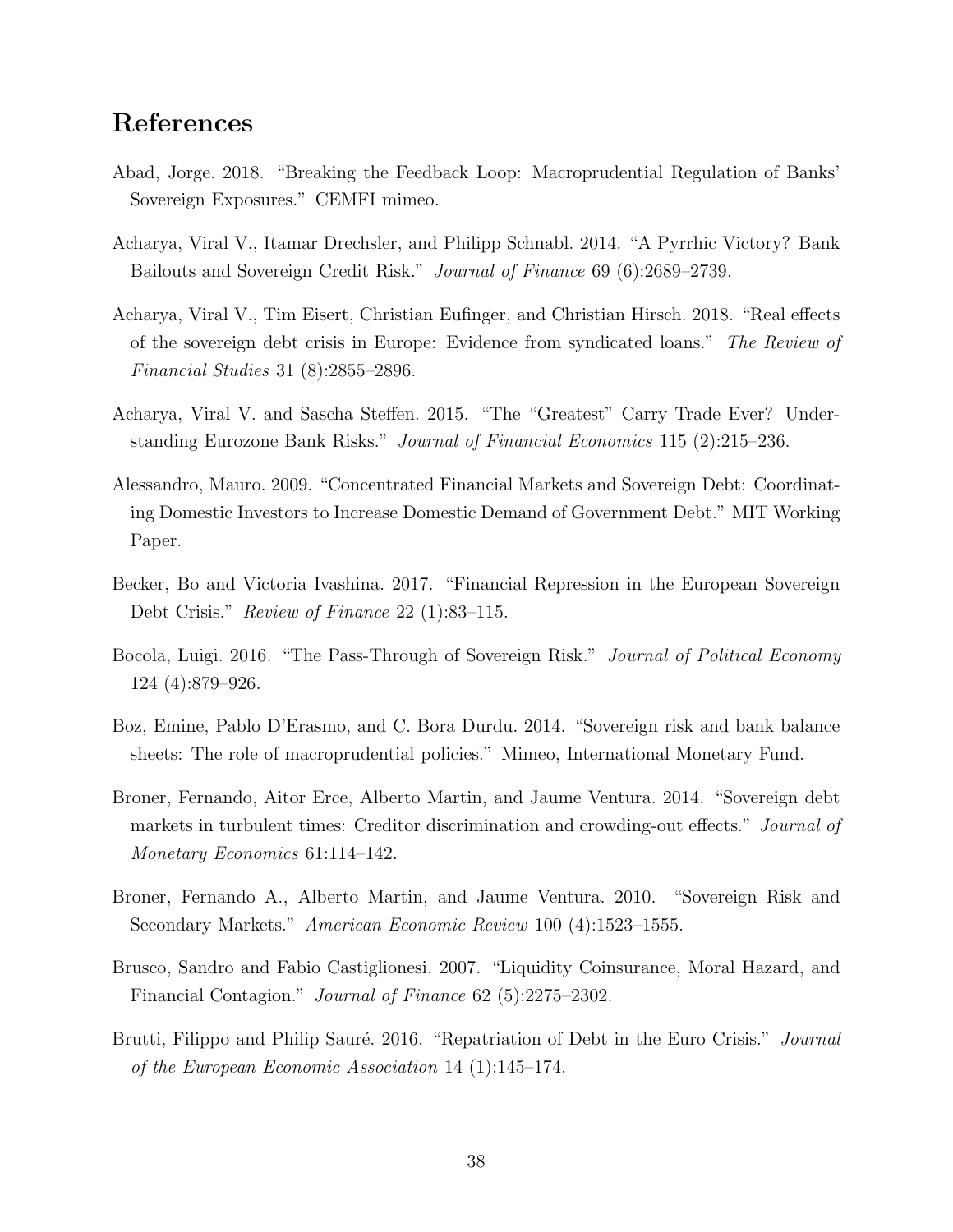- Carpinelli, Luisa and Matteo Crosignani. 2017. "The effect of central bank liquidity injections on bank credit supply." FEDS Working Paper 2017-038.
- Chari, V. V., Alessandro Dovis, and Patrick J. Kehoe. 2018. "On the Optimality of Financial Repression." Federal Reserve Bank of Minneapolis Staff Report 1000.
- Claeys, Sophie and Koen Schoors. 2007. "Bank Supervision Russian Style: Evidence of Conflict between Micro- and Macro-Prudential Concerns." Journal of Comparative Economics 35 (3):630–657.
- Cooper, Russell and Kalin Nikolov. 2018. "Government debt and banking fragility: The spreading of strategic uncertainty." International Economic Review 59 (4):1905–1925.
- Crosignani, Matteo, Miguel Faria-e-Castro, and Luís Fonseca. 2017. "The (unintended?) consequences of the largest liquidity injection ever." Finance and Economics Discussion Series 2017-011.
- Diamond, Douglas W. and Philip H. Dybvig. 1983. "Bank Runs, Deposit Insurance, and Liquidity." Journal of Political Economy 91 (3):401–419.
- Díaz-Cassou, Javier, Aitor Erce-Domínguez, and Juan Vázquez-Zamora. 2008. "Recent Episodes of Sovereign Debt Restructurings. A Case-Study Approach." Bank of Spain Occasional Paper No. 0804.
- Falagiarda, Matteo and Stefan Reitz. 2015. "Announcements of ECB unconventional programs: Implications for the sovereign spreads of stressed euro area countries." Journal of International Money and Finance 53:276–295.
- Farhi, Emmanuel and Jean Tirole. 2017. "Deadly embrace: Sovereign and financial balance sheets doom loops." The Review of Economic Studies 85 (3):1781–1823.
- Garcia-Posada, Miguel and Marcos Marchetti. 2016. "The bank lending channel of unconventional monetary policy: The impact of the VLTROs on credit supply in Spain." Economic Modelling 58:427–441.
- Gennaioli, Nicola, Alberto Martin, and Stefano Rossi. 2014. "Sovereign default, domestic banks, and financial institutions." Journal of Finance 69 (2):819–866.
- -. 2018. "Banks, government bonds, and default: What do the data say?" *Journal of* Monetary Economics 98:98–113.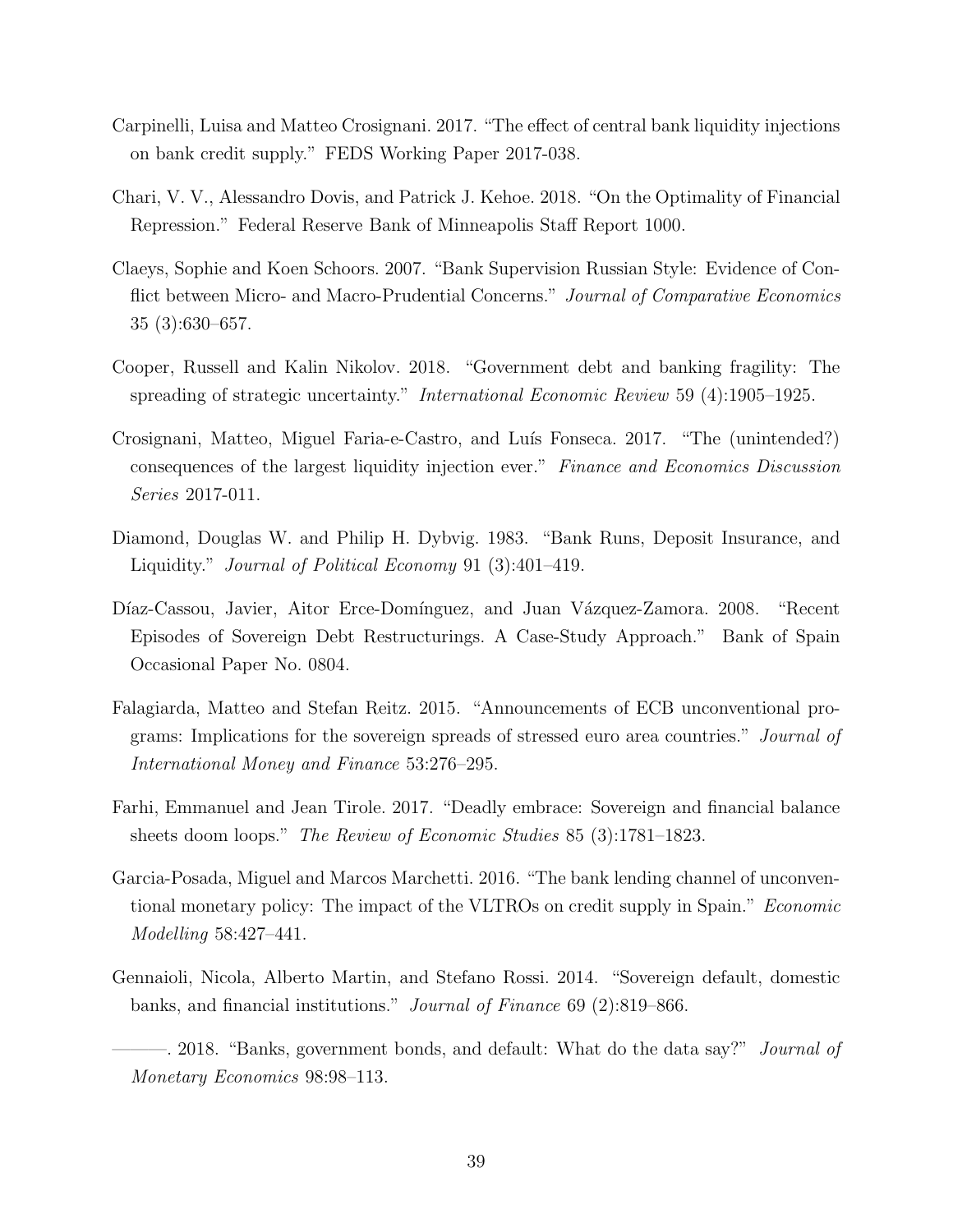- Hurwicz, Leonid. 2008. "Who Will Guard the Guardians?" American Economic Review 98 (3):577–585.
- Ippolito, Filippo. 2002. "The Banking Sector Rescue in Russia." Bank of Finland Institute for Economies in Transition, BOFIT. No. 12.
- Jenkins, Patrick. 2019. "EU's Wilful Blindness to Sovereign Risk Adds to Eurozone Danger." Financial Times January 7.
- Jensen, Michael C. and William H. Meckling. 1976. "Theory of the Firm: Managerial Behavior, Agency Costs, and Ownership Structure." Journal of Financial Economics 3 (4):305–360.
- Johnson, Juliet. 2000. A Fistful of Rubles: The Rise and Fall of the Russian Banking System. Ithaca, NY: Cornell University Press.
- Juvenal. 1891. The Satires of Juvenal. London: MacMillan and Co.
- Karas, Alexei, William Pyle, and Koen Schoors. 2010. "How do Russian depositors discipline their banks? Evidence of a backward bending deposit supply function." Oxford Economic Papers 62 (1):36–61.
- Krishnamurthy, Arvind, Stefan Nagel, and Annette Vissing-Jorgensen. 2017. "ECB policies involving government bond purchases: Impact and channels." Review of Finance 22 (1):1– 44.
- Livshits, Igor and Koen Schoors. 2012. "Sovereign Default and Banking." mimeo.
- Merler, Silvia and Jean Pisani-Ferry. 2012. "Sudden Stops in the Euro Area." Bruegel Policy Contribution 2012/06.
- Morris, Stephen and Patrick Jenkins. 2018. "Policymakers Urge Action on EU Sovereign Debt 'Doom Loop'." Financial Times December 23.
- Ongena, Steven, Alexander Popov, and Neeltje van Horen. 2018. "The invisible hand of the government: Moral suasion during the European sovereign debt crisis." American Economic Journal: Macroeconomics Forthcoming.
- Perez, Diego. 2015. "Sovereign debt, domestic banks and the provision of public liquidity." SIEPR Discussion Paper 15-016.